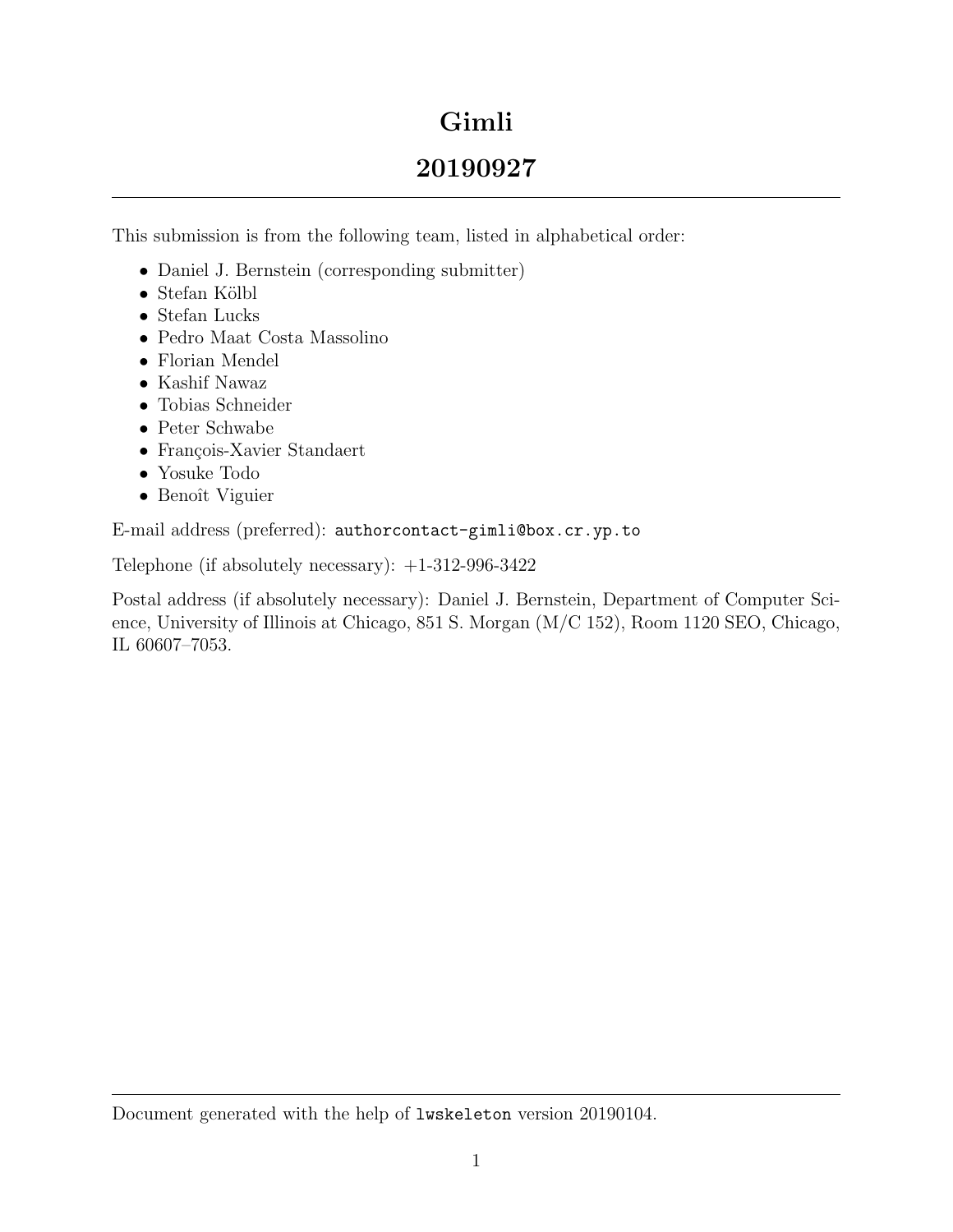# Contents

| 1              |     | <b>Introduction</b>                                                                                                                                                                                                            | $\overline{5}$ |
|----------------|-----|--------------------------------------------------------------------------------------------------------------------------------------------------------------------------------------------------------------------------------|----------------|
| $\bf{2}$       |     | <b>Algorithm specification</b>                                                                                                                                                                                                 | $\overline{5}$ |
|                | 2.1 |                                                                                                                                                                                                                                | 5              |
|                | 2.2 |                                                                                                                                                                                                                                | $\overline{5}$ |
|                | 2.3 | Parameters                                                                                                                                                                                                                     | 6              |
|                | 2.4 |                                                                                                                                                                                                                                | 6              |
|                | 2.5 |                                                                                                                                                                                                                                | $\overline{7}$ |
|                | 2.6 | The non-linear layer $\ldots \ldots \ldots \ldots \ldots \ldots \ldots \ldots \ldots \ldots \ldots$                                                                                                                            | $\overline{7}$ |
|                | 2.7 |                                                                                                                                                                                                                                | 8              |
|                | 2.8 | The round constants entering in the contract of the result of the result of the result of the result of the result of the result of the result of the result of the result of the result of the result of the result of the re | 8              |
|                | 2.9 |                                                                                                                                                                                                                                | 8              |
|                |     |                                                                                                                                                                                                                                | 9              |
|                |     |                                                                                                                                                                                                                                | 10             |
|                |     | 2.12 Combining authenticated encryption with hashing                                                                                                                                                                           | 10             |
| $\bf{3}$       |     | List of parameter sets                                                                                                                                                                                                         | 13             |
|                | 3.1 |                                                                                                                                                                                                                                | 13             |
|                | 3.2 |                                                                                                                                                                                                                                | 13             |
| $\overline{4}$ |     | <b>Design rationale</b>                                                                                                                                                                                                        | 13             |
|                |     | 4.1 Vectorization                                                                                                                                                                                                              | 13             |
|                | 4.2 |                                                                                                                                                                                                                                | 14             |
|                |     | 4.2.1                                                                                                                                                                                                                          | 15             |
|                | 4.3 |                                                                                                                                                                                                                                | 16             |
|                | 4.4 |                                                                                                                                                                                                                                | 16             |
|                | 4.5 |                                                                                                                                                                                                                                | 16             |
|                | 4.6 |                                                                                                                                                                                                                                | 17             |
|                | 4.7 |                                                                                                                                                                                                                                | 17             |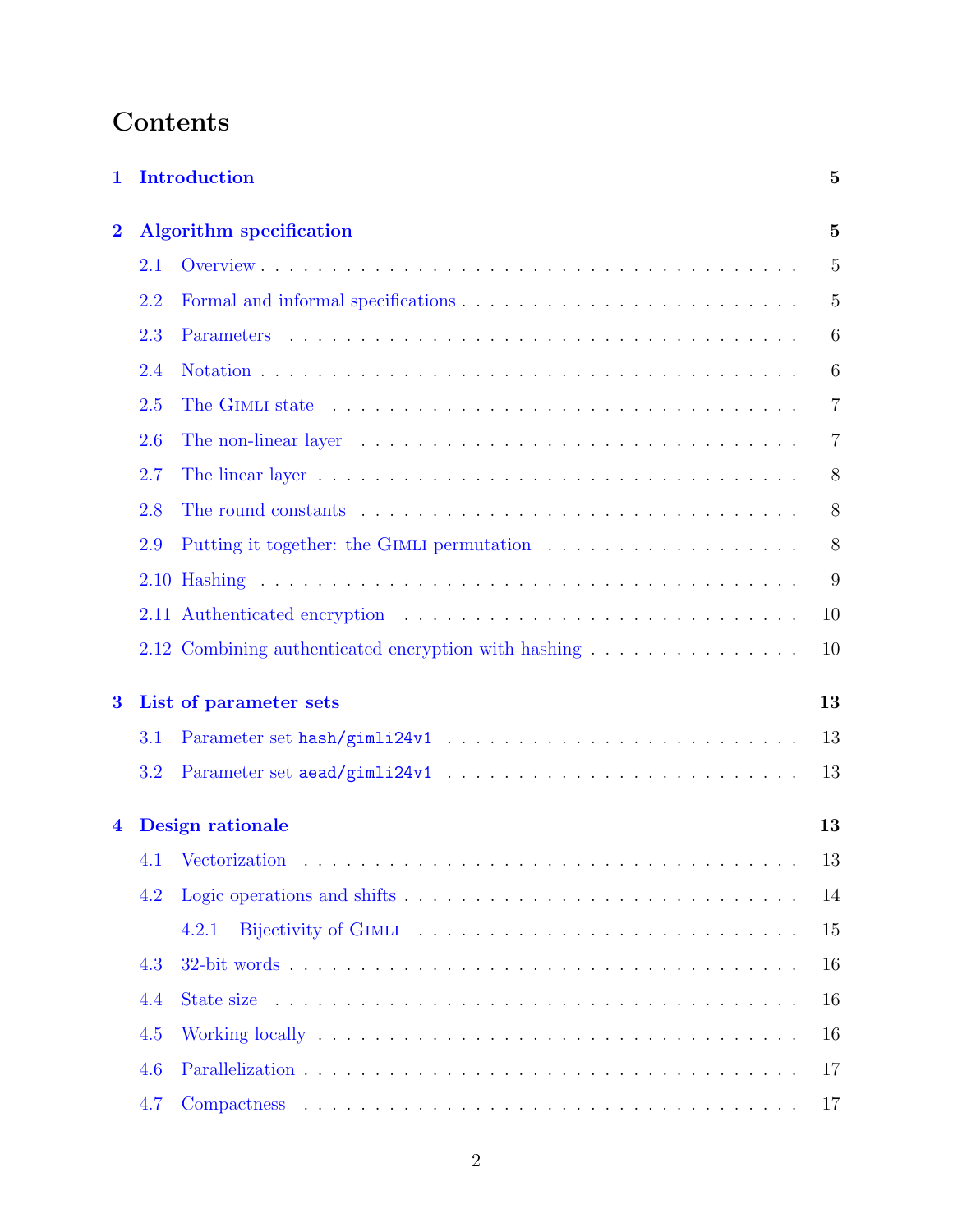|          | 4.8 | Inside the SP-box: choice of words and rotation distances                          | 18     |
|----------|-----|------------------------------------------------------------------------------------|--------|
|          | 4.9 |                                                                                    | 19     |
|          |     |                                                                                    | 20     |
|          |     |                                                                                    | 21     |
| $\bf{5}$ |     | Expected strength in general                                                       | 22     |
|          | 5.1 |                                                                                    | 22     |
|          |     | 5.1.1                                                                              | 22     |
|          |     | 5.1.2                                                                              | 22     |
|          |     | 5.1.3                                                                              | 22     |
|          | 5.2 |                                                                                    | 22     |
|          |     | 5.2.1                                                                              | 22     |
|          |     | 5.2.2                                                                              | 23     |
|          |     | 5.2.3                                                                              | 23     |
| 6        |     | Expected strength for each parameter set                                           | 23     |
|          | 6.1 |                                                                                    | 23     |
|          | 6.2 |                                                                                    | 23     |
| 7        |     | <b>Known</b> attacks                                                               | 24     |
|          | 7.1 |                                                                                    | 24     |
|          |     |                                                                                    | $24\,$ |
|          | 7.3 |                                                                                    | $27\,$ |
|          | 7.4 | Degree evaluation by division property $\dots \dots \dots \dots \dots \dots \dots$ | 30     |
|          | 7.5 |                                                                                    | $30\,$ |
|          | 7.6 |                                                                                    | 31     |
|          | 7.7 |                                                                                    | 32     |
| 8        |     | <b>Advantages and limitations</b>                                                  | 32     |
|          | 8.1 |                                                                                    | 32     |
|          | 8.2 |                                                                                    | 32     |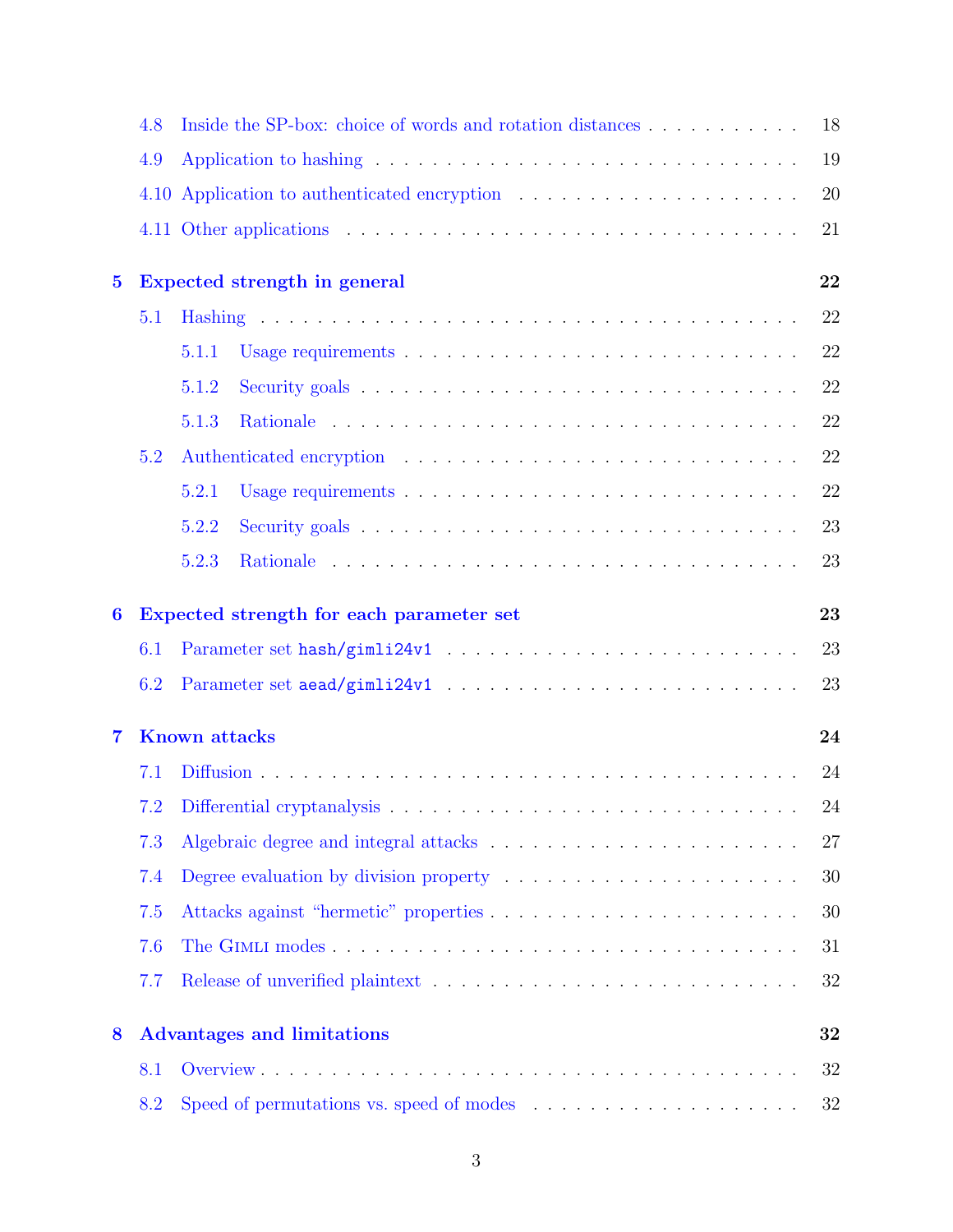| 8.3               |                                                                                                          | 33 |
|-------------------|----------------------------------------------------------------------------------------------------------|----|
| 8.4               | $SP-box in assembly \dots \dots \dots \dots \dots \dots \dots \dots \dots \dots \dots \dots \dots \dots$ | 35 |
| 8.5               |                                                                                                          | 35 |
| 8.6               |                                                                                                          | 37 |
| 8.7               | 32-bit high-end embedded microcontroller: ARM Cortex-M3                                                  | 37 |
| 8.8               | 32-bit smartphone CPU: ARM Cortex-A8 with NEON                                                           | 39 |
| 8.9               |                                                                                                          | 39 |
| <b>References</b> |                                                                                                          | 40 |
|                   | <b>A</b> Statements                                                                                      | 45 |
|                   |                                                                                                          | 46 |
|                   | A.2 Statement by Patent (and Patent Application) Owner(s)                                                | 47 |
|                   | A.3 Statement by Reference/Optimized/Additional Implementations' Owner(s).                               | 48 |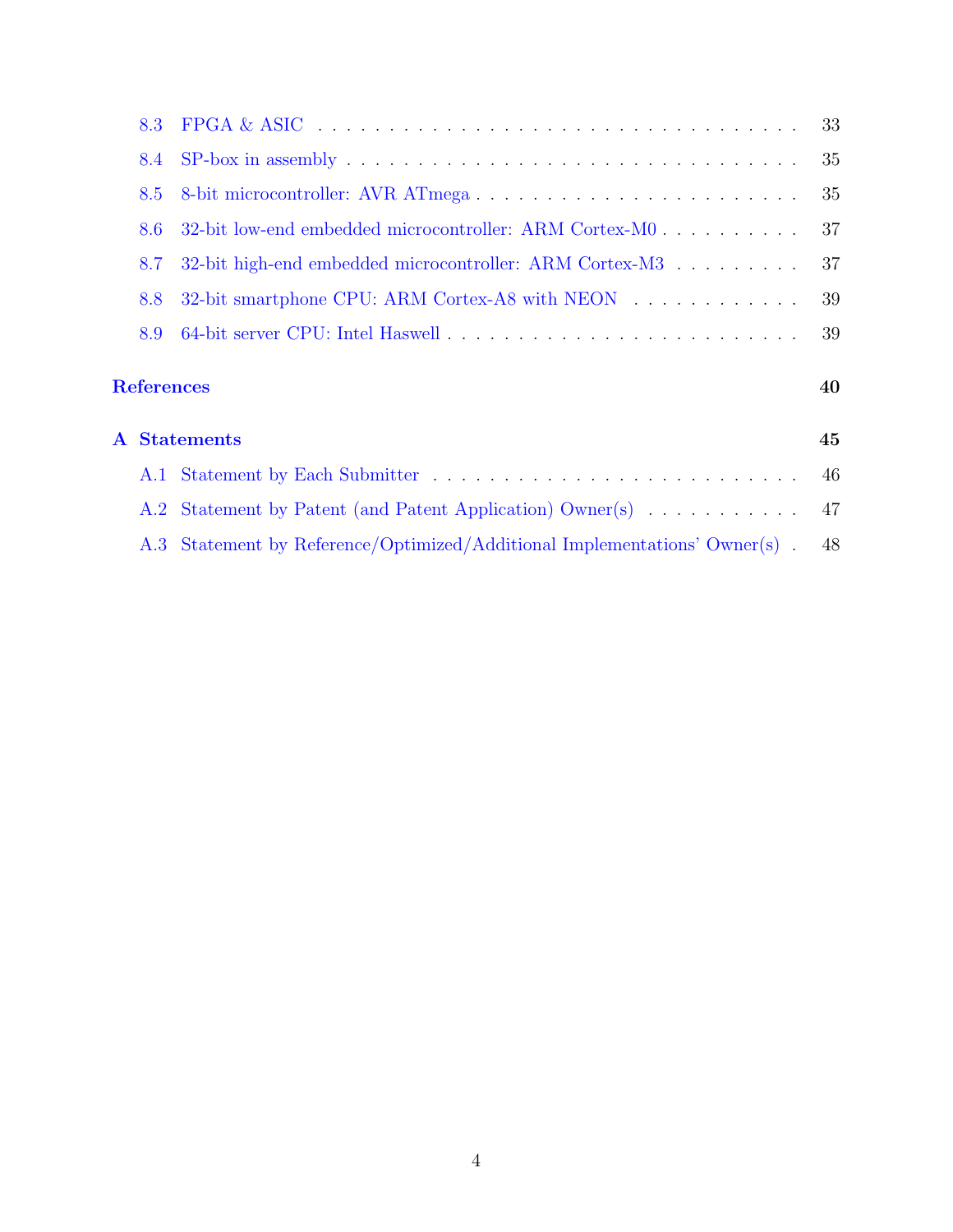# <span id="page-4-0"></span>1 Introduction

Why isn't AES an adequate standard for lightweight cryptography? There are several common answers: for example, people point to the energy consumption of AES, the difficulty of protecting AES against side-channel attacks and fault attacks, and the inability of AES to support compact implementations.

Does this mean that we should design a new standard with the smallest possible hardware area, another new standard with the lowest possible energy consumption, etc.? The problem with this approach is that users often need cryptosystems to communicate between two different environments. If these two different environments are handled by two different standards then the users will not have any satisfactory solution.

The point of GIMLI is to have *one* standard that performs very well in a broad range of environments. This includes many different lightweight environments. This also includes non-lightweight environments such as software for common server CPUs, so that there will not be a problem if (e.g.) many lightweight ASICs are all communicating with a central server.

# <span id="page-4-1"></span>2 Algorithm specification

### <span id="page-4-2"></span>2.1 Overview

This submission includes a family "GIMLI-CIPHER" of authenticated ciphers. This family includes the following recommended members, defined in detail below:

• aead/gimli24v1 (primary): GIMLI-24-CIPHER with 256-bit key, 128-bit nonce, 128bit tag.

This submission also includes a family "Gimli-Hash" of hash functions. This family includes the following recommended members, defined in detail below:

• hash/gimli24v1 (primary): GIMLI-24-HASH with 256-bit output.

These families are built on top of a family of 384-bit permutations called GIMLI. This family includes the following recommended member: GIMLI-24.

## <span id="page-4-3"></span>2.2 Formal and informal specifications

Bhargavan, Kiefer, and Strub recently introduced a language hacspec [\[12\]](#page-41-0) for specifying cryptographic primitives. They wrote that "Specifications (specs) written in hacspec are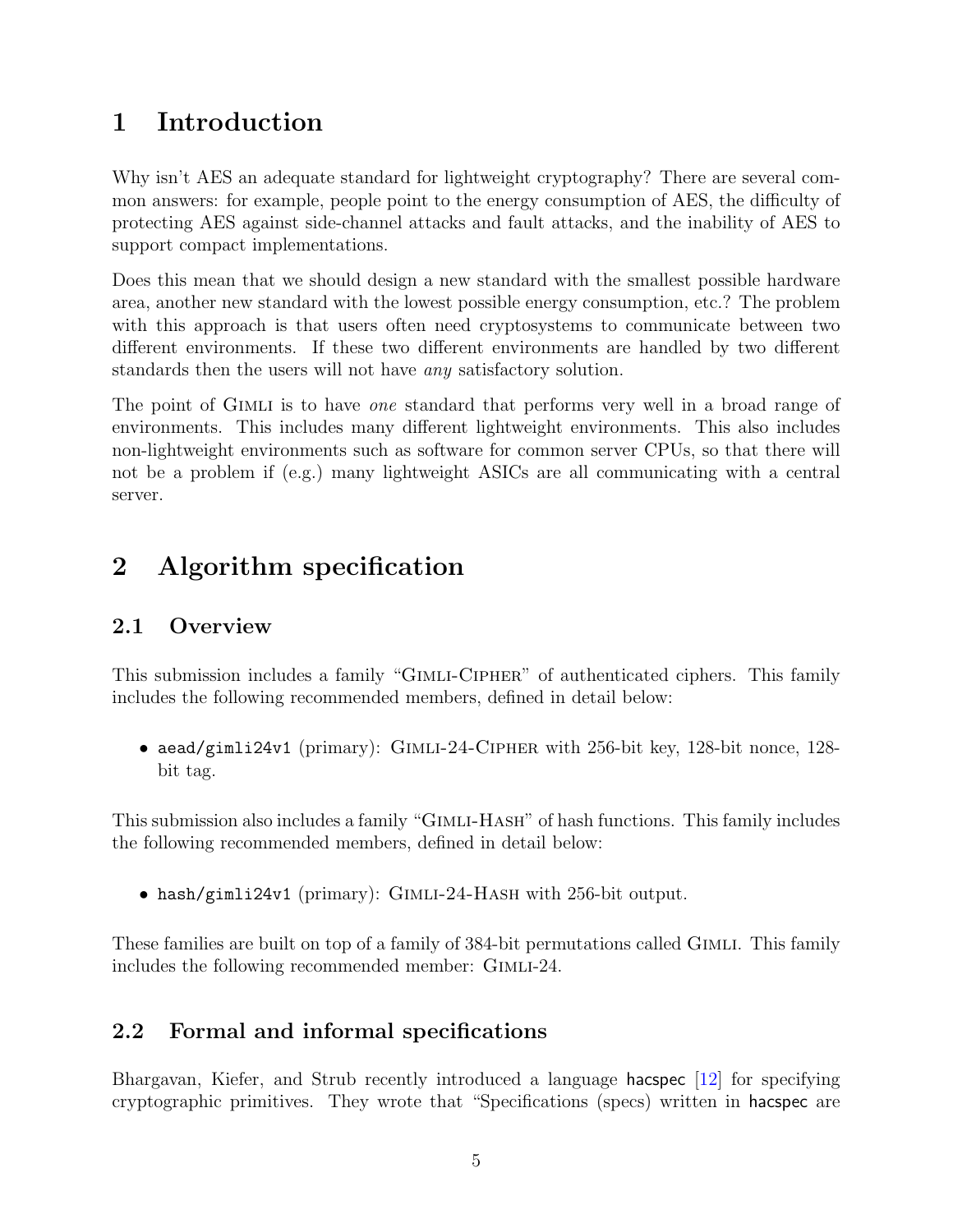<span id="page-5-2"></span>

Figure 1: State Representation

succinct, easy to read and implement, and lend themselves to formal verification using a variety of existing tools."

In the rest of this section we follow the tradition of providing informal specifications. However, we also provide formal specifications of Gimli, Gimli-Hash, and Gimli-Cipher in hacspec. These specifications are the accompanying files gimli.py, gimli\_hash.py, and gimli\_cipher.py. Beware that the tag comparison in gimli\_cipher.py is not performed in constant time; it is instead written as an early-abort loop for clarity.

### <span id="page-5-0"></span>2.3 Parameters

The authenticated cipher Gimli-Cipher and the hash function Gimli-Hash share one parameter: the number of rounds R in the GIMLI permutation. We recommend  $R = 24$ , but we give definitions applicable to smaller and larger values of  $R$ . Time scales linearly in  $R$ with very little overhead.

The name GIMLI-24 refers to the GIMLI permutation with 24 rounds. Similar comments apply to Gimli-24-Cipher and Gimli-24-Hash.

### <span id="page-5-1"></span>2.4 Notation

We denote by  $W = \{0, 1\}^{32}$  the set of bitstrings of length 32. We will refer to the elements of this set as "words". We use

- $a \oplus b$  to denote a bitwise exclusive or (XOR) of the values a and b,
- $a \wedge b$  for a bitwise logical and of the values a and b,
- $a \vee b$  for a bitwise logical or of the values a and b,
- $a \ll k$  for a cyclic left shift of the value a by a shift distance of k, and
- $a \ll k$  for a non-cyclic shift (i.e, a shift that is filling up with zero bits) of the value a by a shift distance of  $k$ .

We index all vectors and matrices starting at zero. We encode words as bytes in little-endian form.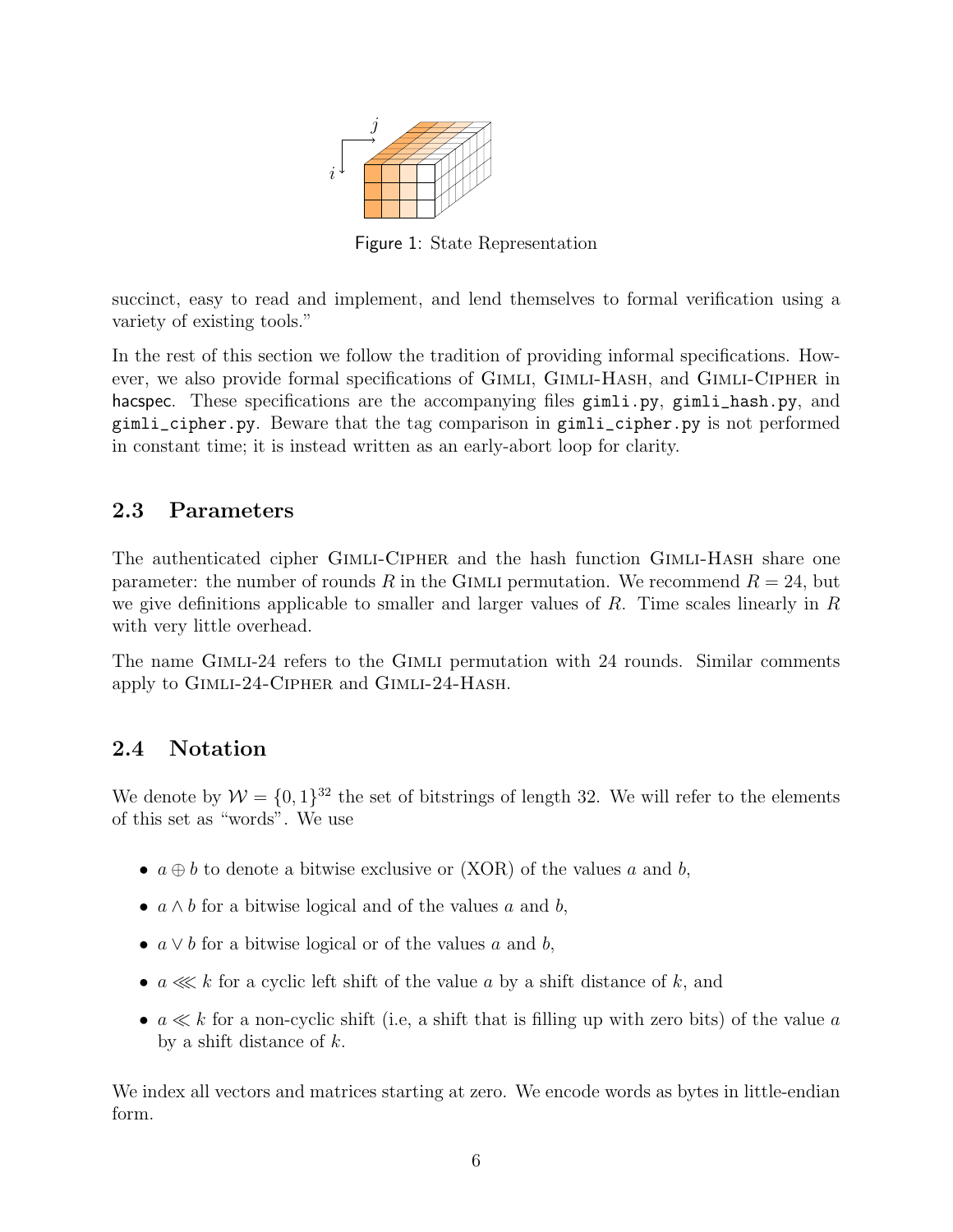



<span id="page-6-2"></span>

| Small Swap |  | Big Swap |  |
|------------|--|----------|--|

<span id="page-6-3"></span>Figure 3: The linear layer

### <span id="page-6-0"></span>2.5 The GIMLI state

The GIMLI permutation applies a sequence of rounds to a 384-bit state. The state is represented as a parallelepiped with dimensions  $3 \times 4 \times 32$  (see Fig. [1\)](#page-5-2) or, equivalently, as a  $3 \times 4$ matrix of 32-bit words.

We name the following sets of bits:

- a column j is a sequence of 96 bits such that  $s_j = \{s_{0,j}; s_{1,j}; s_{2,j}\} \in \mathcal{W}^3$
- a row *i* is a sequence of 128 bits such that  $\mathbf{s}_i = \{s_{i,0}; s_{i,1}; s_{i,2}; s_{i,3}\} \in \mathcal{W}^4$

Each round is a sequence of three operations: (1) a non-linear layer, specifically a 96-bit SP-box applied to each column; (2) in every second round, a linear mixing layer; (3) in every fourth round, a constant addition.

### <span id="page-6-1"></span>2.6 The non-linear layer

The SP-box consists of three sub-operations: rotations of the first and second words; a 3-input nonlinear T-function; and a swap of the first and third words. See Figure [2](#page-6-2) for details.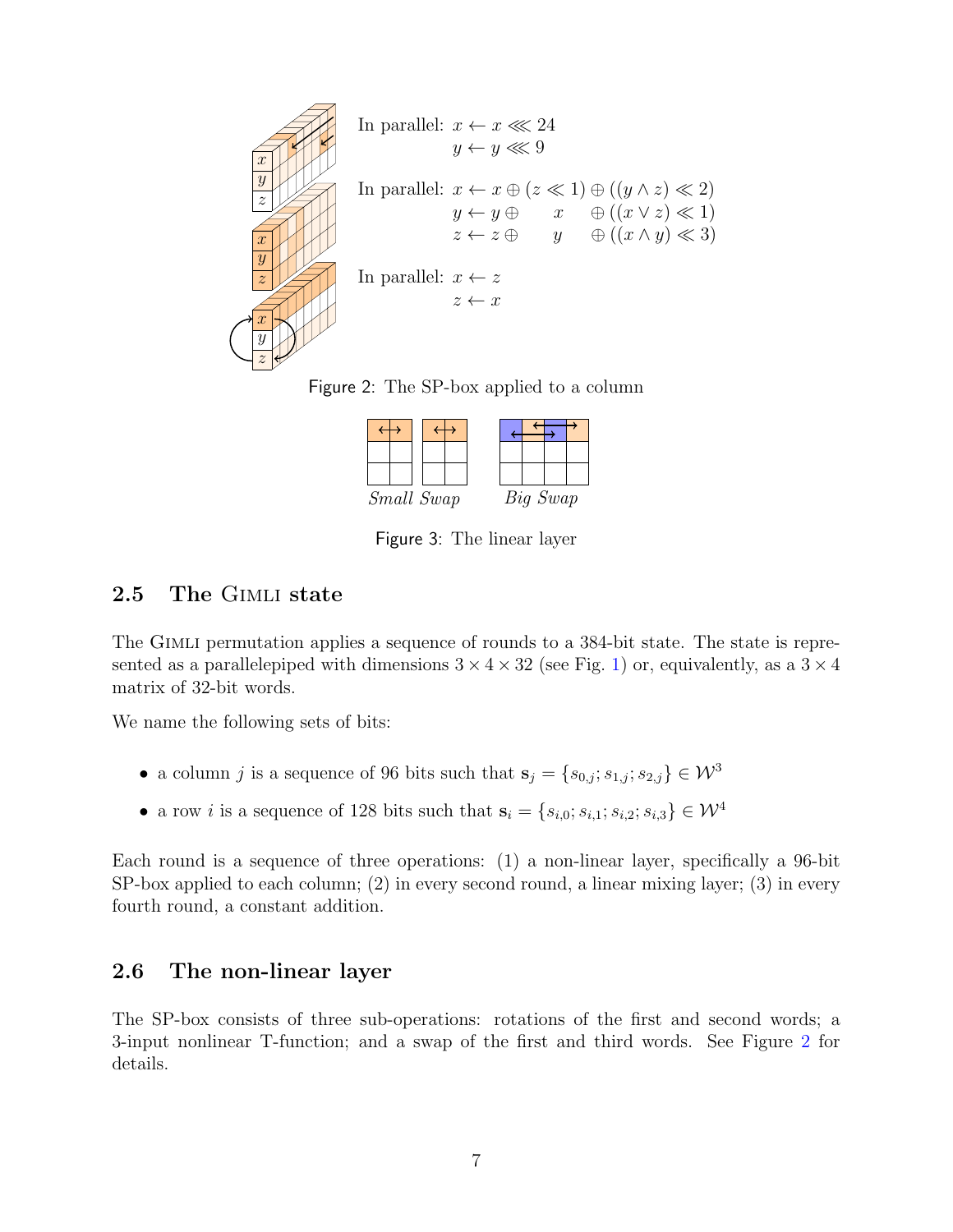<span id="page-7-3"></span>Algorithm 1 The GIMLI permutation

**Input:**  $\mathbf{s} = (s_{i,j}) \in \mathcal{W}^{3 \times 4}$ Output: GIMLI(s) =  $(s_{i,j}) \in \mathcal{W}^{3 \times 4}$ for  $r$  from 24 downto 1 inclusive do for  $j$  from 0 to 3 inclusive do  $x \leftarrow s_{0,j} \lll 24$  .  $\triangleright$  SP-box  $y \leftarrow s_{1,j} \ll 9$  $z \leftarrow s_{2,i}$  $s_{2,j} \leftarrow x \oplus (z \ll 1) \oplus ((y \wedge z) \ll 2)$  $s_{1,j} \leftarrow y \oplus x \quad \oplus ((x \vee z) \ll 1)$  $s_{0,j} \leftarrow z \oplus y \quad \oplus ((x \wedge y) \ll 3)$ end for  $\triangleright$  linear layer if r mod  $4 = 0$  then  $s_{0,0}, s_{0,1}, s_{0,2}, s_{0,3} \leftarrow s_{0,1}, s_{0,0}, s_{0,3}, s_{0,2}$   $\triangleright \; Small\text{-}Swap$ else if  $r \mod 4 = 2$  then  $s_{0,0}, s_{0,1}, s_{0,2}, s_{0,3} \leftarrow s_{0,2}, s_{0,3}, s_{0,0}, s_{0,1}$   $\triangleright$   $Big\}$ end if if  $r \mod 4 = 0$  then  $s_{0,0} = s_{0,0} \oplus 0$ x9e377900  $\oplus r$   $\triangleright$  Add constant end if end for return  $(s_{i,j})$ 

#### <span id="page-7-0"></span>2.7 The linear layer

The linear layer consists of two swap operations, namely Small-Swap and Big-Swap. Small-Swap occurs every 4 rounds starting from the 1st round. Big-Swap occurs every 4 rounds starting from the 3rd round. See Figure [3](#page-6-3) for details of these swaps.

#### <span id="page-7-1"></span>2.8 The round constants

There are R rounds in GIMLI, numbered  $R, R-1, \ldots, 1$ . When the round number r is a multiple of 4 (e.g., 24, 20, 16, 12, 8, 4 for  $R = 24$ ), we XOR the round constant 0x9e377900 $\oplus r$ to the first state word  $s_{0.0}$ .

#### <span id="page-7-2"></span>2.9 Putting it together: the Gimli permutation

Algorithm [1](#page-7-3) is pseudocode for the full GIMLI permutation.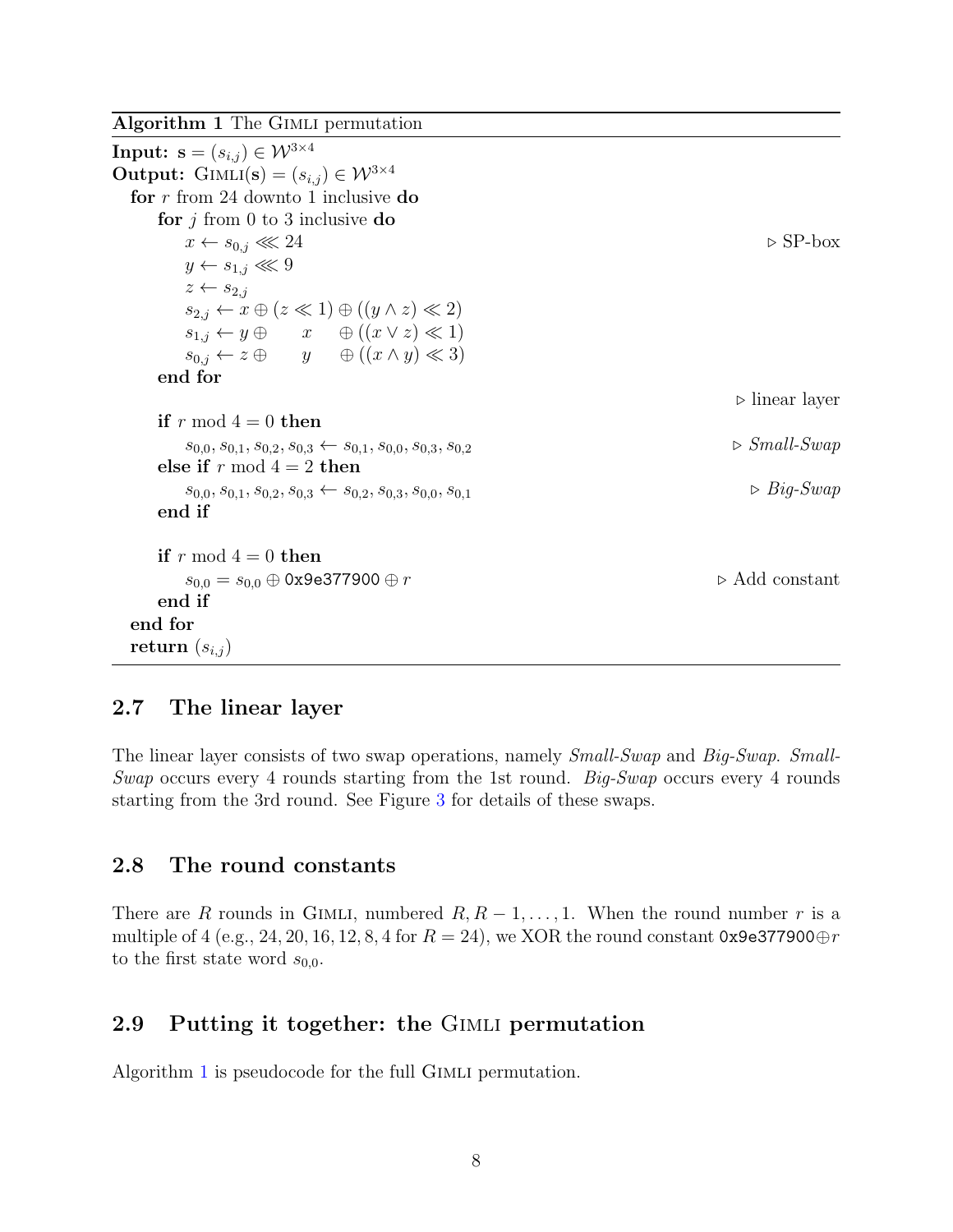Algorithm 2 The absorb function.

 $\textbf{Input: } \mathbf{s} = (s_{i,j}) \in \mathcal{W}^{3 \times 4}, m \in \mathbb{F}_{256}^{16}$ Output:  $absorb(s, m) = (s_{i,j}) \in W^{3 \times 4}$ for i from 0 to 3 do  $s_{0,i} \leftarrow s_{0,i} \oplus \textbf{tounit32}(m_{4i}, \dots, m_{4(i+1)})$ end for  $s \leftarrow \text{GIMLI}(s)$ return s

Algorithm 3 The squeeze function.

Input:  $\mathbf{s} = (s_{i,j}) \in \mathcal{W}^{3 \times 4}$ Output:  $square(s) = h \in \mathbb{F}_{256}^{16}$  $h \leftarrow \text{tobytes}(s_{0,0})||\text{tobytes}(s_{0,1})||\text{tobytes}(s_{0,2})||\text{tobytes}(s_{0,3})$ return h

### <span id="page-8-0"></span>2.10 Hashing

GIMLI-HASH initializes a 48-byte GIMLI state to all-zero. It then reads sequentially through a variable-length input as a series of 16-byte input blocks.

Each full 16-byte input block is handled as follows:

- XOR the block into the first 16 bytes of the state (i.e., the top row of 4 words).
- Apply the GIMLI permutation.

The input ends with exactly one final non-full (empty or partial) block, having b bytes where  $0 \leq b \leq 15$ . This final block is handled as follows:

- XOR the block into the first b bytes of the state.
- XOR 1 into the next byte of the state, position b.
- XOR 1 into the last byte of the state, position 47.
- Apply the GIMLI permutation.

After the input is fully processed, a 32-byte hash output is obtained as follows:

- Output the first 16 bytes of the state.
- Apply the GIMLI permutation.
- Output the first 16 bytes of the state.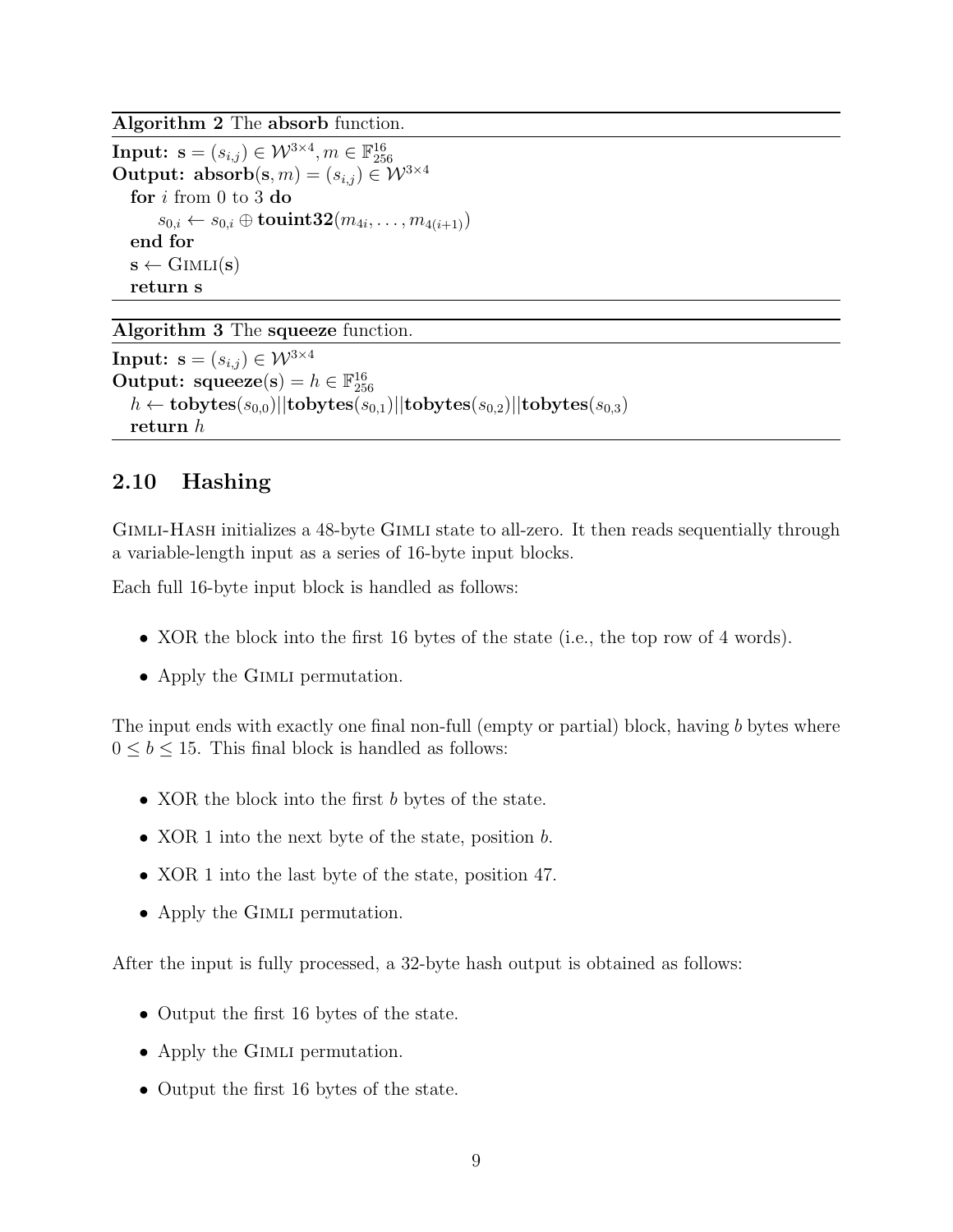<span id="page-9-2"></span>Algorithm 4 The GIMLI hash function.

```
Input: M \in \{0, 1\}^*Output: GIMLI-HASH(m) = h \in \{0, 1\}^{256}\mathbf{s} \leftarrow \mathbf{0}m_1, \ldots, m_t \leftarrow \textbf{pad}(M)for i from 1 to t do
     if i = t then
          s_{2,3} \leftarrow s_{2,3} \oplus 0 \times 01000000end if
     \mathbf{s} \leftarrow \textbf{absorb}(\mathbf{s}, m_i)end for
h \leftarrow \text{square}(s)s = \text{GIMLI}(s)h \leftarrow h||squeeze(s)
return h
```
A complete description is given in Alg. [4.](#page-9-2) Note that we make use of two functions **touint32**() and tobytes(). The former converts 4 bytes to a 32-bit unsigned integer in little-endian, while **tobytes**() converts a 32-bit unsigned integer to 4 bytes. Further, we use  $\text{pad}(M)$  to denote the padding of the message to full blocks.

## <span id="page-9-0"></span>2.11 Authenticated encryption

GIMLI-CIPHER initializes a 48-byte GIMLI state to a 16-byte nonce followed by a 32-byte key. It then applies the Gimli permutation.

Gimli-Cipher then handles each block of associated data, including exactly one final nonfull block, in the same way as GIMLI-HASH.

Gimli-Cipher then handles each block of plaintext, including exactly one final non-full block, in the same way as Gimli-Hash. Whenever a plaintext byte is XORed into a state byte, the new state byte is output as ciphertext.

After the final non-full block of plaintext, the first 16 bytes of the state are output as an authentication tag.

See Algorithm [5](#page-10-0) for an algorithm for authenticated encryption, and Algorithm [6](#page-11-0) for an algorithm for verified decryption.

## <span id="page-9-1"></span>2.12 Combining authenticated encryption with hashing

Pairs of (authenticated cipher, hash function):

• aead/gimli24v1 with hash/gimli24v1.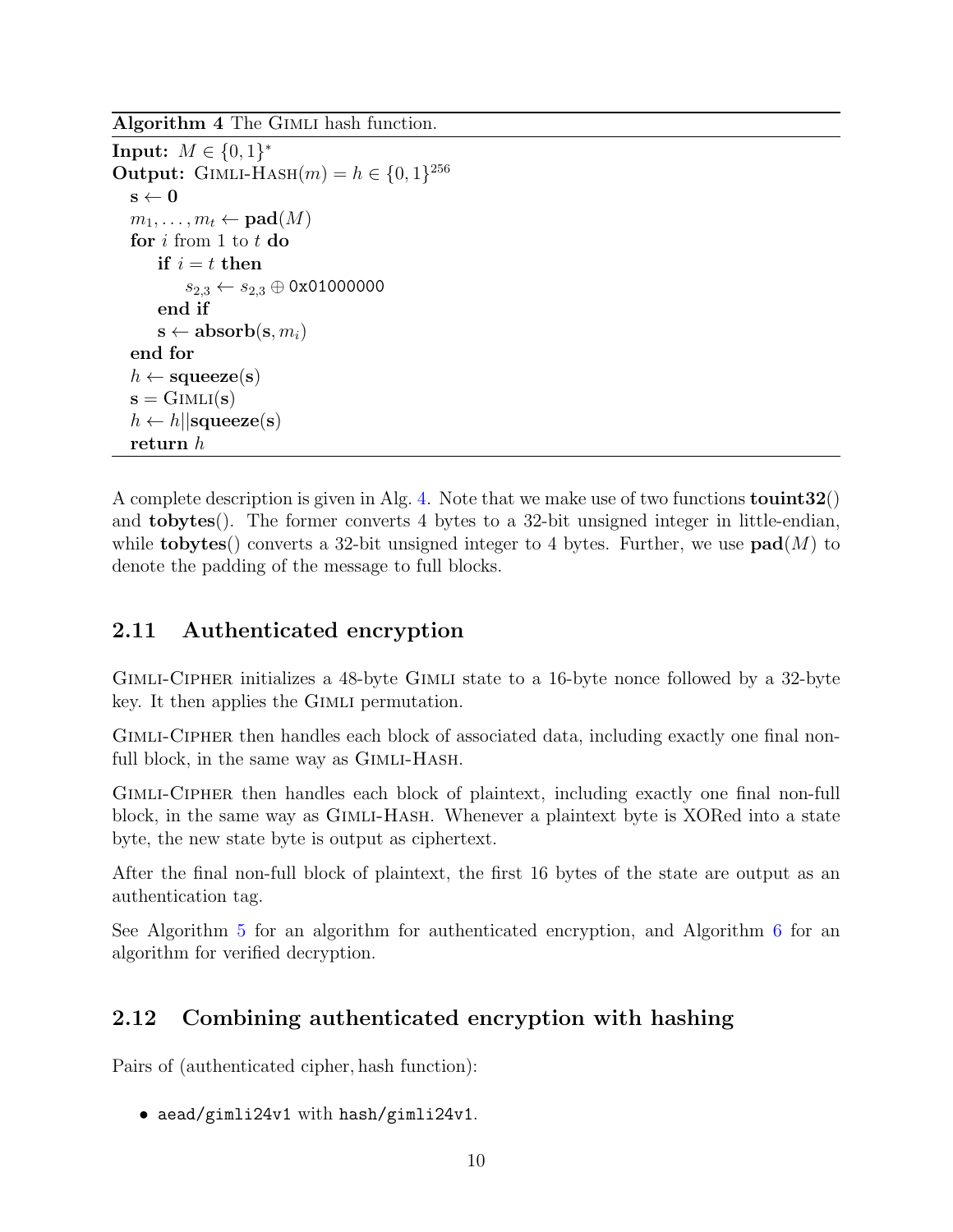<span id="page-10-0"></span>Algorithm 5 The GIMLI AEAD encryption process.

```
Input: M \in \{0, 1\}^*, A \in \{0, 1\}^*, N \in \mathbb{F}^{16}_{256}, K \in \mathbb{F}^{32}_{256}Output: GIMLI-CIPHER-ENCRYPT(M, A, N, K) = C \in \{0, 1\}^*, T \in \mathbb{F}_{256}^{32}Initialization
s \leftarrow 0for i from 0 to 3 do
      s_{0,i} \leftarrow \textbf{tounit32}(N_{4i}|| \ldots || N_{4i+3})s_{1,i} \leftarrow \textbf{tounit32}(K_{4i}|| \ldots || K_{4i+3})s_{2,i} \leftarrow \textbf{tounit32}({K_{16+4i}}||\dots||{K_{16+4i+3}})end for
s \leftarrow \text{GIMLI}(s)Processing AD
a_1, \ldots, a_s \leftarrow \textbf{pad}(A)for i from 1 to s do
     if i == s then
           s_{2,3} \leftarrow s_{2,3} \oplus 0 \times 01000000end if
     \mathbf{s} \leftarrow \text{absorb}(\mathbf{s}, a_i)end for
Processing Plaintext
m_1, \ldots, m_t \leftarrow \textbf{pad}(M)for i from 1 to t do
     k_i \leftarrow \text{square}(\mathbf{s})c_i \leftarrow k_i \oplus m_iif i == t then
           s_{2,3} \leftarrow s_{2,3} \oplus 0 \times 01000000end if
     \mathbf{s} \leftarrow \textbf{absorb}(\mathbf{s}, m_i)end for
C \leftarrow c_1 || \dots || c_tT \leftarrow \text{square}(s)return C, T
```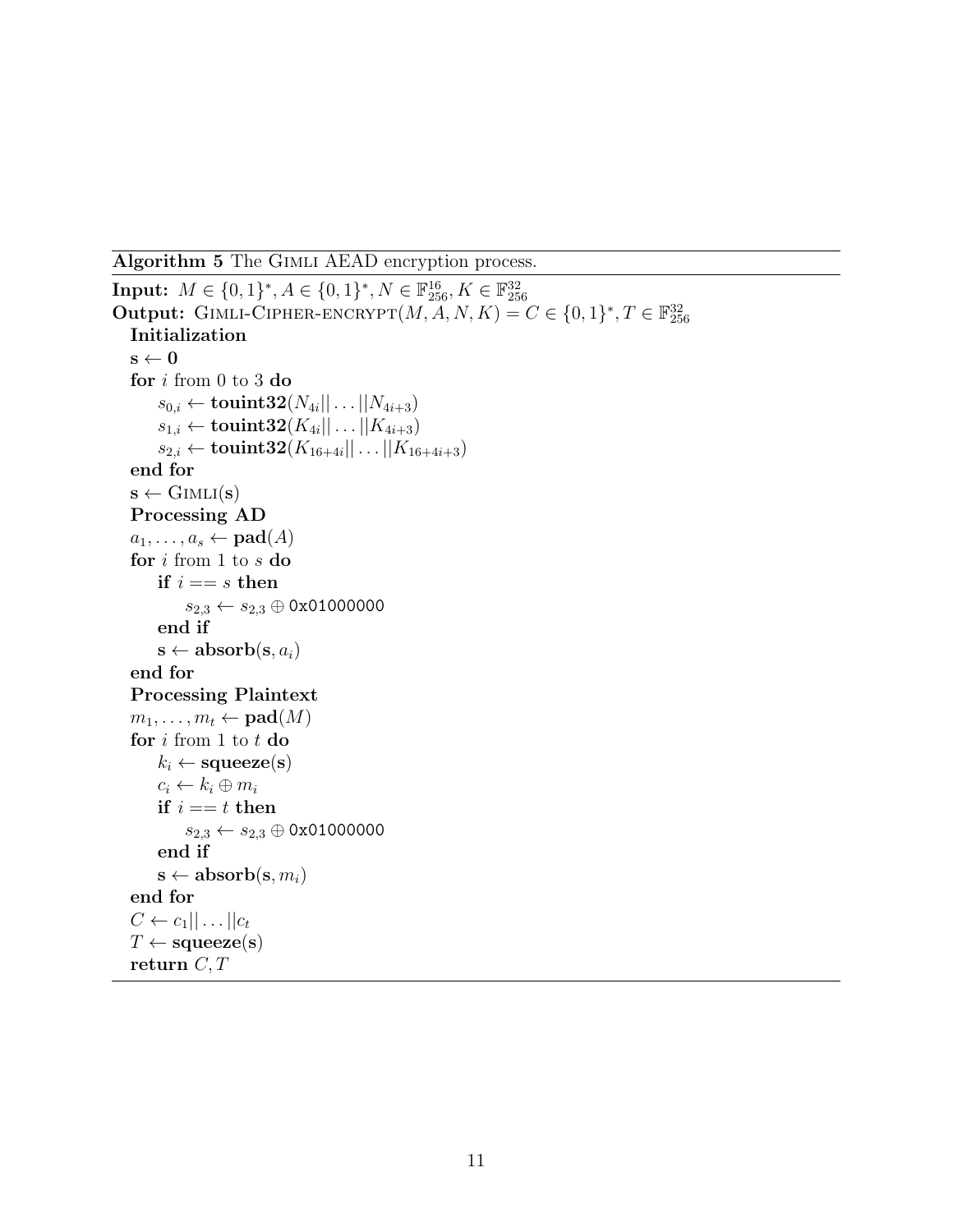<span id="page-11-0"></span>Algorithm 6 The Gimli AEAD decryption process.

```
Input: C \in \{0, 1\}^*, T \in \mathbb{F}^{16}_{256}, A \in \{0, 1\}^*, N \in \mathbb{F}^{16}_{256}, K \in \mathbb{F}^{32}_{256}Output: GIMLI-CIPHER-DECRYPT(C, T, A, N, K) = M \in \{0, 1\}^*Initialization
\mathbf{s} \leftarrow \mathbf{0}for i from 0 to 3 do
      s_{0,i} \leftarrow \textbf{tounit32}(N_{4i}|| \ldots || N_{4i+3})s_{1,i} \leftarrow \textbf{tounit32}(K_{4i}|| \ldots || K_{4i+3})s_{2,i} \leftarrow \textbf{tounit32}({K_{16+4i}}||\dots||{K_{16+4i+3}})end for
s \leftarrow GIMLI(s)
Process AD
a_1, \ldots, a_s \leftarrow \textbf{pad}(A)for i from 1 to s do
     if i == s then
           s_{2,3} \leftarrow s_{2,3} \oplus 0x01000000
     end if
     \mathbf{s} \leftarrow \textbf{absorb}(\mathbf{s}, a_i)end for
Process Ciphertext
c_1, \ldots, c_t \leftarrow \textbf{pad}(C)for i from 1 to t do
     k_i \leftarrow \text{square}(s)m_i \leftarrow k_i \oplus c_iif i == t then
          s_{2,3} \leftarrow s_{2,3} \oplus \texttt{0x01000000}end if
     \mathbf{s} \leftarrow \textbf{absorb}(\mathbf{s}, m_i)end for
M \leftarrow m_1 || \dots || m_tT' \leftarrow \text{square}(s)if T == T' then
     return M
else
     return ⊥
end if
```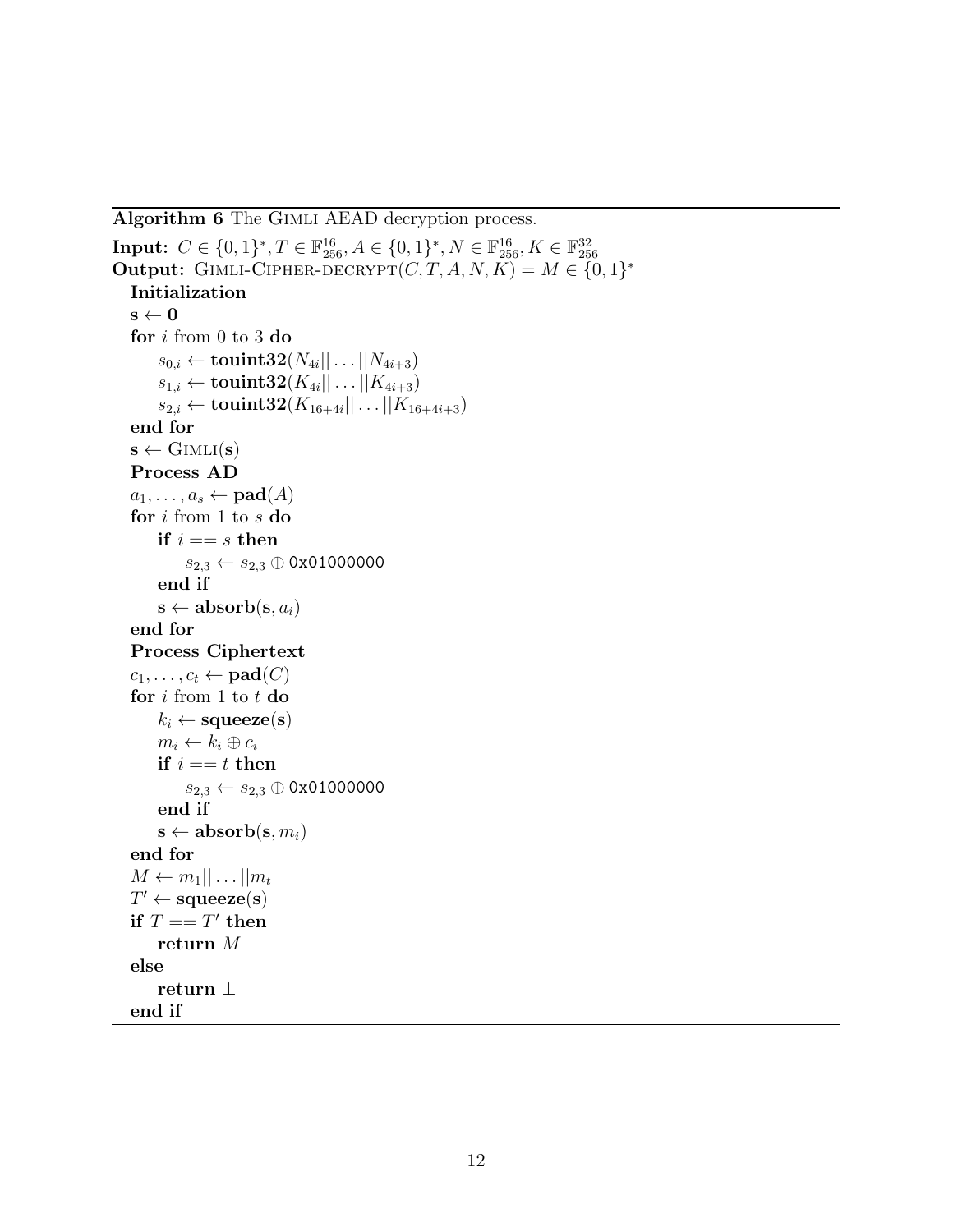Common design components across these pairs: The authenticated cipher and the hash function use exactly the same Gimli permutation. In unified hardware providing authenticated encryption, verified decryption, and hashing, the hardware area for this permutation (including computations and storage) is entirely shared. There is very little work outside the permutation. Similar comments apply to software.

# <span id="page-12-0"></span>3 List of parameter sets

### <span id="page-12-1"></span>3.1 Parameter set hash/gimli24v1

Gimli-Hash with 24 rounds.

### <span id="page-12-2"></span>3.2 Parameter set aead/gimli24v1

Gimli-Cipher with 24 rounds.

# <span id="page-12-3"></span>4 Design rationale

This section explains how we arrived at the GIMLI design.

We started from the well-known goal of designing one unified cryptographic primitive suitable for many different applications: collision-resistant hashing, preimage-resistant hashing, message authentication, message encryption, etc. We found no reason to question the "new conventional wisdom" that a permutation is a better unified primitive than a block cipher. Like Keccak, Ascon [\[17\]](#page-42-0), etc., we evaluate performance only in the forward direction, and we consider only forward modes; modes that also use the inverse permutation require extra hardware area and do not seem to offer any noticeable advantages.

Where GIMLI departs from previous designs is in its objective of being a single primitive that performs well on every common platform. We do not insist on beating all previous primitives on all platforms simultaneously, but we do insist on coming reasonably close. Each platform has its own hazards that create poor performance for many primitives; what GIMLI shows is that all of these hazards can be avoided simultaneously.

### <span id="page-12-4"></span>4.1 Vectorization

On common Intel server CPUs, vector instructions are by far the most efficient arithmetic/ logic instructions. As a concrete example, the 12-round ChaCha12 stream cipher has run at practically the same speed as 12-round AES-192 on several generations of Intel CPUs (e.g., 1.7 cycles/byte on Westmere; 1.5 cycles/byte on Ivy Bridge; 0.8 cycles/byte on Skylake),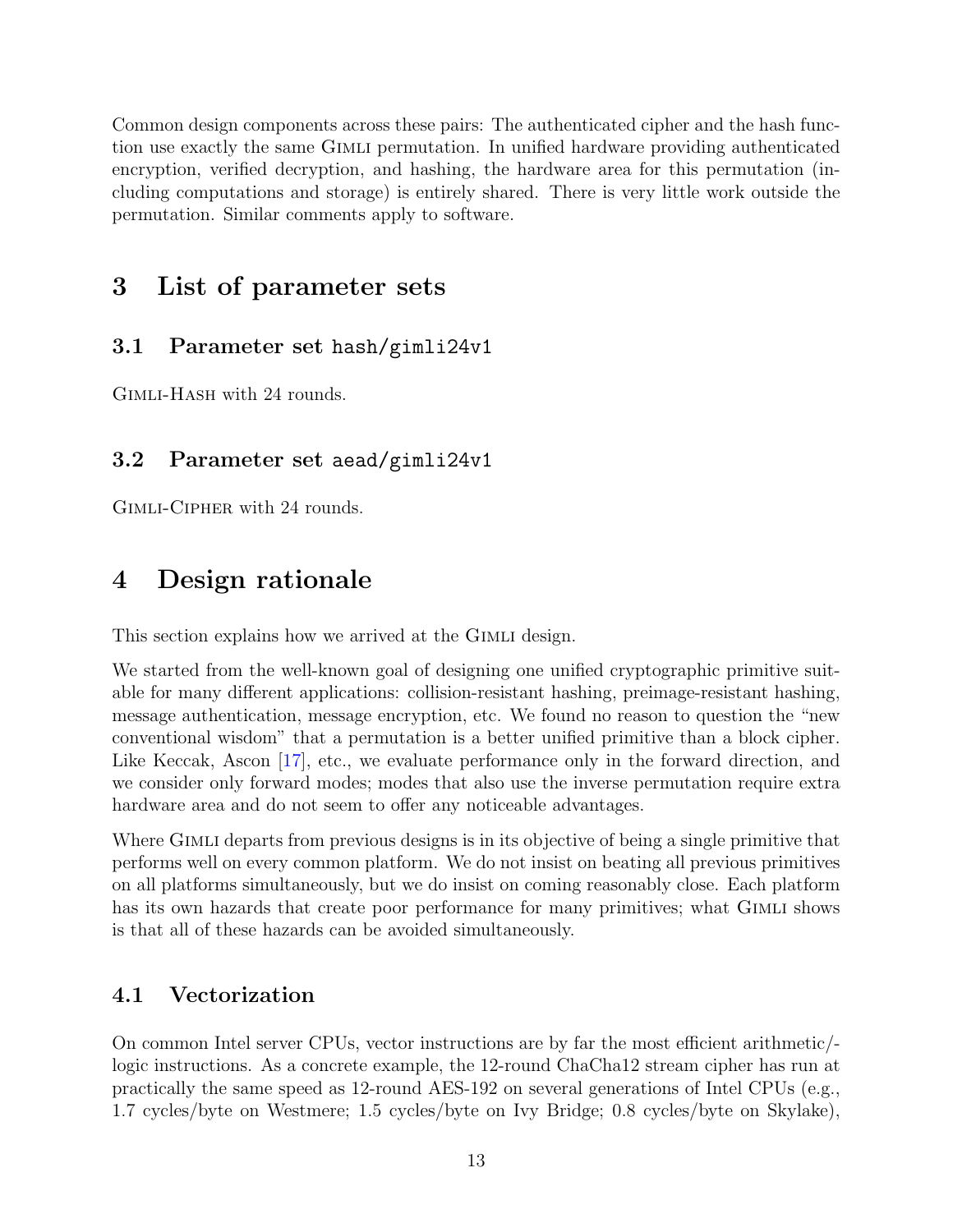despite AES hardware support, because ChaCha12 takes advantage of the vector hardware on the same CPUs. Vectorization is attractive for CPU designers because the overhead of fetching and decoding an instruction is amortized across several data items.

Any permutation built from (e.g.) common 32-bit operations can take advantage of a 32b-bit vector unit if the permutation is applied to b blocks in parallel. Many modes of use of a permutation support this type of vectorization. But this type of vectorization creates two performance problems. First, if b parallel blocks do not fit into vector registers, then there is significant overhead for loads and stores; vectorized Keccak implementations suffer exactly this problem. Second, a large  $b$  is wasted in applications where messages are short.

Gimli, like Salsa and ChaCha, views its state as consisting of 128-bit rows that naturally fit into 128-bit vector registers. Each row consists of a vector of  $128/w$  entries, each entry being a w-bit word, where w is optimized below. Most of the GIMLI operations are applied to every column in parallel, so the operations naturally vectorize. Taking advantage of 256-bit or 512-bit vector registers requires handling only 2 or 4 blocks in parallel.

## <span id="page-13-0"></span>4.2 Logic operations and shifts

GIMLI's design uses only bitwise operations on w-bit words: specifically, and, or, xor, constant-distance left shifts, and constant-distance rotations.

There are tremendous hardware-latency advantages to being able to carry out  $w$  bit operations in parallel. Even when latency is not a concern, bitwise operations are much more energy-efficient than integer addition, which (when carried out serially) uses almost 5w bit operations for w-bit words. Avoiding additions also allows "interleaved" implementations as in Keccak, Ascon, etc., saving time on software platforms with word sizes below w.

On platforms with w-bit words there is a software cost in avoiding additions. One way to quantify this cost is as follows. A typical ARX design is roughly balanced between addition, rotation, and xor. NORX [\[3\]](#page-39-0) replaces each addition  $a + b$  with a similar bitwise operation  $a \oplus b \oplus (a \wedge b) \ll 1$ , so 3 instructions (add, rotate, xor) are replaced with 6 instructions; on platforms with free shifts and rotations (such as the ARM Cortex-M4), 2 instructions are replaced with 4 instructions; on platforms where rotations need to be simulated by shifts (as in typical vector units), 5 instructions are replaced with 8 instructions. On top of this neardoubling in cost, the diffusion in the NORX operation is slightly slower than the diffusion in addition, increasing the number of rounds required for security.

The pattern of Gimli operations improves upon NORX in three ways. First, Gimli uses a third input c for  $a \oplus b \oplus ((c \wedge b) \ll 1)$ , removing the need for a separate xor operation. Second, GIMLI uses only two rotations for three of these operations; overall GIMLI uses 19 instructions on typical vector units, not far behind the 15 instructions used by three ARX operations. Third, Gimli varies the 1-bit shift distance, improving diffusion compared to NORX and possibly even compared to ARX.

We searched through many combinations of possible shift distances (and rotation distances)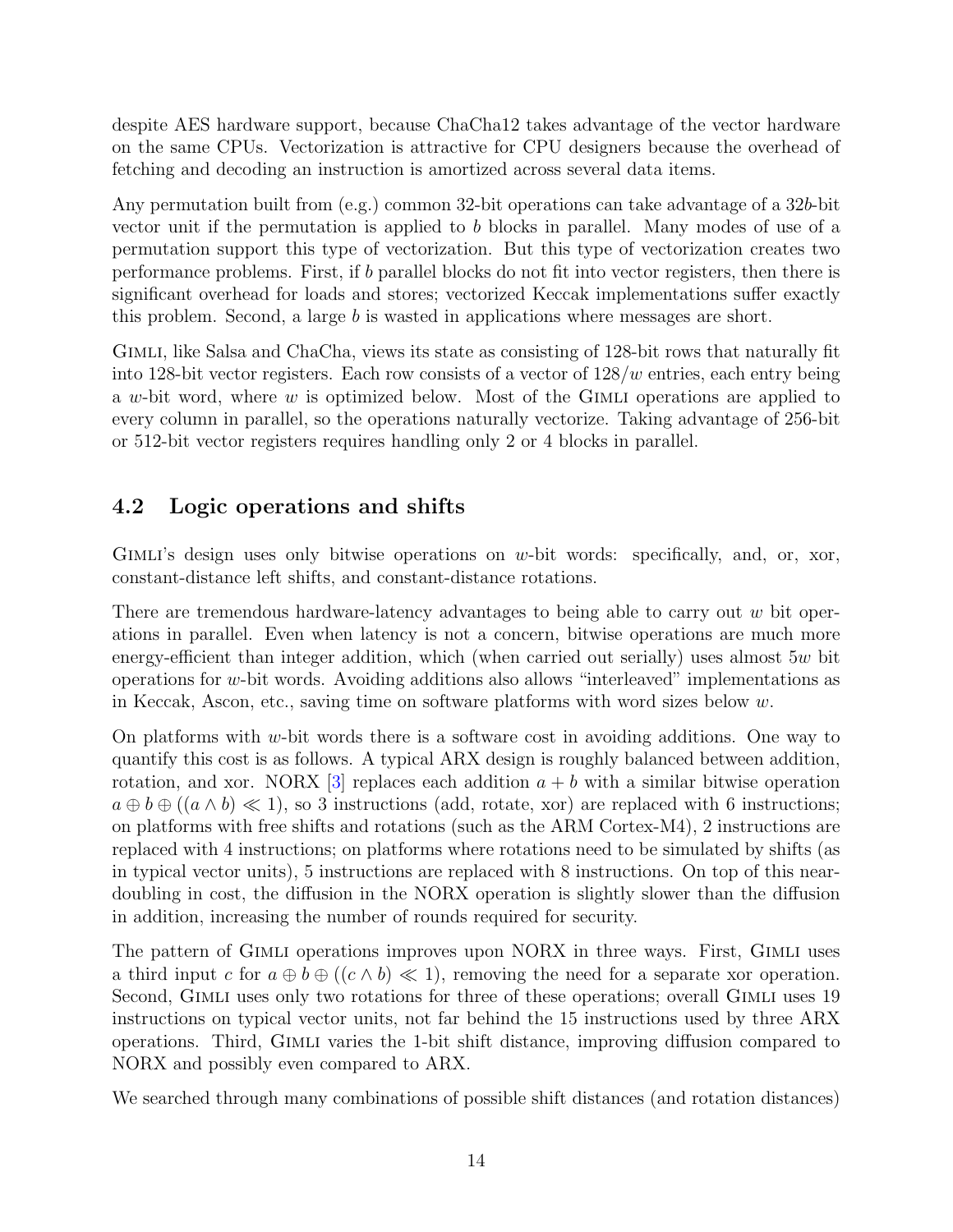in GIMLI, applying a simple security model to each combination. Large shift distances throw away many nonlinear bits and, unsurprisingly, turned out to be suboptimal. The final GIMLI shift distances  $(2, 1, 3$  on three 32-bit words) keep  $93.75\%$  of the nonlinear bits.

#### <span id="page-14-0"></span>4.2.1 Bijectivity of Gimli

The bijectivity of the SP-box is not easy to see. If we exclude the swapping and the rotations (which are trivially bijective), we can unroll SP over the first bits:

$$
f_{0} =\begin{cases} x'_{0} \leftarrow x_{0} \\ y'_{0} \leftarrow y_{0} \oplus x_{0} \\ z'_{0} \leftarrow z_{0} \oplus y_{0} \\ y'_{1} \leftarrow y_{1} \oplus x_{1} \oplus (x_{0} \vee z_{0}) \\ z'_{1} \leftarrow z_{1} \oplus y_{1} \\ y'_{2} \leftarrow z_{2} \oplus z_{1} \oplus (y_{0} \wedge z_{0}) \\ z'_{2} \leftarrow z_{2} \oplus y_{2} \\ z'_{2} \leftarrow z_{2} \oplus y_{2} \\ \text{and} \\ f_{n} = \begin{cases} x'_{n} \leftarrow x_{n} \oplus z_{n-1} \oplus (y_{n-2} \wedge z_{n-2}) \\ y'_{n} \leftarrow y_{n} \oplus x_{n} \oplus (x_{n-1} \vee z_{n-1}) \\ z'_{n} \leftarrow z_{n} \oplus y_{n} \oplus (x_{n-3} \wedge z_{n-3}) \end{cases} \\ f_{n} = \begin{cases} x'_{n} \leftarrow x_{n} \oplus z_{n-1} \oplus (y_{n-2} \wedge z_{n-2}) \\ y'_{n} \leftarrow y_{n} \oplus x_{n} \oplus (x_{n-1} \vee z_{n-1}) \\ z'_{n} \leftarrow z_{n} \oplus y_{n} \oplus (x_{n-3} \wedge z_{n-3}) \end{cases} \\ f_{n} = \begin{cases} x_{0} \leftarrow x'_{0} & = x'_{0} \\ y_{0} \leftarrow y'_{0} \oplus x_{0} & = y'_{0} \oplus x'_{0} \\ z_{0} \leftarrow z'_{0} \oplus y_{0} & = z'_{0} \oplus y'_{0} \oplus x'_{0} \\ z_{1} \leftarrow z'_{1} \oplus z_{0} & = x'_{1} \oplus z_{0} \\ y_{1} \leftarrow y'_{1} \oplus x_{1} \oplus (x_{0} \vee z_{0}) & = y'_{1} \oplus x'_{1} \oplus z_{0} \oplus (x_{0} \vee z_{0}) \\ z_{1} \leftarrow z'_{1} \oplus y_{1} & = z'_{1} \oplus y'_{1} \oplus x'_{1} \oplus z_{0} \oplus (x_{0} \vee z_{0}) \\ z_{2} \leftarrow z'_{2} \
$$

 $SP^{-1}$  is fully defined by recurrence. SP is therefore bijective.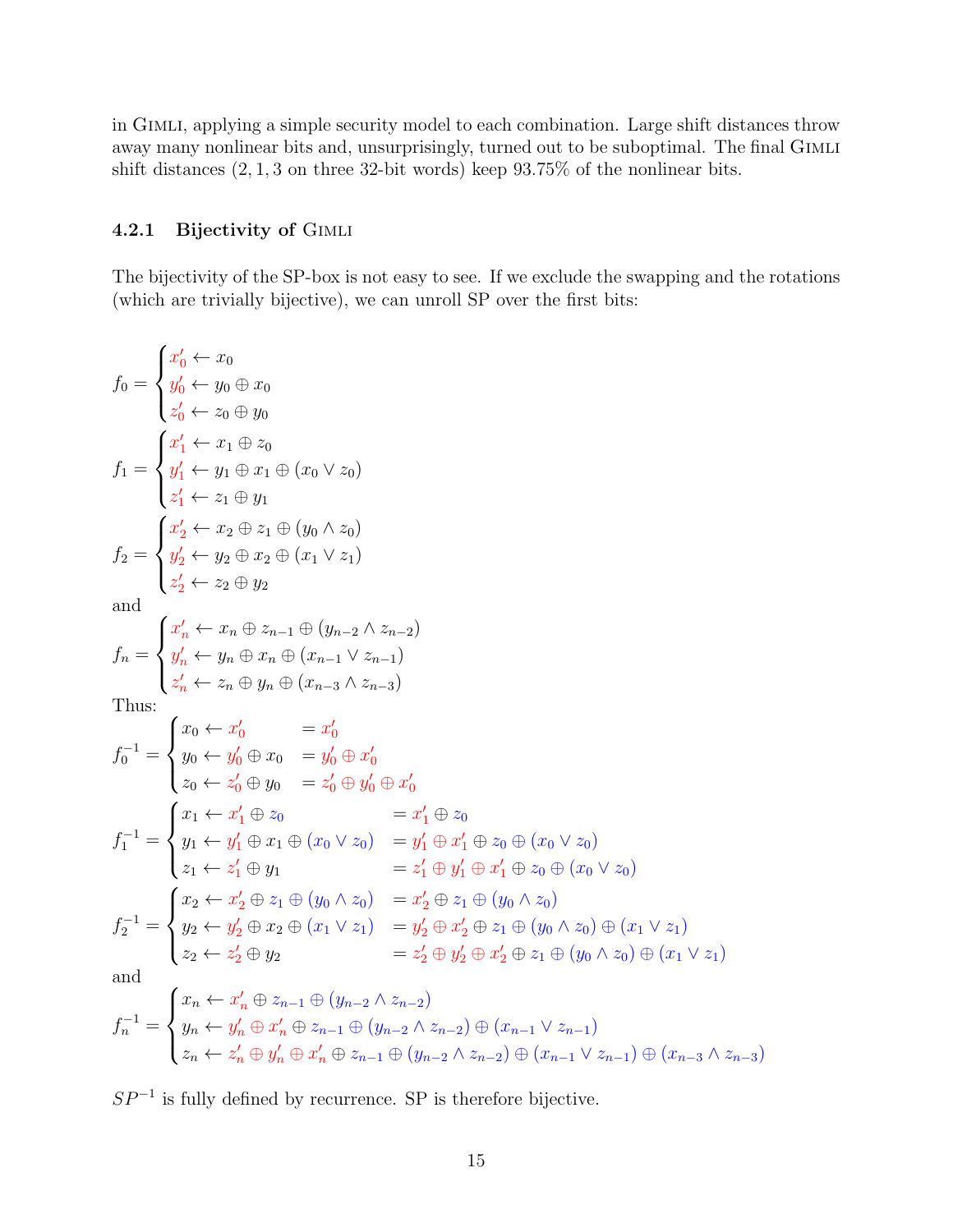### <span id="page-15-0"></span>4.3 32-bit words

Taking  $w = 32$  is an obvious choice for 32-bit CPUs. It also works well on common 64-bit CPUs, since those CPUs have fast instructions for, e.g., vectorized 32-bit shifts. The 32-bit words can also be split into 16-bit words (with top and bottom bits, or more efficiently with odd and even bits as in "interleaved" Keccak software), and further into 8-bit words.

Taking  $w = 16$  or  $w = 8$  would lose speed on 32-bit CPUs that do not have vectorized 16-bit or 8-bit shifts. Taking  $w = 64$  would interfere with GIMLI's ability to work within a quarter-state for some time (see below), and we do not see a compensating advantage.

### <span id="page-15-1"></span>4.4 State size

On common 32-bit ARM microcontrollers, there are 14 easily usable integer registers, for a total of 448 bits. The 512-bit states in Salsa20, ChaCha, NORX, etc. produce significant load-store overhead, which GIMLI avoids by (1) limiting its state to 384 bits (three 128-bit vectors), i.e., 12 registers, and (2) fitting temporary variables into just 2 registers.

Limiting the state to 256 bits would provide some benefit in hardware area, but would produce considerable slowdowns across platforms to maintain an acceptable level of security. For example, 256-bit sponge-based hashing at a  $2^{100}$  security level would be able to absorb only 56 message bits (22% of the state) per permutation call, while 384-bit sponge-based hashing at the same security level is able to absorb 184 message bits  $(48\% \text{ of the state})$ per permutation call, presumably gaining more than a factor of 2 in speed, even without accounting for the diffusion benefits of a larger state. It is also not clear whether a 256-bit state size leaves an adequate long-term security margin against multi-user attacks (see [\[18\]](#page-42-1)) and quantum attacks; more complicated modes can achieve high security levels using small states, but this damages efficiency.

One of the SHA-3 requirements was  $2^{512}$  preimage security. For sponge-based hashing this requires at least a 1024-bit permutation, or an even larger permutation for efficiency, such as Keccak's 1600-bit permutation. This requirement was based entirely on matching SHA-512, not on any credible assertion that  $2^{512}$  preimage security will ever have any real-world value. GIMLI is designed for useful security levels, so it is much more comparable to, e.g., 512-bit Salsa20, 400-bit Keccak- $f$ [400] (which reduces Keccak's 64-bit lanes to 16-bit lanes), 384-bit C-Quark [\[4\]](#page-39-1), 384-bit SPONGENT-256/256/128 [\[13\]](#page-41-1), 320-bit Ascon, and 288-bit Photon-256/32/32 [\[19\]](#page-42-2).

## <span id="page-15-2"></span>4.5 Working locally

On the popular low-end ARM Cortex-M0 microcontroller, many instructions can access only 8 of the 14 32-bit registers. Working with more than 256 bits at a time incurs overhead to move data around. Similar comments apply to the 8-bit AVR microcontroller.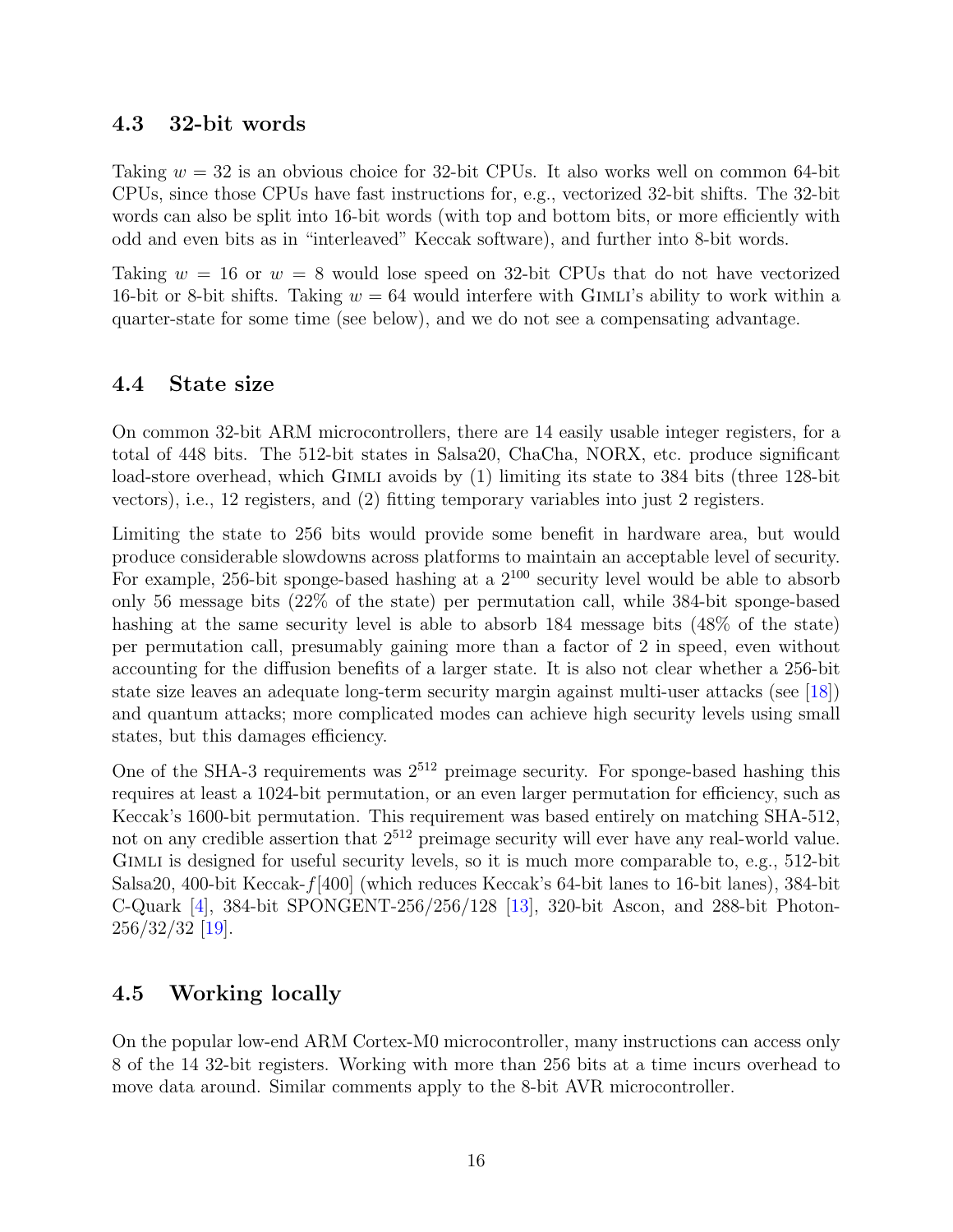Gimli performs many operations on the left half of its state, and separately performs many operations on the right half of its state. Each half fits into 6 32-bit registers, plus 2 temporary registers.

It is of course necessary for these 192-bit halves to communicate, but this communication does not need to be frequent. The only communication is *Big-Swap*, which happens only once every 4 rounds, so we can work on the same half-state for several rounds.

At a smaller scale, Gimli performs a considerable number of operations within each column (i.e., each 96-bit quarter-state) before the columns communicate. Communication among columns happens only once every 2 rounds. This locality is intended to reduce wire lengths in unrolled hardware, allowing faster clocks.

## <span id="page-16-0"></span>4.6 Parallelization

Like Keccak and Ascon, GIMLI has degree just 2 in each round. This means that, during an update of the entire state, all nonlinear operations are carried out in parallel: a nonlinear operation never feeds into another nonlinear operation.

This feature is often advertised as simplifying and accelerating masked implementations. The parallelism also has important performance benefits even if side channels are not a concern.

Consider, for example, software using 128-bit vector instructions to apply Salsa20 to a single 512-bit block. Salsa20 chains its 128-bit vector operations: an addition feeds into a rotation, which feeds into an xor, which feeds into the next addition, etc. The only parallelism possible here is between the two shifts inside a shift-shift-or implementation of the rotation. A typical vector unit allows more instructions to be carried out in parallel, but Salsa20 is unable to take advantage of this. Similar comments apply to BLAKE [\[5\]](#page-39-2) and ChaCha20.

The basic NORX operation  $a \oplus b \oplus ((a \wedge b) \ll 1)$  is only slightly better, depth 3 for 4 instructions. Gimli has much more internal parallelism: on average approximately 4 instructions are ready at each moment.

Parallel operations provide slightly slower forward diffusion than serial operations, but experience shows that this costs only a small number of rounds. Gimli has very fast backward diffusion.

## <span id="page-16-1"></span>4.7 Compactness

GIMLI is intentionally very simple, repeating a small number of operations again and again. This gives implementors the flexibility to create very small "rolled" designs, using very little area in hardware and very little code in software; or to unroll for higher throughput.

This simplicity creates three directions of symmetries that need to be broken. GIMLI is like Keccak in that it breaks all symmetries within the permutation, rather than (as in Salsa, ChaCha, etc.) relying on attention from the mode designer to break symmetries. GIMLI puts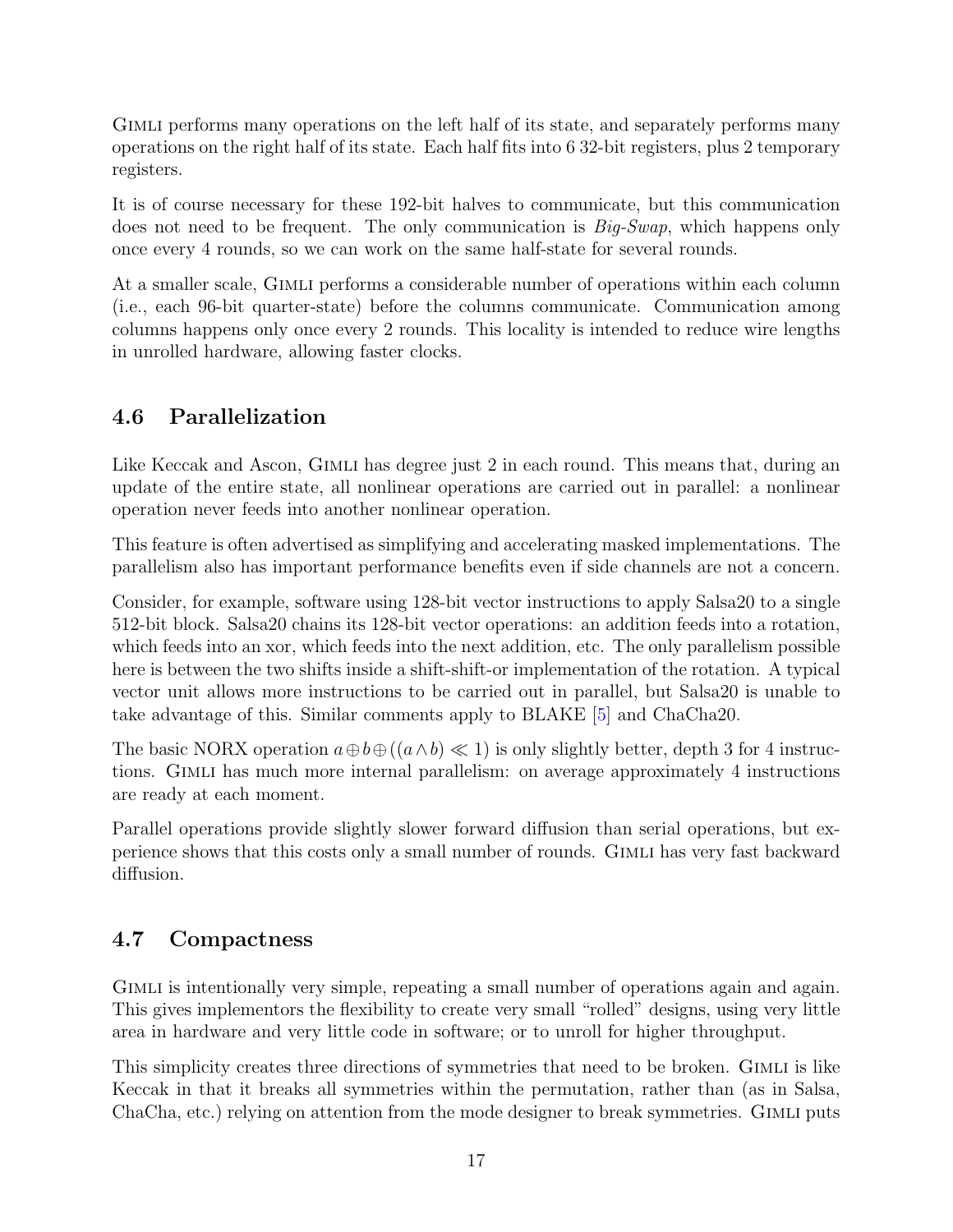more effort than Keccak into reducing the total cost of asymmetric operations.

The first symmetry is that rotating each input word by any constant number of bits produces a near-rotation of each output word by the same number of bits; "near" accounts for a few bits lost from shifts. Occasionally (after rounds 24, 20, 16, etc.) GIMLI adds an asymmetric constant to entry 0 of the first row. This constant has many bits set (it is essentially the golden ratio 0x9e3779b9, as used in TEA), and is not close to any of its nontrivial rotations (never fewer than 12 bits different), so a trail applying this symmetry would have to cancel many bits.

The second symmetry is that each round is identical, potentially allowing slide attacks. This is much more of an issue for small blocks (as in, e.g., 128-bit block ciphers) than for large blocks (such as GIMLI's 384-bit block), but GIMLI nevertheless incorporates the round number r into the constant mentioned above. Specifically, the constant is  $0x93e77900 \oplus r$ . The implementor can also use  $0x93e77900 + r$  since r fits into a byte, or can have r count from 0x93e77918 down to 0x93e77900.

The third symmetry is that permuting the four input columns means permuting the four output columns; this is a direct effect of vectorization. Occasionally (after rounds 24, 20, 16, etc.) Gimli swaps entries 0, 1 in the first row, and swaps entries 2, 3 in the first row, reducing the symmetry group to 8 permutations (exchanging or preserving 0, 1, exchanging or preserving 2, 3, and exchanging or preserving the halves). Occasionally (after rounds 22, 18, 14, etc.) Gimli swaps the two halves of the first row, reducing the symmetry group to 4 permutations (0123, 1032, 2301, 3210). The same constant distinguishes these 4 permutations.

We also explored linear layers slightly more expensive than these swaps. We carried out fairly detailed security evaluations of GIMLI-MDS (replacing  $a, b, c, d$  with  $s \oplus a, s \oplus b, s \oplus c, s \oplus d$ where  $s = a \oplus b \oplus c \oplus d$ , GIMLI-SPARX (as in [\[16\]](#page-42-3)), and GIMLI-Shuffle (with the swaps as above). We found some advantages in GIMLI-MDS and GIMLI-SPARX in proving security against various types of attacks, but it is not clear that these advantages outweigh the costs, so we opted for GIMLI-Shuffle as the final GIMLI.

## <span id="page-17-0"></span>4.8 Inside the SP-box: choice of words and rotation distances

The bottom bit of the T-function adds y to z and then adds x to y. We could instead add x to y and then add the new y to z, but this would be contrary to our goal of parallelism; see above.

After the T-function we exchange the roles of x and z, so that the next SP-box provides diffusion in the opposite direction. The shifted parts of the T-function already provide diffusion in both directions, but this diffusion is not quite as fast, since the shifts throw away some bits.

We originally described rotations as taking place after the T-function, but this is equivalent to rotation taking place before the T-function (except for a rotation of the input and output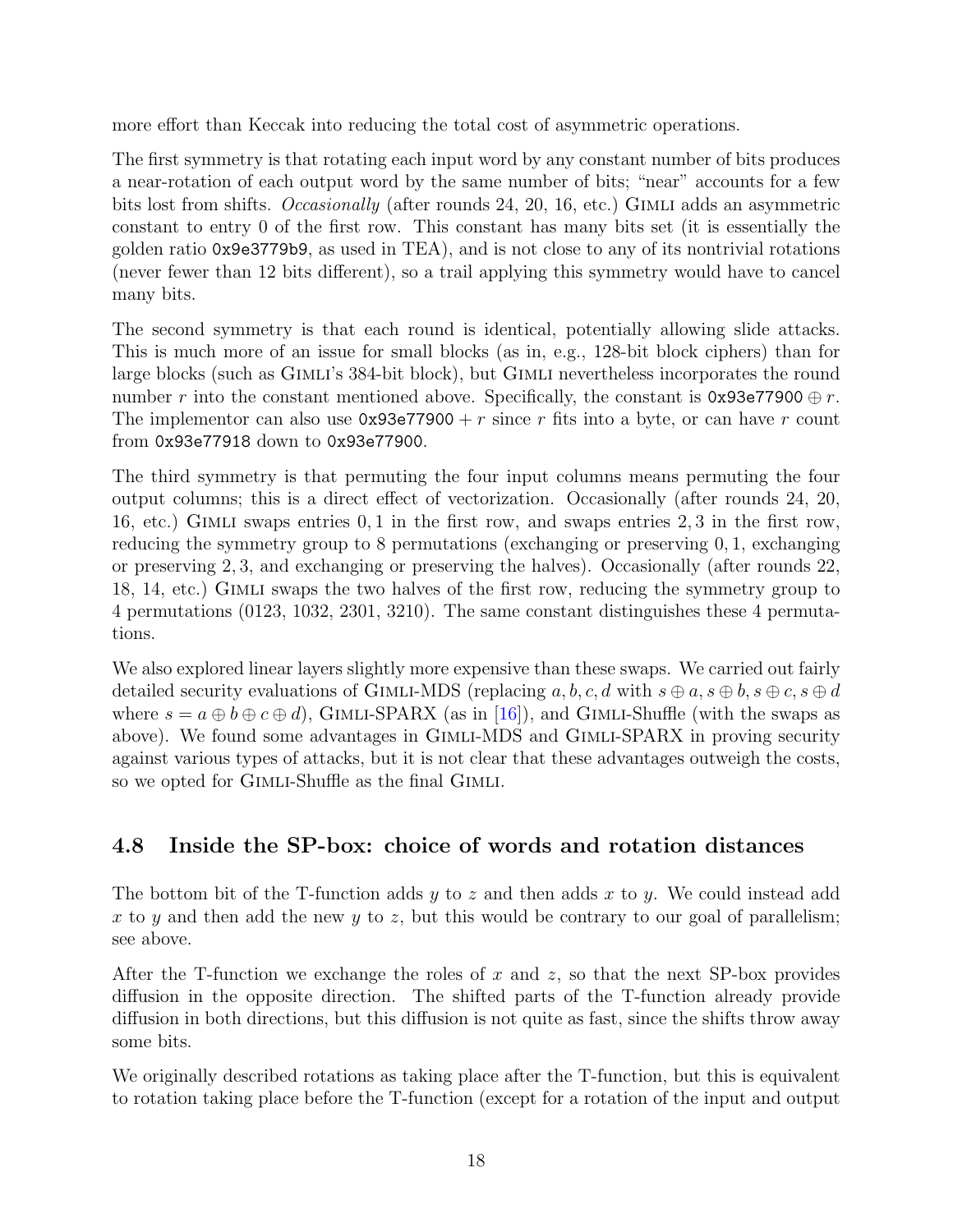of the entire permutation). Starting with rotation saves some instructions outside the main loop on platforms with rotated-input instructions; also, some applications reuse portions of inputs across multiple permutation calls, and can cache rotations of those portions. These are minor advantages but there do not seem to be any disadvantages.

Rotating all three of  $x, y, z$  adds noticeable software cost and is almost equivalent to rotating only two: it merely affects which bits are discarded by shifts. So, as mentioned above, we rotate only two. In a preliminary GIMLI design we rotated y and z, but we found that rotating x and y improves security by 1 round against our best integral attacks; see below.

This leaves two choices: the rotation distance for x and the rotation distance for y. We found very little security difference between, e.g.,  $(24, 9)$  and  $(26, 9)$ , while there is a noticeable speed difference on various software platforms. We decided against "aligned" options such as  $(24, 8)$  and  $(16, 8)$ , although it seems possible that any security difference would be outweighed by further speedups.

### <span id="page-18-0"></span>4.9 Application to hashing

Gimli-Hash uses the well-known sponge mode [\[10,](#page-41-2) [9\]](#page-41-3), the simplest way to hash using a permutation. A generic sponge with a 16-byte rate and a 32-byte capacity has  $2^{128}$  security against a broad class of attacks.

By default, GIMLI-HASH provides a fixed-length output of 32 bytes (the concatenation of two 16-byte blocks). However, Gimli-Hash can be used as an "extendable one-way function" (XOF). To generate n bytes of output,

- concatenate  $\lfloor n/16 \rfloor$  blocks of 16 bytes, where each block is obtained by extracting the first 16 bytes of the state and then applying the Gimli permutation, and then
- truncate the resulting  $16[n/16]$  bytes to *n* bytes.

Note that Gimli-Hash applies the Gimli permutation with one empty input block, if the input length is a multiple of 16. The seemingly obvious alternative would be to have a 3-way fork after each block, e.g.:

- xor 0 into the capacity part after each non-final block,
- xor 1 into the capacity part after a full final block (i.e., if the size of the final block is exactly 16 bytes), and
- xor 2 into the capacity part after each partial final block (with an extra 1 at the end of the block).

This three-way fork saves one call of the permutation if the message length is a multiple of 16. However, the 2-way fork that we use has a performance benefit for lightweight applications.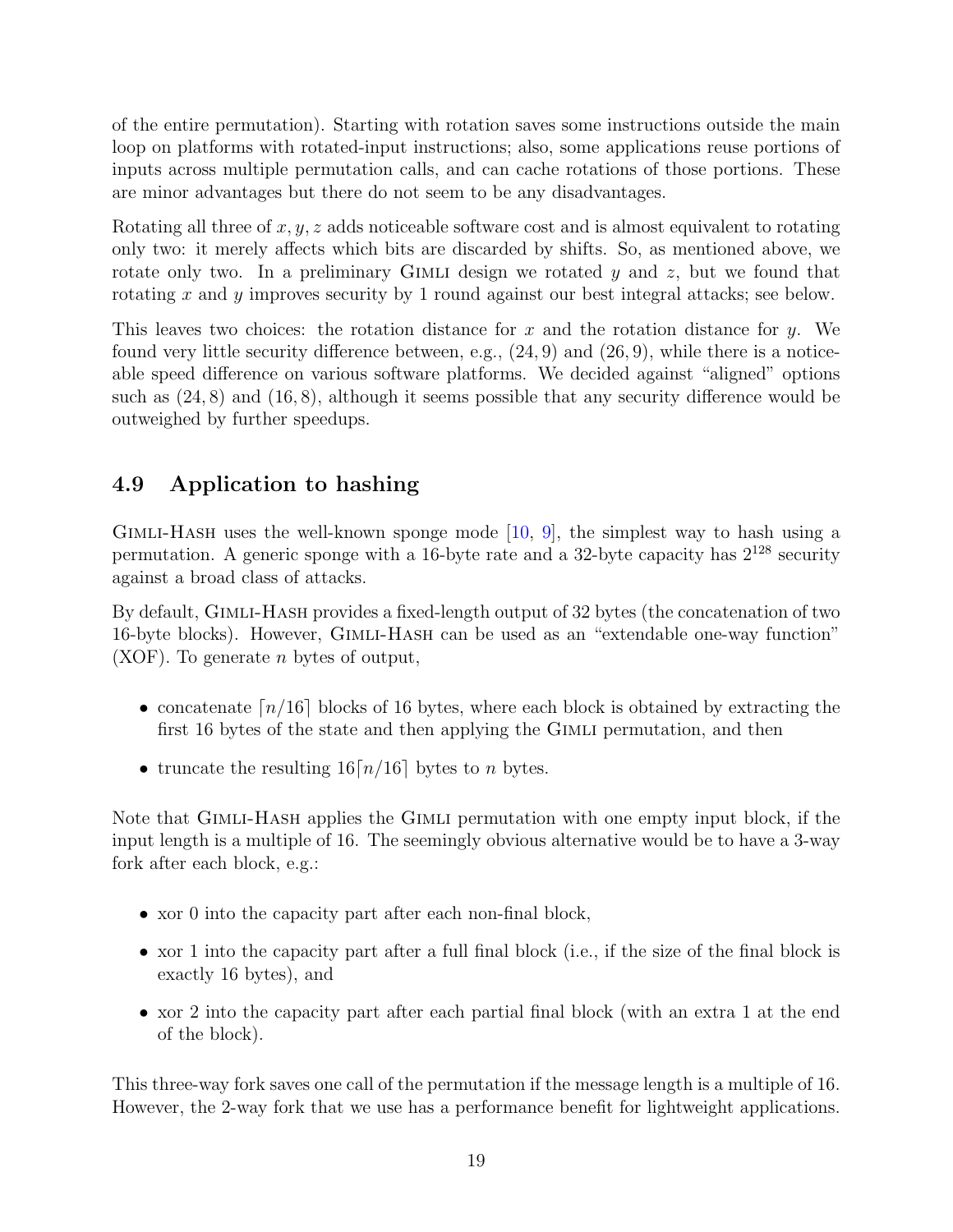Imagine a tiny device reading one byte (or even one bit) at a time, and at some point having the read instead say "end of data". With the 2-way fork, the device can handle each byte as follows:

- xor the byte into the state at the current position,
- increase the current position, and
- if the current position would exceed the end of the block, apply the permutation and set the current position back to the first byte.

Whenever the device receives an "end of data", it can immediately xor 1 into the state at the current position and apply the permutation.

With a 3-way fork, the device instead must delay calling the permutation at the end of each block until it knows whether the data is finished or not. If another byte arrives, the device must buffer that byte, perform the permutation, and then xor that byte into the block. This complicates the handling of every block.

We conclude that the two-way fork in GIMLI-HASH is better suited for lightweight cryptosystems than the three-way fork, even though the three-way fork does save one application of the GIMLI permutation for  $1/16$  of all message lengths.

## <span id="page-19-0"></span>4.10 Application to authenticated encryption

Gimli-Cipher uses the well-known duplex mode [\[11\]](#page-41-4), the simplest way to encrypt using a permutation. Duplexing reads an input the same way as sponge hashing: each 16-byte message block  $m$  is added into the first block  $x$  of the state, changing this block of the state to  $m + x$ . Duplexing also outputs  $m + x$  as a block of ciphertext.

We opted for a 256-bit key. This does not mean that we endorse the pursuit of  $(e.g.,)$  a  $2^{224}$  security level; it means that we want to reduce concerns about multi-target attacks, quantum attacks, etc.

NIST has recommended that 256-bit keys be accompanied by a  $2^{224}$  single-key pre-quantum security level. We have considered various ways to accommodate this recommendation. For example, one can add 16 of the key bytes (which can be shared with the existing key bytes, as in single-key Even–Mansour) into each 16-byte ciphertext block. However, this requires the state storing the key to be accessed for each block, rather than just at the beginning of processing a message. In the absence of any explanation of any real-world relevance of security levels above  $2^{128}$ , we have opted to avoid this complication.

We have also considered a mode called "Beetle", which is argued in [\[14\]](#page-41-5) to achieve quantitatively higher security than duplexing. Beetle uses the key only at the beginning, and it involves only slightly more computation than duplexing: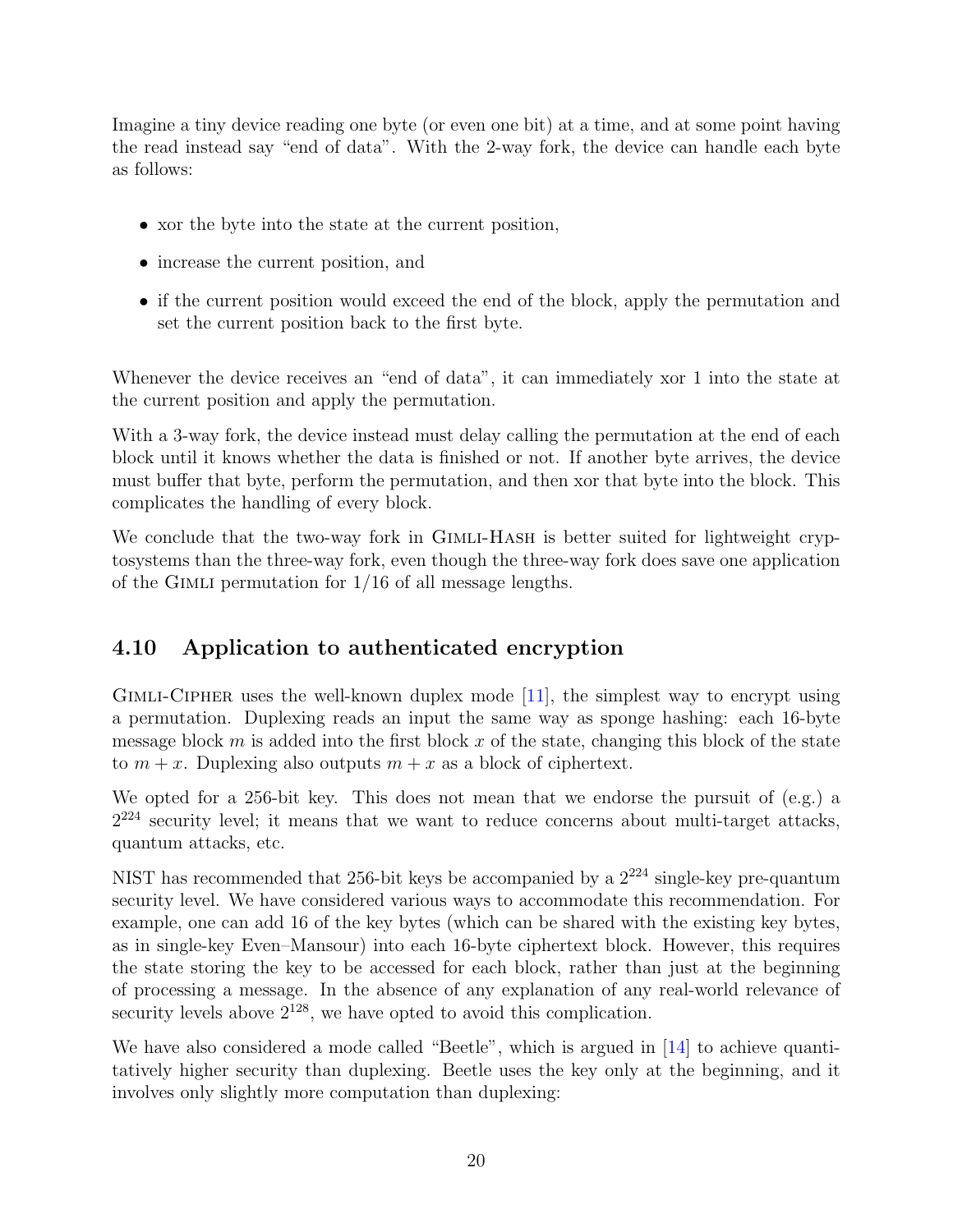- View the plaintext block as two halves:  $(m_0, m_1)$ .
- View the first state block as  $(x_0, x_1)$ .
- Output the ciphertext block  $(m_0 + x_0, m_1 + x_1)$ , as in duplexing.
- Replace the first state block with  $(m_0 + x_1, m_1 + x_1 + x_0)$ .

However, in environments that communicate (say) 1 bit at a time, it is not clear how to fit the Beetle mode into as little space as the duplex mode. The duplex mode allows each plaintext bit to be read, added into the state, output as a ciphertext bit with no further latency, and then forgotten, with a small (7-bit) counter keeping track of the position inside the block.

### <span id="page-20-0"></span>4.11 Other applications

A strong and small permutation, such as Gimli, has plenty of applications beyond the proposed Gimli-Hash and Gimli-Cipher. As an illustration, we explain how one can build independent hash functions for b-bit outputs, similarly to SHA-512/b, instead of one single extendable output function (XOF) for all output sizes.

A generic disadvantage of the XOF concept is that if one computes two hashes of different lengths from the same input, the shorter hash is just a prefix of the longer one. This may not matter for typical applications of an XOF, but in some hash applications, this can be really bad. E.g., if one uses the hash function to derive secret keys  $K_1 = \text{Hash}_k(X)$  and  $K_2 = \text{Hash}_{\ell}(X)$  of lengths k and  $\ell > k$  from the same input X, one expects k-bit security, while the security level can acually drop down to  $\ell - k < k$ , for  $\ell < 2k$ .

Thus, for applications where this XOF-property is undesirable or dangerous, we propose a parameterized

GIMLI-HASH<sub>l</sub> (for 
$$
l \in \{0, 2^{32} - 1\}
$$
).

The approach is the same as for the SHA-512/(8 $\ell$ ) family of hash functions: Use the hash length parameter  $\ell$  to define the initialization value or the initial state, then run the hash algorithm, and finally truncate the output to the given number of bytes:

- 1. Write  $\ell$  as a 32-bit (i.e., 4-byte) number. As elsewhere in the GIMLI specs, use littleendian form. Define the 48-byte initial state by the four bytes of  $\ell$ , followed by 44 all-zero bytes.
- 2. Perform the Gimli-Hash as specified above.
- 3.a) If  $\ell > 0$ , generate  $\ell$  output bytes.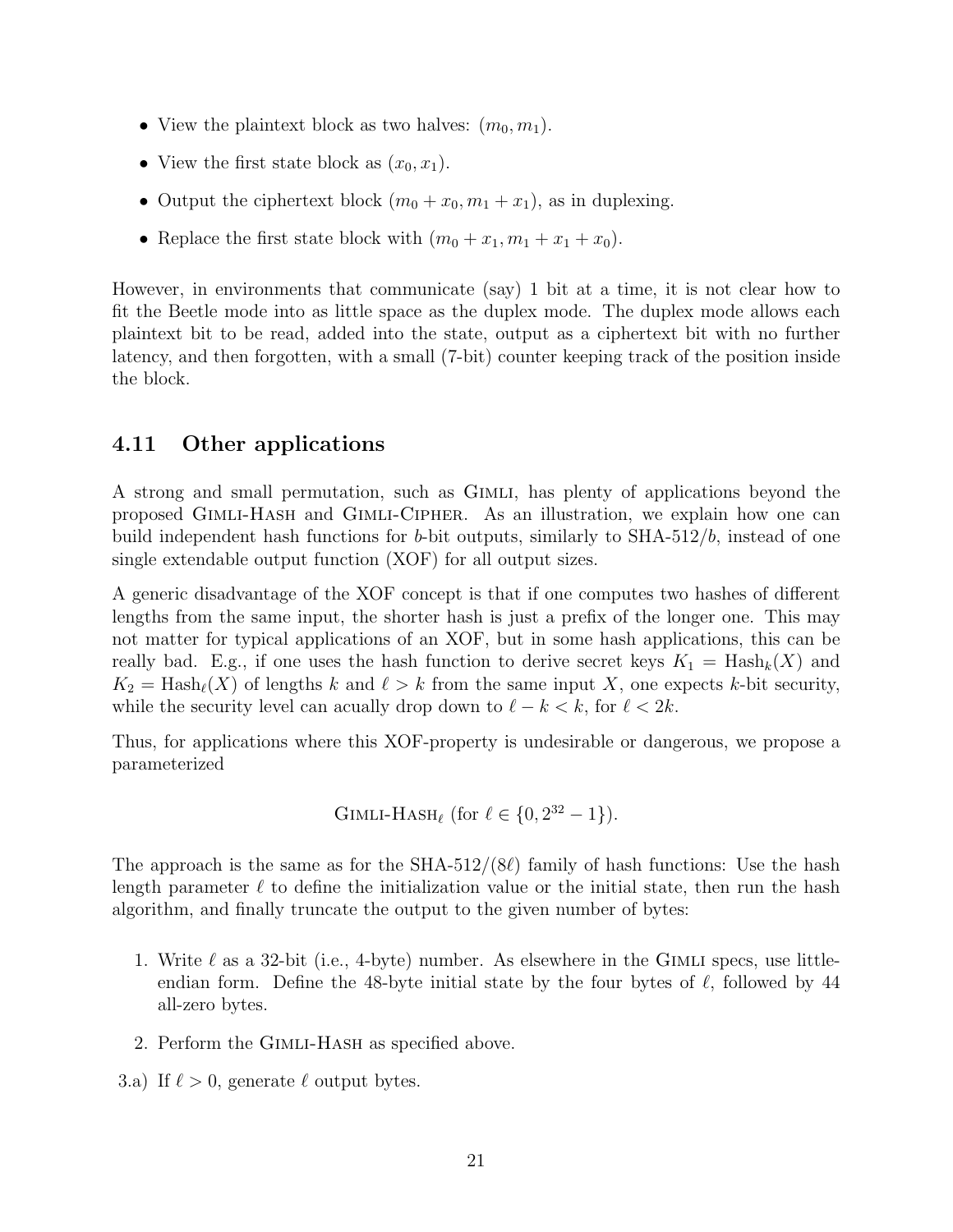3.b) The case  $\ell = 0$  indicates the XOF mode. In that case, generate as many output bytes as required.

Note that the GIMLI-HASH, as defined in Section [2.10,](#page-8-0) is identical to the special case of using  $GIMLI-HASH<sub>0</sub>$  to generate 32 output bytes.

## <span id="page-21-0"></span>5 Expected strength in general

### <span id="page-21-1"></span>5.1 Hashing

#### <span id="page-21-2"></span>5.1.1 Usage requirements

Each hash call is assumed to process at most  $2^{64}$  bytes.

#### <span id="page-21-3"></span>5.1.2 Security goals

The hash function is designed for collision resistance, preimage resistance, second-preimage resistance, and resistance against length-extension attacks.

See Section [6](#page-22-2) for quantitative goals for specific parameter sets.

#### <span id="page-21-4"></span>5.1.3 Rationale

See Section [7](#page-23-0) for an analysis of known attacks.

### <span id="page-21-5"></span>5.2 Authenticated encryption

#### <span id="page-21-6"></span>5.2.1 Usage requirements

Each cipher call is assumed to process at most  $2^{64}$  bytes of plaintext and at most  $2^{64}$  bytes of associated data. Each key is assumed to process a total of at most  $2^{80}$  bytes of data. The total number of legitimate user keys is assumed to be at most  $2^{80}$ . Foreseeable applications fit comfortably below these limits.

Keys are assumed to be chosen independently and uniformly at random.

By definition, a nonce is used at most once for each key: i.e., it is used with this key for only one (plaintext, associated data) pair. This rule is important because all ciphers lose security when public message numbers are not nonces, i.e., when public message numbers repeat. (Often the public message numbers are incorrectly called "nonces" even in this case,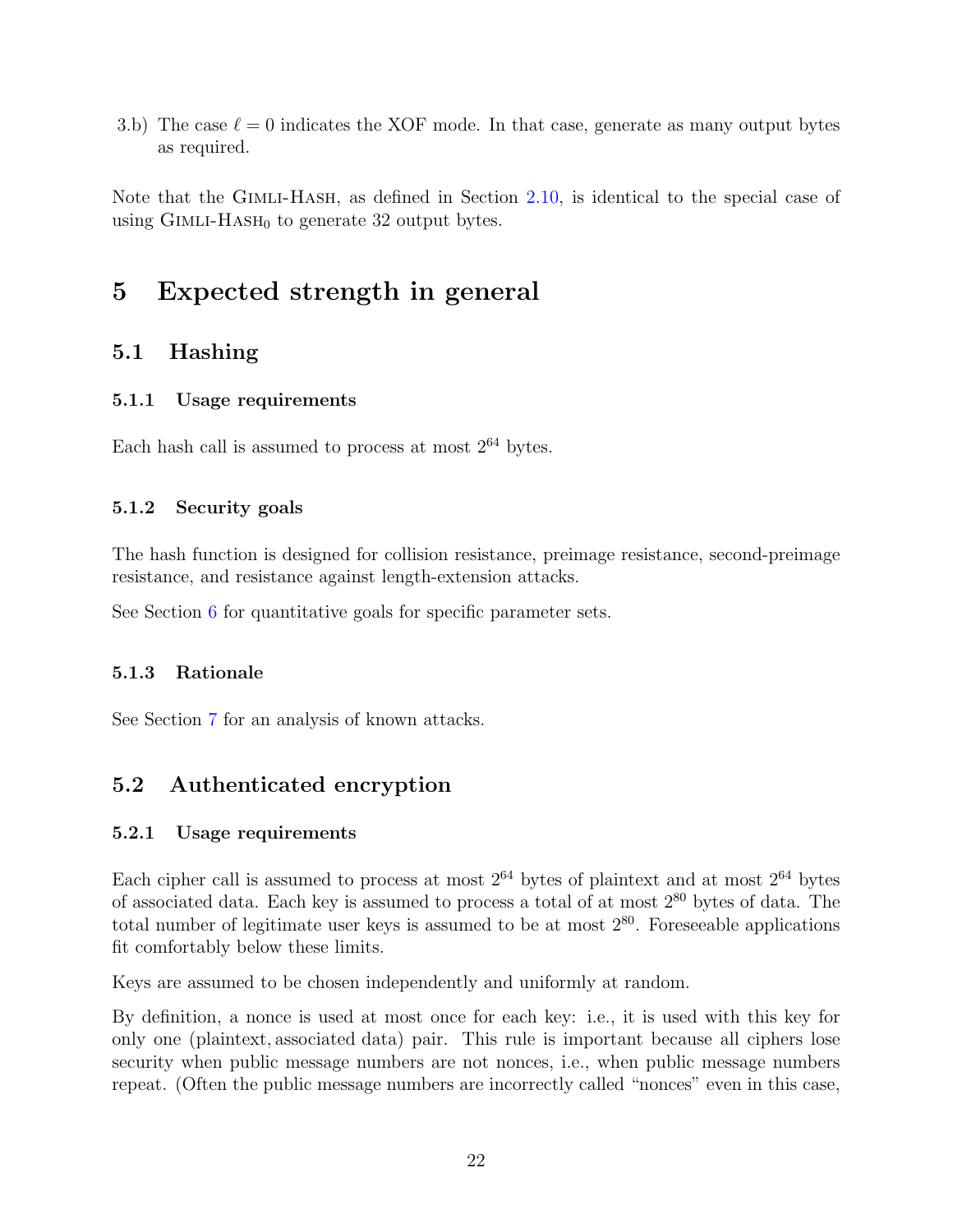and the repetition of numbers is then called "nonce misuse".) Some ciphers try to compete regarding the amount of damage done in this situation:

- The minimum possible damage is revealing patterns of repeated plaintexts with the same key and the same associated data.
- The maximum possible damage is a complete loss of confidentiality and integrity.

For this submission, the damage is intermediate. On the positive side, variations in the associated data have the same effect as variations in the public message numbers. On the negative side, when public message numbers and associated data repeat, the ciphertexts reveal the longest common prefix of plaintexts, and the xor of the block containing the first difference.

#### <span id="page-22-0"></span>5.2.2 Security goals

The authenticated cipher is designed to protect confidentiality of plaintexts (under adaptive chosen-plaintext attacks) and integrity of ciphertexts (under adaptive forgery attempts).

See Section [6](#page-22-2) for quantitative goals for specific parameter sets.

#### <span id="page-22-1"></span>5.2.3 Rationale

See Section [7](#page-23-0) for an analysis of known attacks.

## <span id="page-22-2"></span>6 Expected strength for each parameter set

### <span id="page-22-3"></span>6.1 Parameter set hash/gimli24v1

Security  $2^{128}$  against all attacks.

### <span id="page-22-4"></span>6.2 Parameter set aead/gimli24v1

Security  $2^{128}$  against all attacks.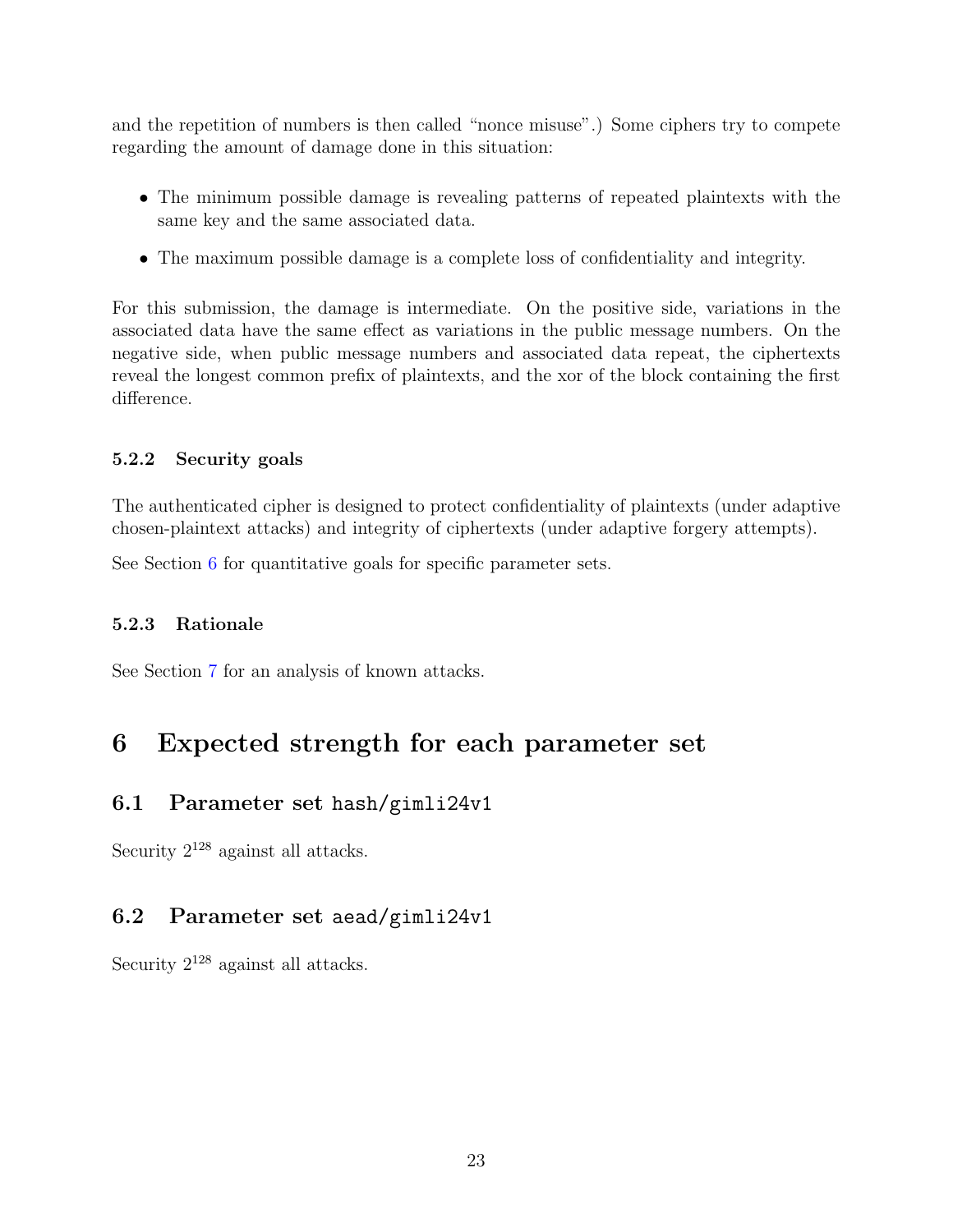## <span id="page-23-0"></span>7 Known attacks

#### <span id="page-23-1"></span>7.1 Diffusion

As a first step in understanding the security of reduced-round GIMLI, we consider the following two minimum security requirements:

- the number of rounds required to show the avalanche effect for each bit of the state.
- the number of rounds required to reach a *state full of* 1 starting from a state where only one bit is set. In this experiment we replace bitwise exclusive or (XOR) and bitwise logical and by a bitwise logical or.

Given the input size of the SP-box, we verify the first criterion with the Monte-Carlo method. We generate random states and flip each bit once. We can then count the number of bits flipped after a defined number of rounds. Experiments show that 10 rounds are required for each bit to change on the average half of the state (see tables in the original Gimli paper).

As for the second criterion, we replace the T-function in the SP-box by the following operations:

$$
x' \leftarrow x \lor (z \ll 1) \lor ((y \lor z) \ll 2)
$$
  

$$
y' \leftarrow y \lor x \lor ((x \lor z) \ll 1)
$$
  

$$
z' \leftarrow z \lor y \lor ((x \lor y) \ll 3)
$$

By testing the 384 bit positions, we prove that a maximum of 8 rounds are required to fill up the state.

#### <span id="page-23-2"></span>7.2 Differential cryptanalysis

To study Gimli's resistance against differential cryptanalysis we use the same method as has been used for NORX [\[2\]](#page-39-3) and SIMON [\[23\]](#page-42-4) by using a tool-assisted approach to find the optimal differential trails for a reduced number of rounds. In order to enable this approach we first need to define the valid transitions of differences through the GIMLI round function.

The non-linear part of the round function shares similarities with the NORX round function, but we need to take into account the dependencies between the three lanes to get a correct description of the differential behavior of GIMLI. In order to simplify the description we will look at the following function which only covers the non-linear part of GIMLI:

$$
x' \leftarrow y \land z
$$
  

$$
f(x, y, z): \quad y' \leftarrow x \lor z
$$
  

$$
z' \leftarrow x \land y
$$
  
(1)

where  $x, y, z \in \mathcal{W}$ . For the GIMLI SP-box we only have to apply some additional linear functions which behave deterministically with respect to the propagation of differences. In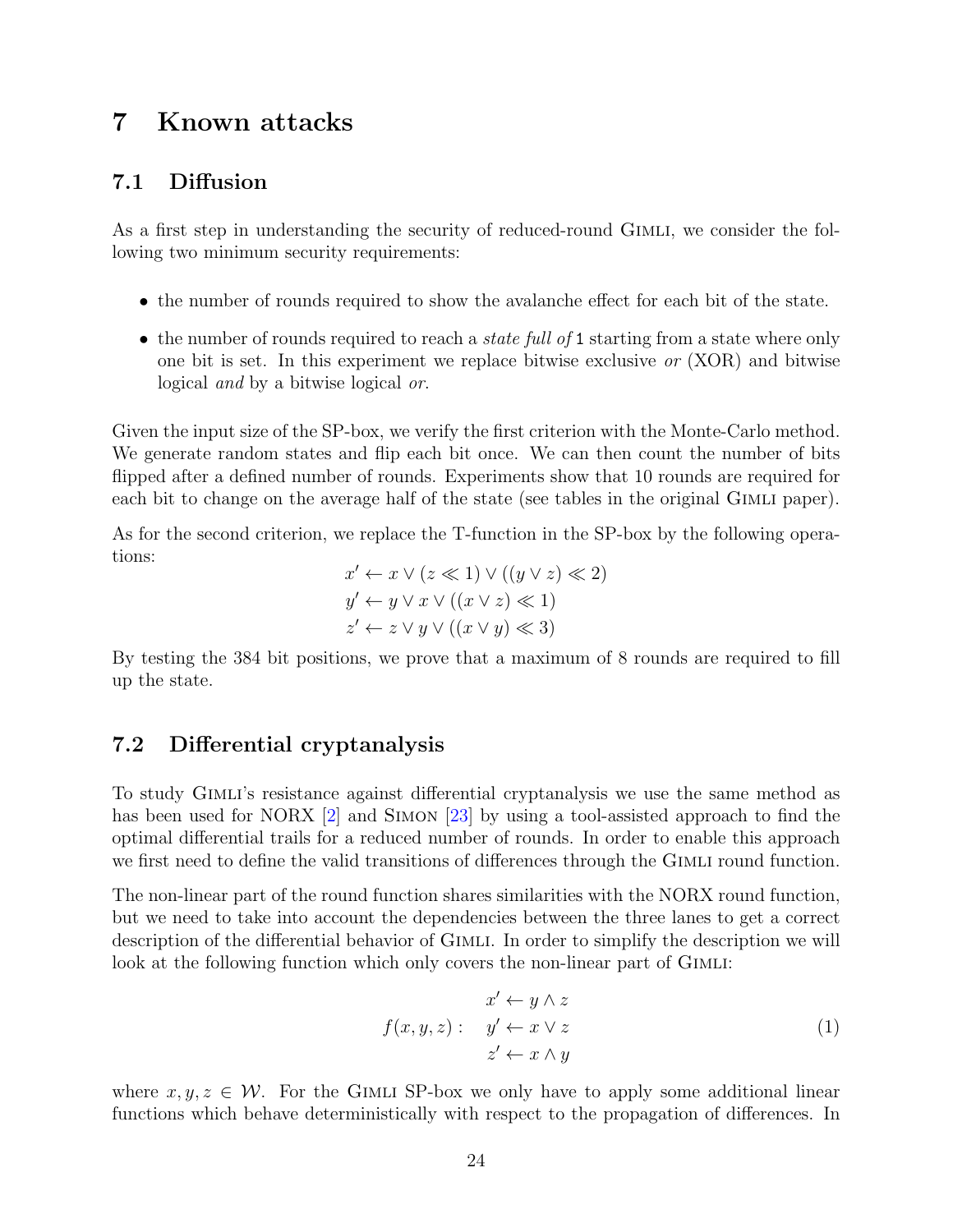Table 1: The optimal differential trails for a reduced number of rounds of Gimli.

<span id="page-24-0"></span>

| Rounds 1 2 3 4 5 6 7 8     |  |  |  |  |
|----------------------------|--|--|--|--|
| Weight 0 0 2 6 12 22 36 52 |  |  |  |  |

the following we denote  $(\Delta_x, \Delta_y, \Delta_z)$  as the input difference and  $(\Delta_{x'}, \Delta_{y'}, \Delta_{z'})$  as the output difference. The *differential probability* of a differential trail T is denoted as  $DP(T)$  and we define the weight of a trail as  $w = -\log_2(DP(T))$ .

<span id="page-24-1"></span>Lemma 1 (Differential Probability) For each possible differential through f it holds that

$$
\Delta_{x'} \wedge \neg(\Delta_y \vee \Delta z) = 0
$$

$$
\Delta_{y'} \wedge \neg(\Delta_x \vee \Delta z) = 0
$$

$$
\Delta_{z'} \wedge \neg(\Delta_x \vee \Delta y) = 0
$$

$$
(\Delta_x \wedge \Delta_y \wedge \neg \Delta_z) \wedge \neg(\Delta_{x'} \oplus \Delta_{y'}) = 0
$$

$$
(\Delta_x \wedge \neg \Delta_y \wedge \Delta_z) \wedge (\Delta_{x'} \oplus \Delta_{z'}) = 0
$$

$$
(\neg \Delta_x \wedge \Delta_y \wedge \Delta_z) \wedge \neg(\Delta_{y'} \oplus \Delta_{z'}) = 0
$$

$$
(\Delta_x \wedge \Delta_y \wedge \Delta_z) \wedge \neg(\Delta_{x'} \oplus \Delta_{y'}) = 0.
$$

The differential probability of  $(\Delta_x, \Delta_y, \Delta_z) \stackrel{f}{\to} (\Delta_{x'}, \Delta_{y'}, \Delta_{z'})$  is given by

$$
DP((\Delta_x, \Delta_y, \Delta_z) \xrightarrow{f} (\Delta_{x'}, \Delta_{y'}, \Delta_{z'})) = 2^{-2 \cdot \hbar w(\Delta_x \vee \Delta_y \vee \Delta_z)}.
$$
 (3)

A proof for this lemma is given in [Proof 1.](#page-25-0) We can then use these conditions together with the linear transformations to describe how differences propagate through the Gimli round functions. For computing the differential probability over multiple rounds we assume that the rounds are independent. Using this model we then search for the optimal differential trails with the SAT/SMT-based approach [\[2,](#page-39-3) [23\]](#page-42-4).

We are able to find the optimal differential trails up to 8 rounds of GIMLI (see [Table 1\)](#page-24-0). After more rounds this approach failed to find any solution in a reasonable amount of time. The 8-round differential trail is given in [Table 3](#page-27-0) in [Proof 1.](#page-25-0)

In order to cover more rounds of GIMLI we restrict our search to a *good* starting difference and expand it in both directions. As the probability of a differential trail quickly decreases with the Hamming weight of the state it is likely that any high probability trail will contain some rounds with very low Hamming weight. In [Table 2,](#page-25-1) we show the results when starting from a single bit difference in any of the words. Interestingly, the best trails match the optimal differential trails up to 8 rounds given in [Table 1.](#page-24-0)

Using the optimal differential for 7 rounds we can construct a 12-round differential trail with probability  $2^{-188}$  (see [Table 4](#page-28-0) in [Proof 1\)](#page-25-0). If we look at the corresponding differential, this means we do not care about any intermediate differences; many trails might contribute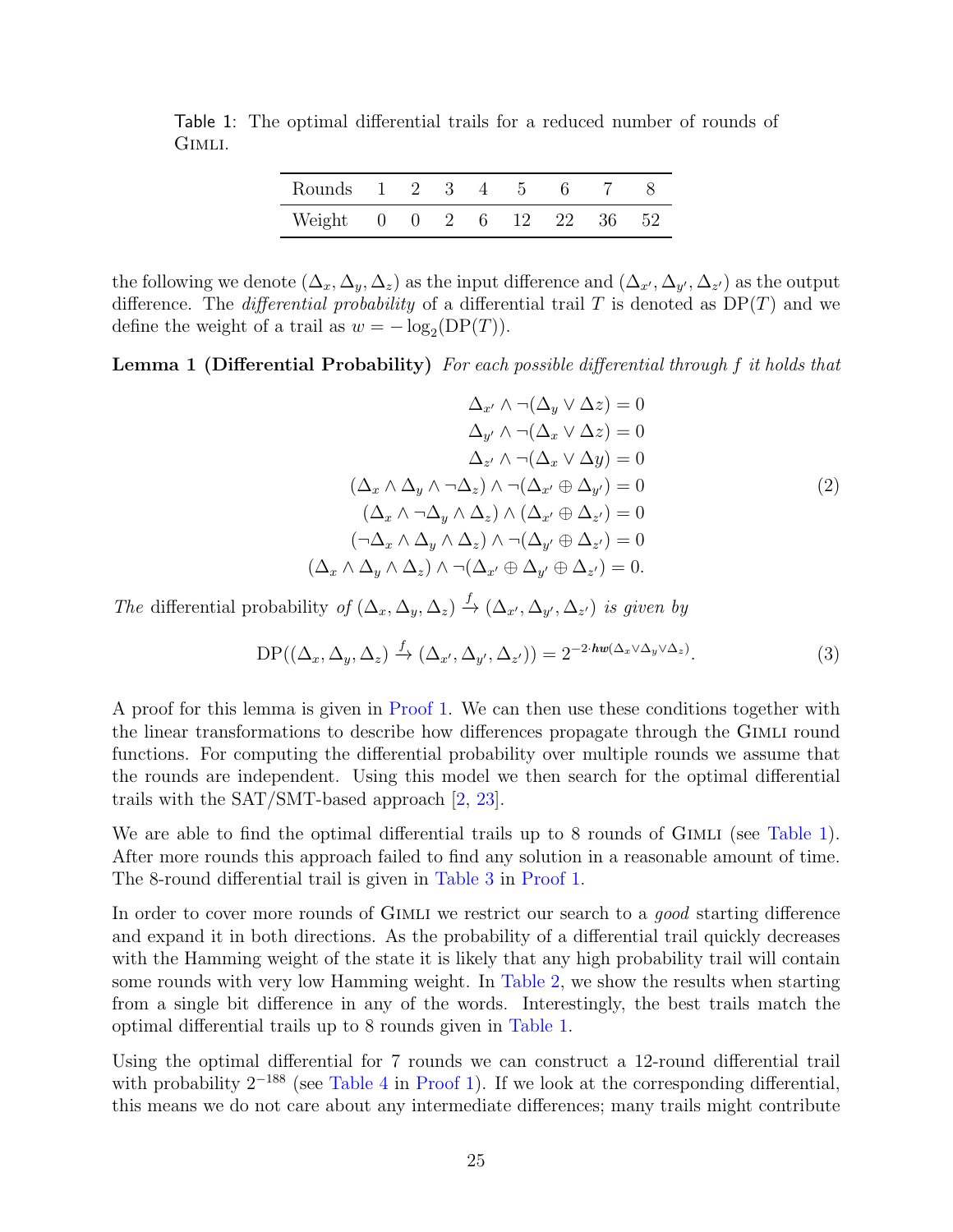<span id="page-25-1"></span>

| Rounds 1 2 3 4 5 6 |              |                                |             |            |    |                                                          |     | $\aleph$ | -9  |
|--------------------|--------------|--------------------------------|-------------|------------|----|----------------------------------------------------------|-----|----------|-----|
| $r=0$              |              |                                |             |            |    | $0 \quad 2 \quad 6 \quad 14 \quad 28 \quad 58 \quad 102$ |     |          |     |
| $r=1$              | $\mathbf{0}$ | $\theta$                       |             | 2 6 12     |    | 26                                                       | 48  | -88      |     |
| $r=2$              |              | $\left( \right)$               | 2           | $6\degree$ |    | 12 22                                                    | 36  | 66       | 110 |
| $r=3$              |              | <b>Contract Contract State</b> | $8^{\circ}$ | 10         |    | 14 32                                                    | -36 | 52       | 74  |
| $r=4$              |              |                                |             | 26         | 28 | 32                                                       | 38  | 52       | 74  |

Table 2: The optimal differential trails when expanding from a single bit difference in any of the words.

to the probability. In the case of our 12-round trail we find 15800 trails with probability  $2^{-188}$  and 20933 trails with probability  $2^{-190}$  contributing to the differential. Therefore, we estimate the probability of the differential to be  $\approx 2^{-158.63}$ .

<span id="page-25-0"></span>**Proof 1 (Proof of [Lemma 1\)](#page-24-1)** We want to show how to compute the set of valid differentials for a given input difference

$$
\{(\Delta_{x'}, \Delta_{y'}, \Delta_{z'}) : f(x, y, z) \oplus f(x \oplus \Delta_x, y \oplus \Delta_y, z \oplus \Delta_z) = (\Delta_{x'}, \Delta_{y'}, \Delta_{z'})\}.
$$
 (4)

It is sufficient to look at the case where W is  $\mathbb{F}_2$  as there is no interaction between different coordinates in f. The output differences for f are given by

<span id="page-25-2"></span>
$$
\Delta_{x'} = (y \wedge z) \oplus (y \oplus \Delta_y \wedge z \oplus \Delta_z) \n\Delta_{y'} = (x \vee z) \oplus (x \oplus \Delta_x \vee z \oplus \Delta_z) \n\Delta_{z'} = (x \wedge y) \oplus (x \oplus \Delta_x \wedge y \oplus \Delta_y).
$$
\n(5)

If the input difference  $(\Delta_x, \Delta_y, \Delta_z) = (0, 0, 0)$ , then the output difference is clearly  $(0, 0, 0)$ as well. We can split the remaining cases in three groups

**Case 1**  $(\Delta_x, \Delta_y, \Delta_z) = (1, 0, 0)$ . This simplifies [Equation 5](#page-25-2) to

$$
\Delta_{x'} = (y \wedge z) \oplus (y \wedge z) = 0
$$
  
\n
$$
\Delta_{y'} = (x \vee z) \oplus (\neg x \vee z) = -z
$$
  
\n
$$
\Delta_{z'} = (x \wedge y) \oplus (\neg x \wedge y) = y.
$$
\n(6)

and gives us the set of possible output differences

$$
(\Delta_{x'}, \Delta_{y'}, \Delta_{z'}) \in \{ (0, 0, 0), (0, 0, 1), (0, 1, 0), (0, 1, 1) \}.
$$
 (7)

In a similar way we can find the differentials for the other cases with a single bit difference which gives us the first three conditions in [Lemma 1.](#page-24-1)

Case 2  $(\Delta_x, \Delta_y, \Delta_z) = (1, 1, 0)$ . This simplifies [Equation 5](#page-25-2) to

$$
\Delta_{x'} = (y \wedge z) \oplus (\neg y \wedge z) = z
$$
  
\n
$$
\Delta_{y'} = (x \vee z) \oplus (\neg x \vee z) = -z
$$
  
\n
$$
\Delta_{z'} = (x \wedge y) \oplus (\neg x \wedge \neg y) = \neg(x \oplus y).
$$
\n(8)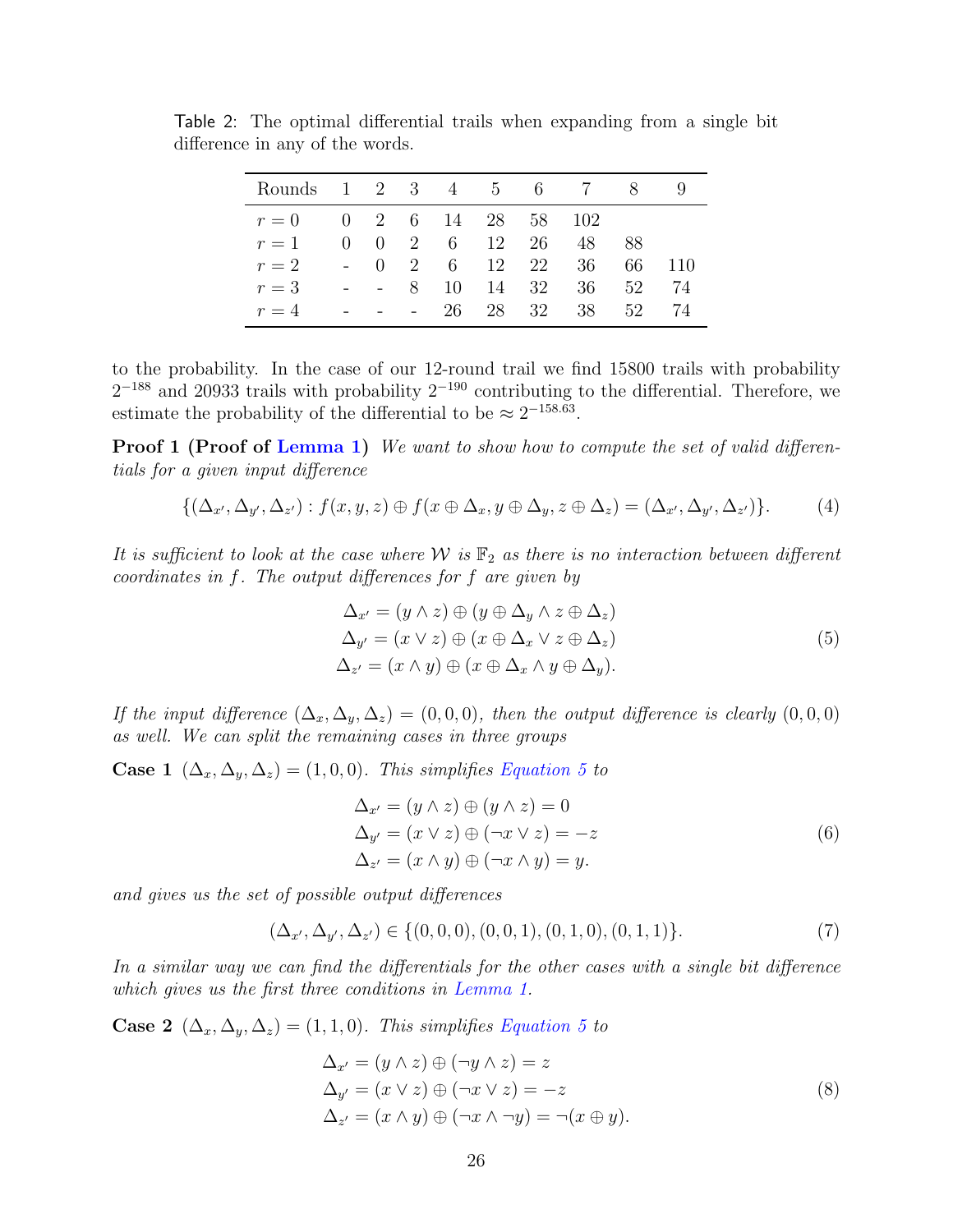giving the set of possible output differences

$$
(\Delta_{x'}, \Delta_{y'}, \Delta_{z'}) \in \{ (0, 1, 0), (0, 1, 1), (1, 0, 0), (1, 0, 1) \}.
$$
 (9)

Again we can derive the other two cases in a similar way, giving us conditions  $4-6$  in [Lemma 1.](#page-24-1)

Case 3  $(\Delta_x, \Delta_y, \Delta_z) = (1, 1, 1)$ . This simplifies [Equation 5](#page-25-2) to

$$
\Delta_{x'} = (y \wedge z) \oplus (\neg y \wedge \neg z) = \neg (y \oplus z)
$$
  
\n
$$
\Delta_{y'} = (x \vee z) \oplus (\neg x \vee \neg z) = \neg (x \oplus y)
$$
  
\n
$$
\Delta_{z'} = (x \wedge y) \oplus (\neg x \wedge \neg y) = \neg (x \oplus y).
$$
\n(10)

giving the set of possible output differences

.

$$
(\Delta_{x'}, \Delta_{y'}, \Delta_{z'}) \in \{ (0, 0, 1), (0, 1, 0), (1, 0, 0), (1, 1, 1) \}. \tag{11}
$$

This corresponds to the last condition in [Lemma 1.](#page-24-1)

As in all but the  $(0, 0, 0)$  cases the size of the set of possible output differences is 4 the probability of any differential transition is  $2^{-2}$ . The contract of the contract of  $\Box$ 

#### <span id="page-26-0"></span>7.3 Algebraic degree and integral attacks

Since the algebraic degree of the round function of GIMLI is only 2, it is important how the degree increases by iterating the round function. We use the (bit-based) division property [\[31,](#page-43-0) [32\]](#page-43-1) to evaluate the algebraic degree, and the propagation search is assisted by mixed integer linear programming (MILP) [\[35\]](#page-43-2). See Section [7.4.](#page-29-0)

We first evaluated the upper bound of the algebraic degree on  $r$ -round GIMLI, and the result is summarized as follows.

| ----<br>$\sigma$ and $\sigma$<br><u>.</u> |  |                  | $\overline{\phantom{0}}$ |                                  |                  |               |                              |
|-------------------------------------------|--|------------------|--------------------------|----------------------------------|------------------|---------------|------------------------------|
|                                           |  | $\sqrt{2}$<br>≖∪ | $\Omega$<br>⊿ປ           | $\tilde{\phantom{a}}$<br>ь<br>◡▱ | -<br>∽<br>ັ<br>◡ | $\sim$<br>TOO | $\Omega$<br>$\check{ }$<br>◡ |

When we focus on only one bit in the output of  $r$ -round GIMLI, the increase of the degree is slower than the general case. Especially, the algebraic degree of  $z_0$  in each 96-bit value is lower than other bits because  $z_0$  in rth round is the same as  $x_6$  in  $(r-1)$ th round. All bits except for  $z_0$  is mixed by at least two bits in  $(r-1)$ th round. Therefore, we next evaluate the upper bound of the algebraic degree on four  $z_0$  in r-round GIMLI, and the result is summarized as follows.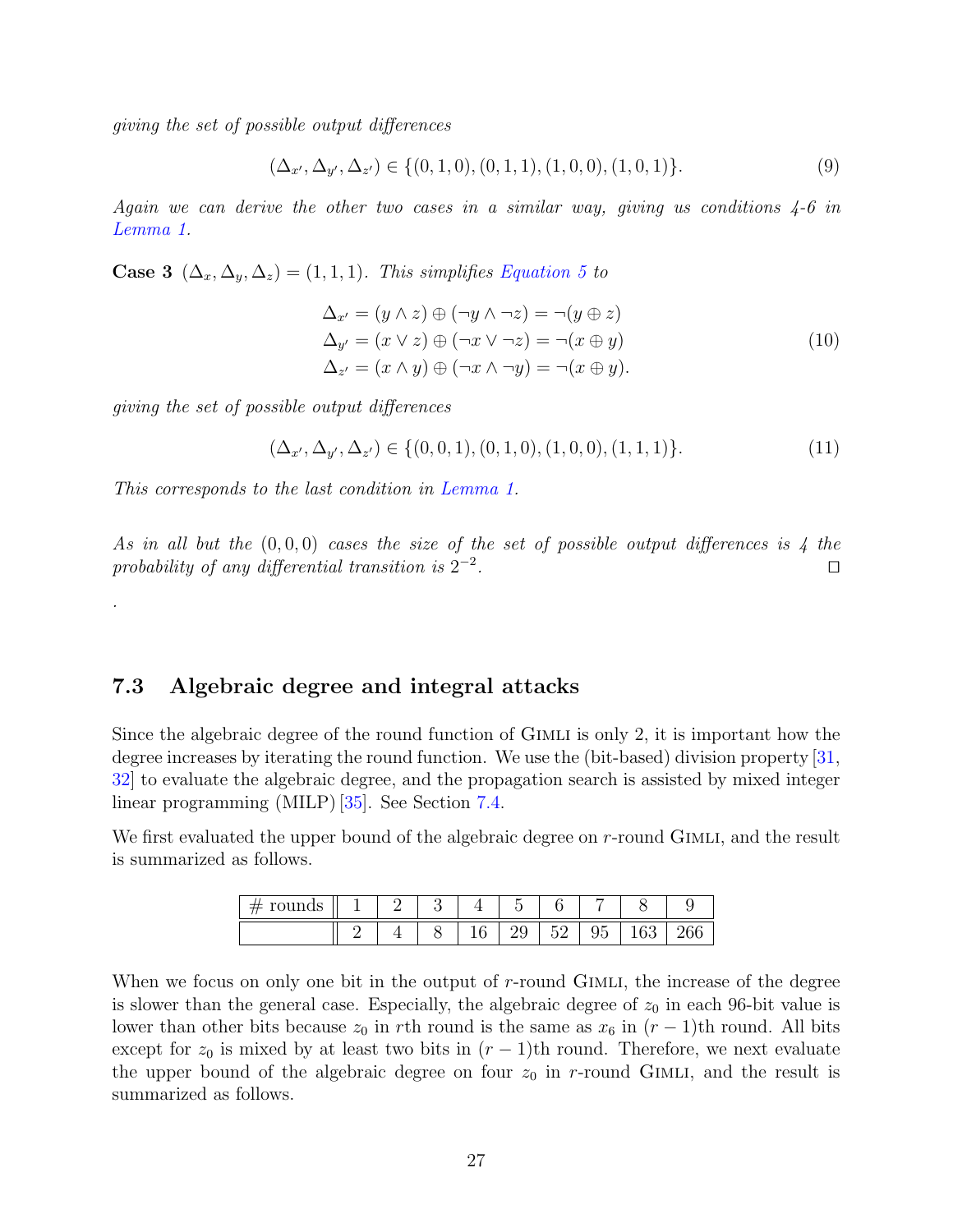| Round          | $s_{*,0}$  | $s_{\ast,1}$ | $s_{*,2}$  | $s_{\ast,3}$ | Weight          |
|----------------|------------|--------------|------------|--------------|-----------------|
|                | 0x80404180 | 0x00020100   |            |              |                 |
| $\overline{0}$ | 0x80002080 |              |            |              | 18              |
|                | 0x80002080 | 0x80010080   |            |              |                 |
|                | 0x80800100 |              |            |              |                 |
| $\mathbf{1}$   | 0x80400000 |              |            |              | 8               |
|                | 0x80400080 |              |            |              |                 |
|                | 0x80000000 |              |            |              |                 |
| $\overline{2}$ | 0x80000000 |              |            |              | $\overline{0}$  |
|                | 0x80000000 |              |            |              |                 |
|                |            |              |            |              |                 |
| 3              |            |              |            |              | $\theta$        |
|                | 0x80000000 |              |            |              |                 |
|                | 0x00800000 |              |            |              |                 |
| $\overline{4}$ |            |              |            |              | $\overline{2}$  |
|                |            |              |            |              |                 |
|                |            |              |            |              |                 |
| $\overline{5}$ | 0x00000001 |              |            |              | $\overline{4}$  |
|                | 0x00800000 |              |            |              |                 |
|                | 0x01008000 |              |            |              |                 |
| 6              | 0x00000200 |              |            |              | $6\phantom{.}6$ |
|                | 0x01000000 |              |            |              |                 |
|                |            |              |            |              |                 |
| $\overline{7}$ | 0x01040002 |              |            |              | 14              |
|                | 0x03008000 |              |            |              |                 |
|                | 0x02020480 |              |            |              |                 |
| 8              | 0x0a00040e |              | 0x06000c00 |              |                 |
|                | 0x06010000 |              | 0x00010002 |              |                 |

<span id="page-27-0"></span>Table 3: Optimal differential trail for 8-round Gimli.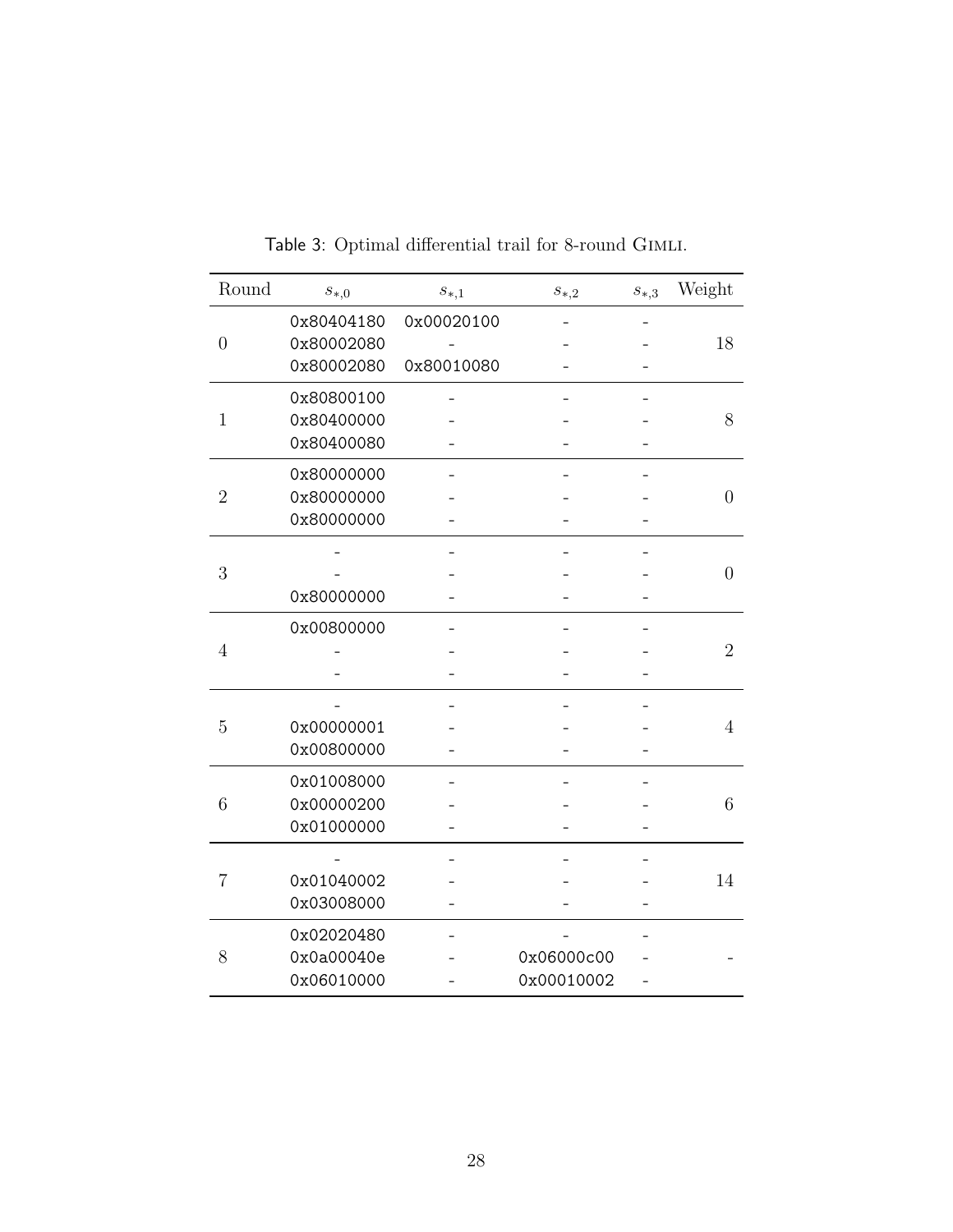| Round            | $s_{*,0}$  | $s_{\ast,1}$ | $s_{*,2}$  | $s_{\ast,3}$ | Weight         |
|------------------|------------|--------------|------------|--------------|----------------|
|                  | 0x04010100 | 0x80010380   | 0x06010100 | 0x80100C00   |                |
| $\boldsymbol{0}$ |            | 0x40010180   | 0x02000000 | 0x40100400   | 46             |
|                  | 0x02008080 | 0x40010180   | 0x03018080 | 0x40104400   |                |
|                  |            | 0x80020080   |            | 0x80210180   |                |
| $\mathbf{1}$     |            | 0x00060080   |            | 0x40200080   | 24             |
|                  |            | 0x00070480   |            | 0x00318400   |                |
|                  |            | 0x00003100   |            | 0x80401180   |                |
| $\overline{2}$   |            | 0x00000100   |            | 0x80000180   | 20             |
|                  |            | 0x80000980   |            | 0x80000980   |                |
|                  |            |              |            | 0x80800100   |                |
| 3                |            |              |            | 0x80400000   | 8              |
|                  |            |              |            | 0x80400080   |                |
|                  |            |              |            | 0x80000000   |                |
| $\overline{4}$   |            |              |            | 0x80000000   | $\theta$       |
|                  |            |              |            | 0x80000000   |                |
|                  |            |              |            |              |                |
| 5                |            |              |            |              | $\theta$       |
|                  |            |              |            | 0x80000000   |                |
|                  |            |              |            | 0x00800000   |                |
| 6                |            |              |            |              | $\overline{2}$ |
|                  |            |              |            |              |                |
|                  |            |              |            |              |                |
| 7                |            |              |            | 0x00000001   | 4              |
|                  |            |              |            | 0x00800000   |                |
|                  |            |              |            | 0x01008000   |                |
| 8                |            |              |            | 0x00000200   | 6              |
|                  |            |              |            | 0x01000000   |                |
|                  |            |              | 0x00010002 |              |                |
| 9                |            |              |            | 0x01040002   | 14             |
|                  |            |              |            | 0x03008000   |                |
|                  |            |              |            | 0x020A0480   |                |
| 10               |            |              | 0x02000400 | 0x0A000402   | 24             |
|                  |            |              | 0x00010002 | 0x0A010000   |                |
|                  | 0x02020104 | 0x02000100   |            |              |                |
| 11               |            |              | 0x00080004 | 0x14010430   | 40             |
|                  |            |              | 0x00020004 | 0x1E081480   |                |
|                  |            |              | 0x00000A00 | 0xB00A0910   |                |
| 12               | 0x04020804 | 0x00020004   | 0x10001800 | 0x02186078   |                |
|                  | 0x02020104 | 0x02000100   | 0x00040008 | 0x3C102900   |                |

<span id="page-28-0"></span>Table 4: A 12-round differential trail for GIMLI with probability  $2^{-188}$  expanding the optimal 7-round differential trail.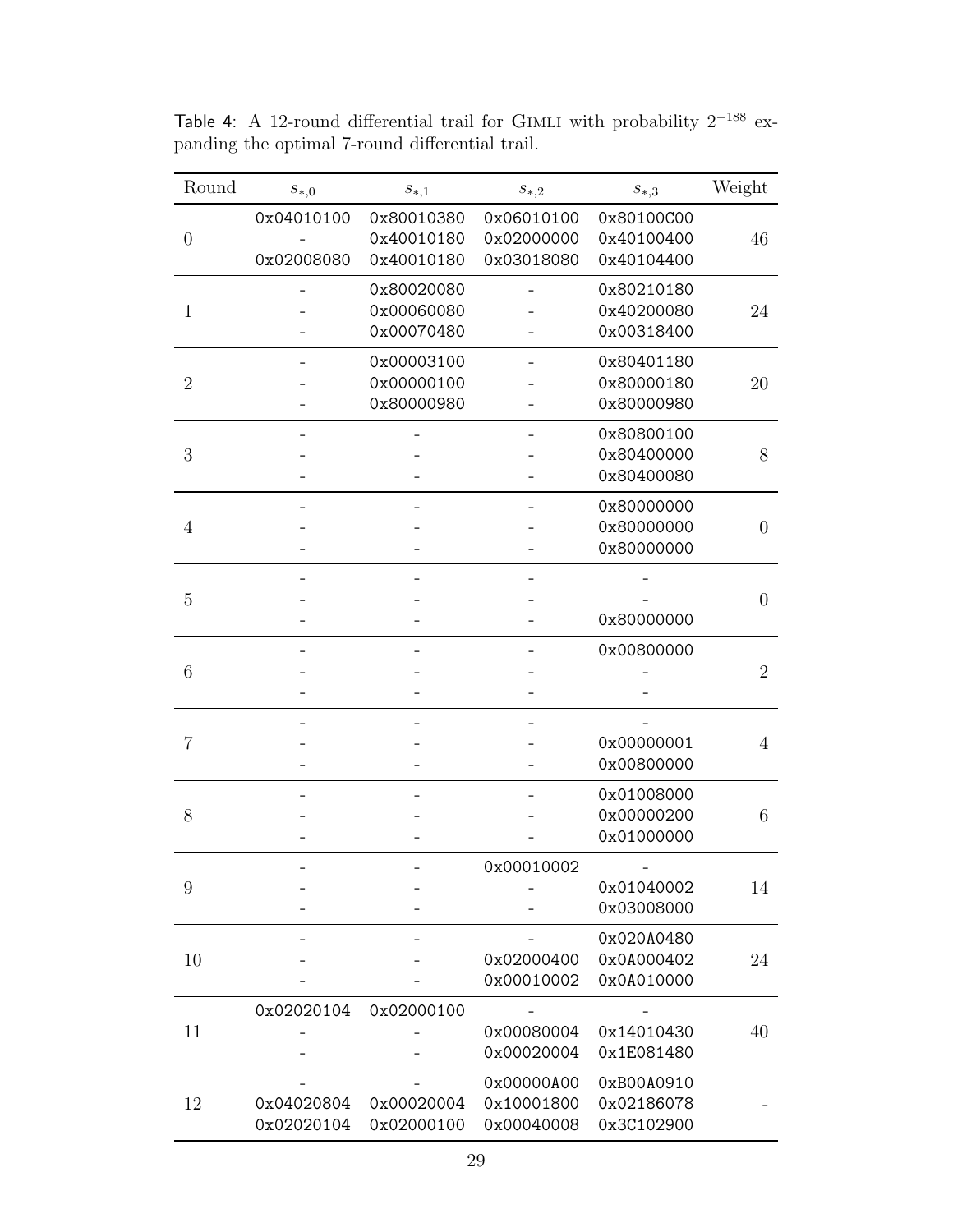| TOUTTON<br>, , | — |   |   | -                                  |                 |         |                |                     |                   |        |
|----------------|---|---|---|------------------------------------|-----------------|---------|----------------|---------------------|-------------------|--------|
|                | - | - | ◡ | $\overline{\phantom{0}}$<br>ь<br>∸ | $\sim$ $-$<br>- | -<br>≖∪ | $\smile\smile$ | $ -$<br>$\check{ }$ | $\sim$ $-$<br>204 | $\sim$ |

In integral attacks, a part of the input is chosen as active bits and the other part is chosen as constant bits. Then, we have to evaluate the algebraic degree involving active bits. From the structure of the round function of GIMLI, the algebraic degree will be small when 96 entire bits in each column are active. We evaluated two cases: the algebraic degree involving  $s_{i,0}$  is evaluated in the first case, and the algebraic degree involving  $s_{i,0}$  and  $s_{i,1}$  is evaluated in the second case. Moreover, all  $z_0$  in 4 columns are evaluated, and the following table summarizes the upper bound of the algebraic degree in the weakest column in every round.

| rounds<br>77 |     | ◡ | ᅩ |                |   | -        | ◡        |         | $\sim$<br>⊥∪    |     | - 11 | $\sim$ |       |
|--------------|-----|---|---|----------------|---|----------|----------|---------|-----------------|-----|------|--------|-------|
| active       |     |   |   |                |   | -<br>ᆂ   | റു<br>∠∪ | 58      | 89              | 95  | 96   | 96     | 96    |
| columns      | and |   |   | $\overline{ }$ | - | ാറ<br>ΟU | -<br>4.  | 07<br>ັ | $  \cap$<br>⊥∪ປ | 190 | ⊥∪⊥  | ᆂᇦᆂ    | ⊥ ∪ ∠ |

The above result implies that GIMLI has 11-round integral distinguisher when 96 bits in  $s_{i,0}$ are active and the others are constant. Moreover, when 192 bits in  $s_{i,0}$  and  $s_{i,1}$  are active and the others are constant, GIMLI has 13-round integral distinguisher.

#### <span id="page-29-0"></span>7.4 Degree evaluation by division property

The division property is normally used to search for integral distinguishers. Evaluation of the algebraic degree, which we use in this paper, is kind of a reverse use of the division property. Assume that the MILP model  $M$  in which the propagation rules of the division property for GIMLI are described, and  $\vec{x}$  and  $\vec{y}$  denote MILP variables corresponding to input and output of GIMLI, respectively. In the normal use of the division property,  $\vec{x}$  has a specific value. To be precise,  $x_i = 1$  when the *i*th bit of the input is active, and  $x_i = 0$  otherwise. Then, we check the feasibility that  $\vec{y} = \vec{e}_j$ , where  $\vec{e}_j$  is 384-dimensional unit vector whose jth element is 1. If it is impossible then the jth bit is balanced.

In the reverse use, we constrain  $\vec{y}$  and maximize  $\sum_{i=1}^{384}$ <br> $\sum_{i=1}^{384} y_i = 1$  and maximize  $\sum_{i=1}^{384} x_i$  by using MILP. the reverse use, we constrain  $\vec{y}$  and maximize  $\sum_{i=1}^{384} x_i$  by MILP. For example, we constrain  $384 \atop i=1$   $y_i = 1$  and maximize  $\sum_{i=1}^{384} x_i$  by using MILP. Suppose the maximized value is d in r-round GIMLI. Then, in other words, if  $\sum_{i=1}^{384} x_i = d+1$ , it is impossible that  $\sum_{i=1}^{384} y_i = 1$ . From this it follows that the algebraic degree of  $r$ -round GIMLI is at most  $d$ . If we focus on a specific bit in the output, e.g., the jth bit, we constrain  $\vec{y} = \vec{e}_j$  and maximize  $\sum_{i=1}^{384} x_i$  by using MILP. Moreover, if the algebraic degree involving active bits chosen by attackers is evaluated, we maximize  $\sum_{i\in S} x_i$ , where S is chosen by attackers. This strategy allows us to efficiently evaluate the algebraic degree in several scenarios.

#### <span id="page-29-1"></span>7.5 Attacks against "hermetic" properties

After the initial Gimli paper, Hamburg posted a note called "Cryptanalysis of 22 1/2 rounds of Gimli". We issued the following statement in response.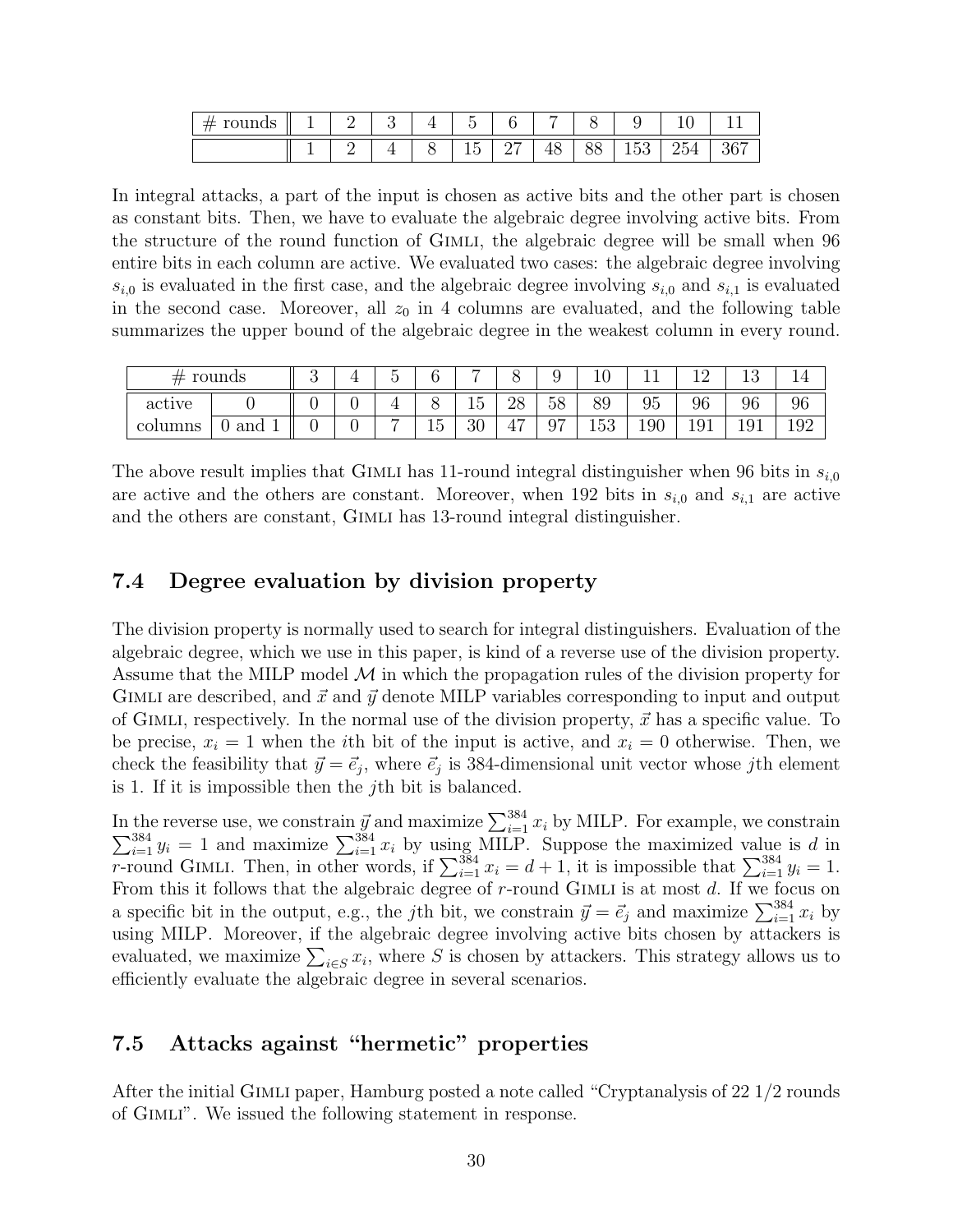To achieve high security with the best possible efficiency on a broad range of platforms, Gimli works locally with portions of its internal state for a few rounds before the portions communicate. As an analogy, a Feistel cipher achieves high security with just 4 communication steps between halves of the state when the computations on half-states are strong enough.

In a paper titled "Cryptanalysis of  $22 \frac{1}{2}$  rounds of GIMLI", Hamburg claims to "show" that this is "dangerous", that Gimli's "slow diffusion is a serious weakness", etc.

However, Hamburg's specific claim is that his "attack" takes " $2^{138.5}$  work" and " $2^{129}$  bits of memory". This is more hardware and more time than a naive brute-force attack against Hamburg's 192-bit key.

Specifically, a cluster of  $2^{80}$  brute-force key-search units would cost billions of times less than Hamburg's "attack" and would find the key millions of times faster. Replacing the cipher with another 192-bit cipher, such as AES-192, would not stop this brute-force attack.

Applying the "golden collision" techniques of 1996 van Oorschot–Wiener would allow memory to be reduced in Hamburg's "attack", but at a huge cost in time, again making the attack more expensive than a naive brute-force attack against the 192-bit key.

Furthermore, there are actually many users with many keys. Brute force gains far more from this than Hamburg's "attack" does, making the actual gap even larger than the above analysis indicates.

Furthermore, Hamburg's "attack" is against an artificial, ad-hoc mode that we would not recommend, that we did not recommend, and that, as far as we know, has never appeared before. Most importantly, the standard practice established by Salsa20 and ChaCha20 is for stream-cipher ("PRF") users to add key words to positions selected to maximize diffusion for the underlying permutation, whereas Hamburg adds key words to positions selected to minimize diffusion.

Finally, Hamburg's "attack" will not be feasible in the foreseeable future, even with quantum computers. Even if the "attack" were extended to the full 24 rounds, it would not contradict any security claims made in the Gimli paper.

## <span id="page-30-0"></span>7.6 The Gimli modes

GIMLI-HASH uses the well-known sponge mode  $[10]$  and profits from the extensive literature on sponges, in particular the results on its indifferentiability in [\[9\]](#page-41-3).

Gimli-Cipher uses the well-known duplex mode [\[11\]](#page-41-4). AEAD modes using the duplex construction have also received considerable attention from the research community, and several security proofs have been provided for different parameter choices [\[1,](#page-39-4) [11,](#page-41-4) [15,](#page-41-6) [22\]](#page-42-5).

We encourage analysis of reduced-round variants of GIMLI-HASH and GIMLI-CIPHER. Since the round counter decreases from 24 through 1, the natural R-round generalization has the round counter decreasing from  $R$  through 1. However, we also encourage analysis of the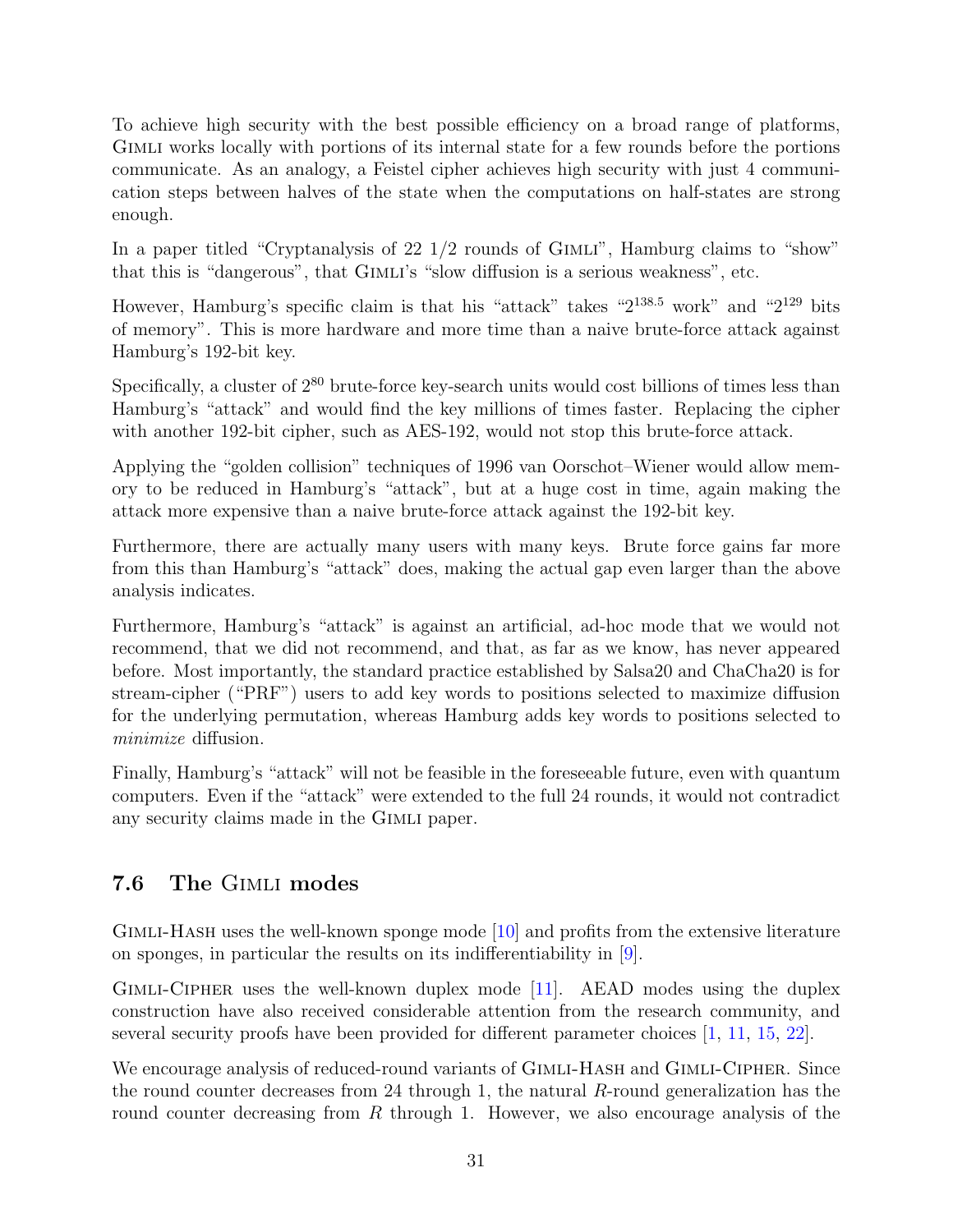initial rounds. We suggest the terminology "last 3 rounds" for round counters 3, 2, 1, and "first 3 of 24 rounds" for round counters 24, 23, 22.

Liu, Isobe, and Meier [\[24\]](#page-42-6) have presented attacks on reduced-round versions of GIMLI-HASH: the last 4 rounds, the first 5 of 24 rounds, and an example of a collision for the first 3 of 24 rounds.

## <span id="page-31-0"></span>7.7 Release of unverified plaintext

The damage caused by release of unverified plaintext depends on the application and can be very large. To avoid this damage, each decryption device must buffer the plaintext that it is producing, until it receives and verifies the authenticator.

Consequently, if the smallest device used in an application can buffer only B bytes, then the application must keep all plaintexts below B bytes. To transmit longer messages, the application must split the messages into separately authenticated plaintexts.

To protect an application that incorrectly ignores error messages from decryption, our software clears the plaintext buffer when the authenticator is invalid. The pattern of valid authenticators might be secret in some applications; to prevent timing attacks in this scenario, our software takes the time to rewrite the plaintext buffer whether or not the authenticator is valid.

# <span id="page-31-1"></span>8 Advantages and limitations

### <span id="page-31-2"></span>8.1 Overview

What distinguishes GIMLI from other permutations is its *cross-platform* performance. GIMLI is designed for energy-efficient hardware and for side-channel-protected hardware and for microcontrollers and for compactness and for vectorization and for short messages and for a high security level.

The following subsections report the performance of Gimli for several target platforms. See Tables [5](#page-35-0) and [6](#page-40-0) for cross-platform overviews of hardware and software performance.

## <span id="page-31-3"></span>8.2 Speed of permutations vs. speed of modes

We emphasize that the performance analysis below focuses primarily on permutation speed, the cycles for the GIMLI permutation *per byte of the state*. Both GIMLI-HASH and Gimli-Cipher use three times as many cycles per byte, since they use simple sponge and duplex modes, handling only 128 bits of input per 384-bit permutation call.

For example, on a 3.5GHz Intel Haswell CPU core, measuring our gimli24v1/sse software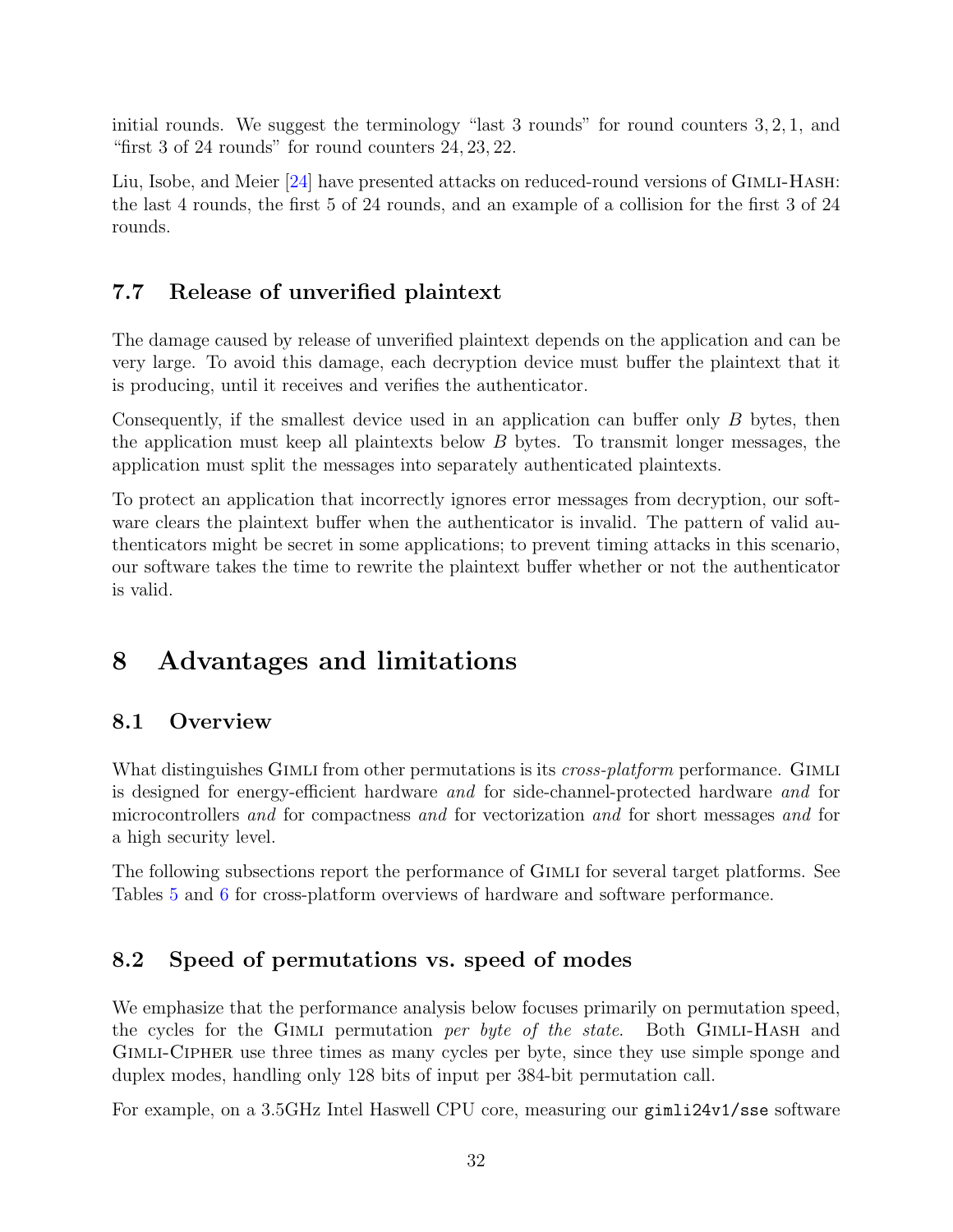with gcc 5.4.0 and do-part from SUPERCOP shows 31544 cycles to hash 2048 bytes, 32460 cycles to encrypt 2048 bytes, and 33544 cycles to decrypt 2048 bytes. Using Gimli to instead build a block cipher in Even–Mansour mode, and top of this a stream cipher in counter mode, would process three times as many bytes per GIMLI call, and would also allow multiple blocks to be handled in parallel on this CPU. There are also many fast choices of authenticators.

We recommend simple sponge and duplex modes for lightweight applications. Applications using other modes also benefit from the cross-platform performance of the Gimli permutation. It is natural to factor performance analysis into (1) analysis of permutation speed and (2) analysis of mode speed.

#### <span id="page-32-0"></span>8.3 FPGA & ASIC

We designed and evaluated three main architectures to address different hardware applications. These different architectures are a tradeoff between resources, maximum operational frequency and number of cycles necessary to perform the full permutation. Even with these differences, all 3 architectures share a common simple communication interface which can be expanded to offer different operation modes. All this was done in VHDL and tested in ModelSim for behavioral results, synthesized and tested for FPGAs with Xilinx ISE 14.7. In case of ASICs this was done through Synopsis Ultra and Simple Compiler with 180nm UMC L180, and Encounter RTL Compiler with ST 28nm FDSOI technology.

The first architecture, depicted in Figure [4,](#page-32-1) performs a certain number of rounds in one clock cycle and stores the output in the same buffer as the input. The number of rounds it can perform in one cycle is chosen before the synthesis process and can be 1, 2, 3, 4, 6, or 8. In case of 12 or 24 combinational rounds, optimized architectures for these cases were done, in order to have better results. The rounds themselves are computed as shown in Figure [5.](#page-33-0) In every round there is one SP-box application on the whole state, followed by the linear layer. In the linear layer, the operation can be a small swap with round constant addition, a big swap, or no operation, which are chosen according to the two least significant bits of the round number. The round number starts from 24 and is decremented by one in each combinational round block.



<span id="page-32-1"></span>Figure 4: Round-based architecture

Besides the round and the optimized half and full combinational architectures, the other one is a serial-based architecture illustrated in Figure [6.](#page-34-2) The serial-based architecture performs one SP-box application per cycle, through a circular-shift-based architecture, therefore taking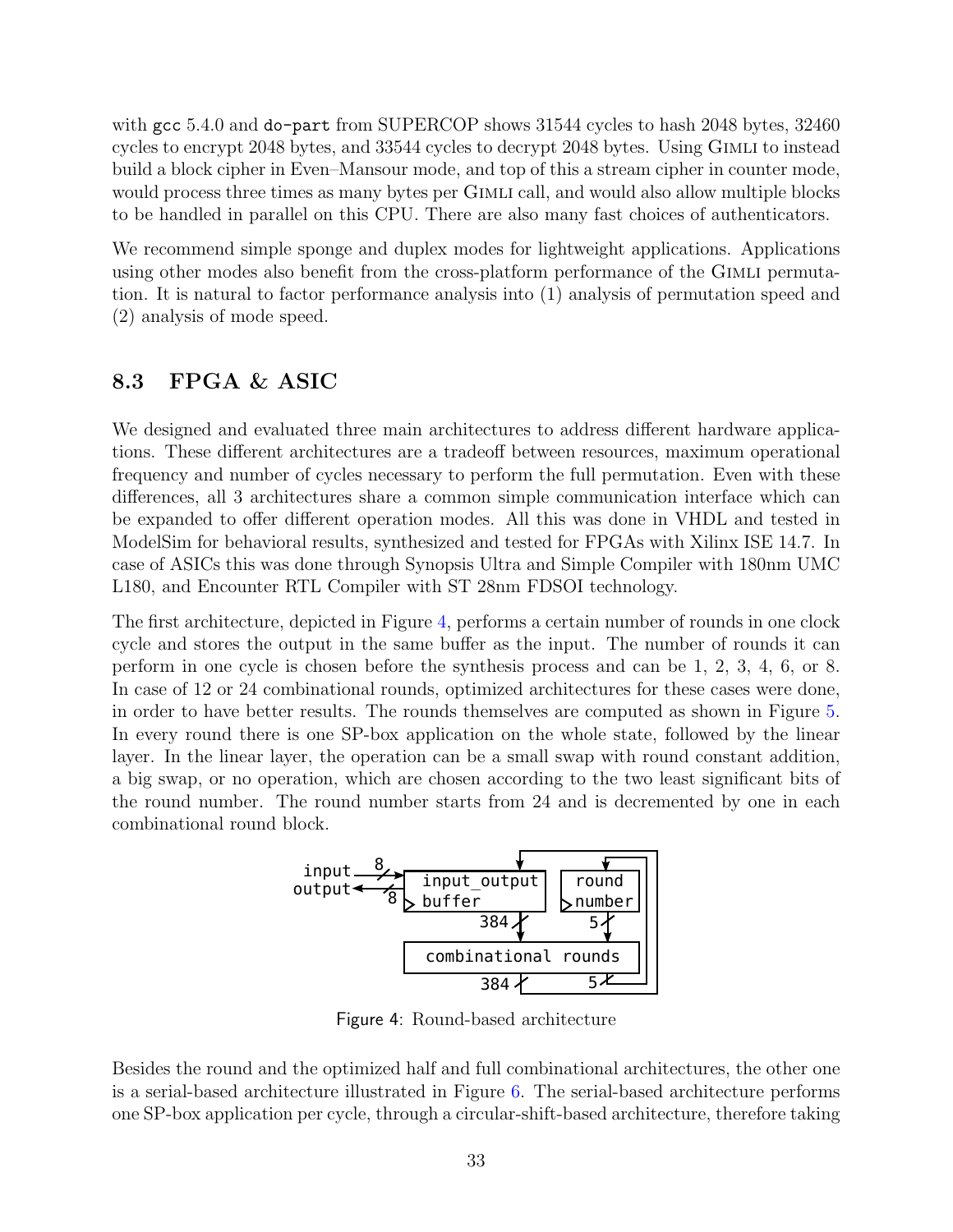

<span id="page-33-0"></span>Figure 5: Combinational round in round-based architecture

in total 4 cycles. In case of the linear layer, it is still executed in one cycle in parallel. The reason of not being done in a serial based manner, is because the parallel version cost is very low.

All hardware results are shown in Table [5.](#page-35-0) In case of FPGAs the lowest latency is the one with 4 combinational rounds in one cycle, and the one with best Resources  $\times$ Time/State is the one with 2 combinational rounds. For ASICs the results change as the lowest latency is the one with full combinational setting, and the one with best Resources×Time/State is the one with 8 combinational rounds for 180nm and 4 combinational rounds for 28nm. This difference illustrates that each technology can give different results, making it difficult to compare results on different technology.

Hardware variants that do 2 or 4 rounds in one cycle appear to be attractive choices, depending on the application scenario. The serial version needs 4.5 times more cycles than the 1-round version, while saving around 28% of the gate equivalents (GE) in the 28nm ASIC technology, and less in the other ASIC technology and FPGA. If resource constraints are extreme enough to justify the serial version then it would be useful to develop a new version optimized for the target technology, for better results.

To compare the Gimli permutation to other permutations in the literature, we synthesized all permutations with similar half-combinational architectures, taking exactly 2 cycles to perform a permutation. The permutations that were chosen for comparison were selected close to Gimli in terms of size, even though in the end the final metric was divided by the permutation size to try to "normalize" the results.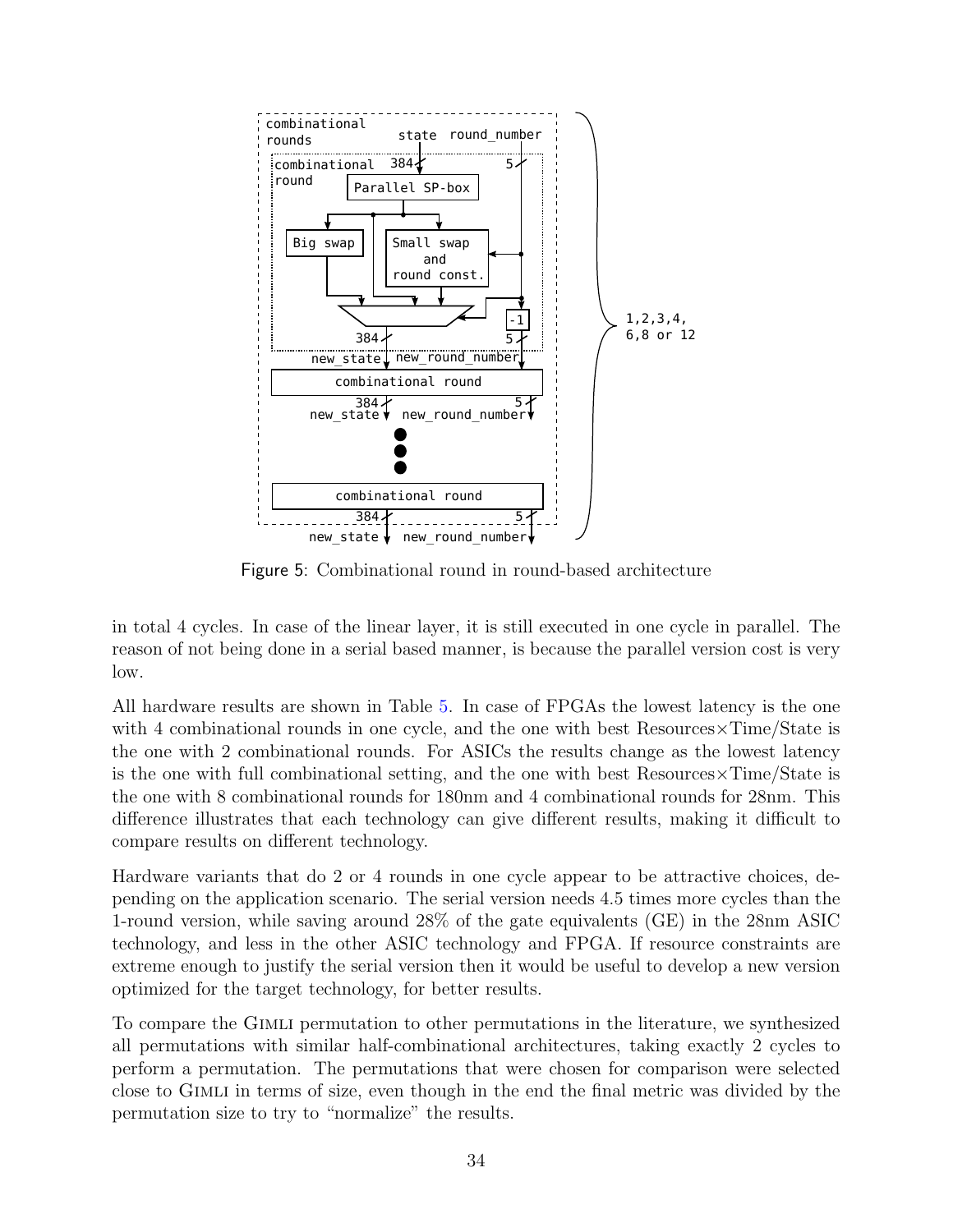

<span id="page-34-2"></span>Figure 6: Serial-based architecture

The best results in Resources $\times$ Time/State are from 24-round GIMLI and 12-round Ascon-128, with Ascon slightly more efficient in the FPGA results and Gimli more efficient in the ASIC results. Both permutations in all 3 technologies had very similar results, while Keccak- $f$ [400] is worse in all 3 technologies. The permutations SPONGENT-256/256/128, Photon-256/32/32 and C-Quark have a much higher resource utilization in all technologies. This is because they were designed to work with little resources in exchange for a very high response time (e.g., SPONGENT is reported to use 2641 GE for 18720 cycles, or 5011 GE for 195 cycles), therefore changing the resource utilization from logic gates to time. Gimli and Ascon are the most efficient in the sense of offering a similar security level to SPONGENT, Photon and C-Quark, with much lower product of time and logic resources.

#### <span id="page-34-0"></span>8.4 SP-box in assembly

We now turn our attention to software. Subsequent subsections explain how to optimize Gimli for various illustrative examples of CPUs. As a starting point, we note that one can efficiently apply the GIMLI SP-box to three 32-bit registers  $x, y, z$  using just two temporary registers u, v. The order of operations is shown in the original GIMLI paper and in various GIMLI implementations.

#### <span id="page-34-1"></span>8.5 8-bit microcontroller: AVR ATmega

The AVR architecture provides 32 8-bit registers (256 bits). This does not allow the full 384-bit Gimli state to stay in the registers: we are forced to use loads and stores in the main loop.

To minimize the overhead for loads and stores, we work on a half-state (two columns) for as long as possible. For example, we focus on the left half-state for rounds 21, 20, 19, 18, 17, 16, 15, 14. Before doing this, we focus on the right half-state through the end of round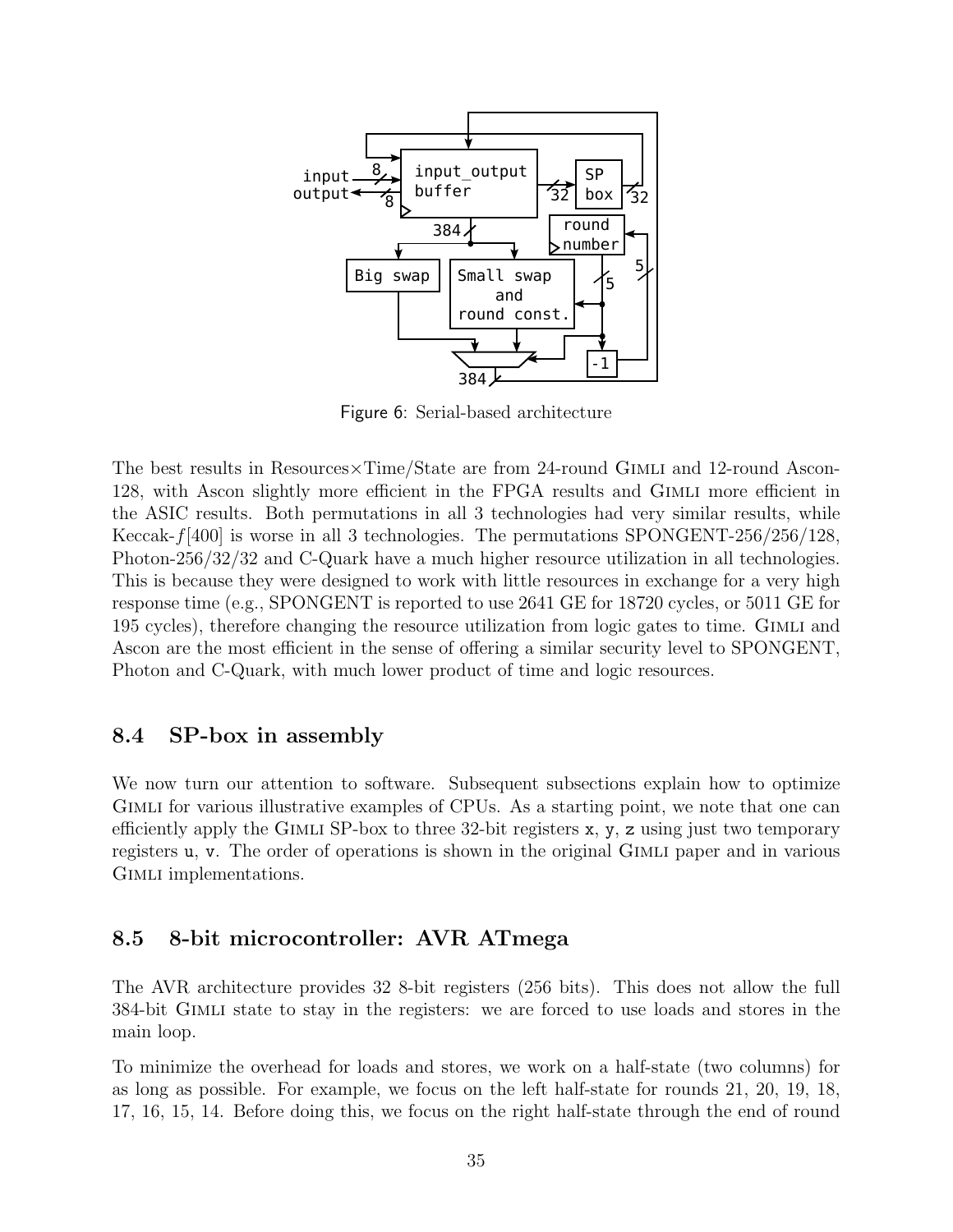## <span id="page-35-0"></span>Table 5: Hardware results for GIMLI and competitors.

Gates Equivalent(GE). Slice(S). LUT(L). Flip-Flop(F). \* Could not finish the place and route.

| Perm.                   | <b>State</b> | Version                 | Cycles                  | Resources                                | Period  | <b>Time</b>      | $Res. \times Time/$ |
|-------------------------|--------------|-------------------------|-------------------------|------------------------------------------|---------|------------------|---------------------|
|                         | size         |                         |                         |                                          | (ns)    | (ns)             | <b>State</b>        |
|                         |              |                         |                         | FPGA - Xilinx Spartan 6 LX75             |         |                  |                     |
| Ascon                   | 320          |                         | $\overline{2}$          | 732 $S(2700 L+325 F)$                    | 34.570  | 70               | 158.2               |
| <b>GIMLI</b>            | 384          | 12                      | $\overline{2}$          | 1224 S(4398 L+389 F)                     | 27.597  | $\overline{56}$  | 175.9               |
| Keccak                  | 400          |                         | $\overline{2}$          | 1520 S(5555 L+405 F)                     | 77.281  | 155              | 587.3               |
| $C$ -quark <sup>*</sup> | 384          |                         | $\overline{2}$          | 2630 S(9718 L+389 F)                     | 98.680  | 198              | 1351.7              |
| Photon                  | 288          |                         | $\overline{2}$          | 2774 $S(9430 L+293 F)$                   | 74.587  | 150              | 1436.8              |
| $S$ pongent*            | 384          |                         | $\overline{2}$          | 7763 S(19419 L+389 F)                    | 292.160 | 585              | 11812.7             |
| <b>GIMLI</b>            | 384          | $\overline{24}$         | $\mathbf{1}$            | 2395 $S(8769 L+385 F)$                   | 56.496  | 57               | 352.4               |
| <b>GIMLI</b>            | 384          | 8                       | 3                       | 831 S(2924 L+390 F)                      | 24.531  | 74               | 159.3               |
| <b>GIMLI</b>            | 384          | 6                       | $\overline{\bf{4}}$     | 646 S(2398 L+390 F)                      | 18.669  | $\overline{75}$  | 125.6               |
| <b>GIMLI</b>            | 384          | $\overline{\bf 4}$      | 6                       | $415 S(1486 L+391 F)$                    | 8.565   | $\overline{52}$  | 55.5                |
| <b>GIMLI</b>            | 384          | $\overline{\mathbf{3}}$ | $\overline{8}$          | 428 $S(1587 L+393 F)$                    | 10.908  | 88               | 97.3                |
| <b>GIMLI</b>            | 384          | $\overline{2}$          | 12                      | $221 S(815 L+392 F)$                     | 5.569   | 67               | 38.5                |
| <b>GIMLI</b>            | 384          | $\overline{1}$          | $\overline{24}$         | 178 $S(587 L+394 F)$                     | 4.941   | $\overline{119}$ | $\overline{55.0}$   |
| <b>GIMLI</b>            | 384          | Serial                  | 108                     | 139 $S(492 L+397 F)$                     | 3.996   | 432              | 156.2               |
|                         |              |                         |                         | $28nm$ ASIC – ST $28nm$ FDSOI technology |         |                  |                     |
| <b>GIMLI</b>            | 384          | 12                      | $\bf{2}$                | 35452GE                                  | 2.2672  | $\bf{5}$         | 418.6               |
| Ascon                   | 320          |                         | $\overline{2}$          | 32476GE                                  | 2.8457  | $\overline{6}$   | 577.6               |
| Keccak                  | 400          |                         | $\overline{2}$          | 55683GE                                  | 5.6117  | 12               | 1562.4              |
| $C$ -quark              | 384          |                         | $\overline{2}$          | 111852GE                                 | 9.9962  | $\overline{20}$  | 5823.4              |
| Photon                  | 288          |                         | $\overline{2}$          | 296420GE                                 | 10.0000 | 20               | 20584.7             |
| Spongent                | 384          |                         | $\overline{2}$          | 1432047GE                                | 12.0684 | 25               | 90013.1             |
| <b>GIMLI</b>            | 384          | 24                      | 1                       | 66205GE                                  | 4.2870  | $\bf{5}$         | 739.1               |
| <b>GIMLI</b>            | 384          | 8                       | 3                       | 25224GE                                  | 1.5921  | $\mathbf{5}$     | 313.7               |
| <b>GIMLI</b>            | 384          | $\overline{6}$          | $\overline{\mathbf{4}}$ | 21675GE                                  | 2.1315  | $\overline{9}$   | 481.2               |
| GIMLI                   | 384          | 4                       | 6                       | 14999GE                                  | 1.0549  | 7                | 247.2               |
| <b>GIMLI</b>            | 384          | 3                       | $\overline{\bf 8}$      | 14808GE                                  | 2.0119  | 17               | 620.6               |
| <b>GIMLI</b>            | 384          | $\overline{2}$          | 12                      | 10398GE                                  | 1.0598  | 13               | 344.4               |
| <b>GIMLI</b>            | 384          | $\overline{1}$          | $\overline{24}$         | 8097GE                                   | 1.0642  | $\overline{26}$  | 538.5               |
| <b>GIMLI</b>            | 384          | Serial                  | 108                     | 5843GE                                   | 1.5352  | 166              | 2522.7              |
|                         |              |                         |                         | $180nm$ ASIC - UMC L180                  |         |                  |                     |
| <b>GIMLI</b>            | 384          | 12                      | $\boldsymbol{2}$        | 26685                                    | 9.9500  | 20               | 1382.9              |
| Ascon                   | 320          |                         | $\overline{2}$          | 23381                                    | 11.4400 | 23               | 1671.7              |
| Keccak                  | 400          |                         | $\overline{2}$          | 37102                                    | 22.4300 | 45               | 4161.0              |
| $C$ -quark              | 384          |                         | $\overline{2}$          | 62190                                    | 37.2400 | 75               | 12062.1             |
| Photon                  | 288          |                         | $\overline{2}$          | 163656                                   | 99.5900 | 200              | 113183.8            |
| Spongent                | 384          |                         | $\overline{2}$          | 234556                                   | 99.9900 | 200              | 122151.9            |
| <b>GIMLI</b>            | 384          | $\overline{24}$         | $\mathbf{1}$            | 53686                                    | 17.4500 | 18               | 2439.6              |
| <b>GIMLI</b>            | 384          | 8                       | 3                       | 19393                                    | 7.9100  | 24               | 1198.4              |
| <b>GIMLI</b>            | 384          | $\overline{6}$          | $\overline{\bf 4}$      | 15886                                    | 12.5100 | 51               | 2070.0              |
| <b>GIMLI</b>            | 384          | $\overline{\mathbf{4}}$ | $\overline{6}$          | 11008                                    | 10.1700 | $\overline{62}$  | 1749.1              |
| <b>GIMLI</b>            | 384          | 3                       | 8                       | 10106                                    | 10.0500 | 81               | 2115.8              |
| <b>GIMLI</b>            | 384          | $\overline{2}$          | 12                      | 7112                                     | 15.2000 | 183              | 3377.8              |
| <b>GIMLI</b>            | 384          | $\overline{1}$          | 24                      | 5314                                     | 9.5200  | $\overline{229}$ | 3161.4              |
| <b>GIMLI</b>            | 384          | Serial                  | 108                     | 3846                                     | 11.2300 | 1213             | 12146.0             |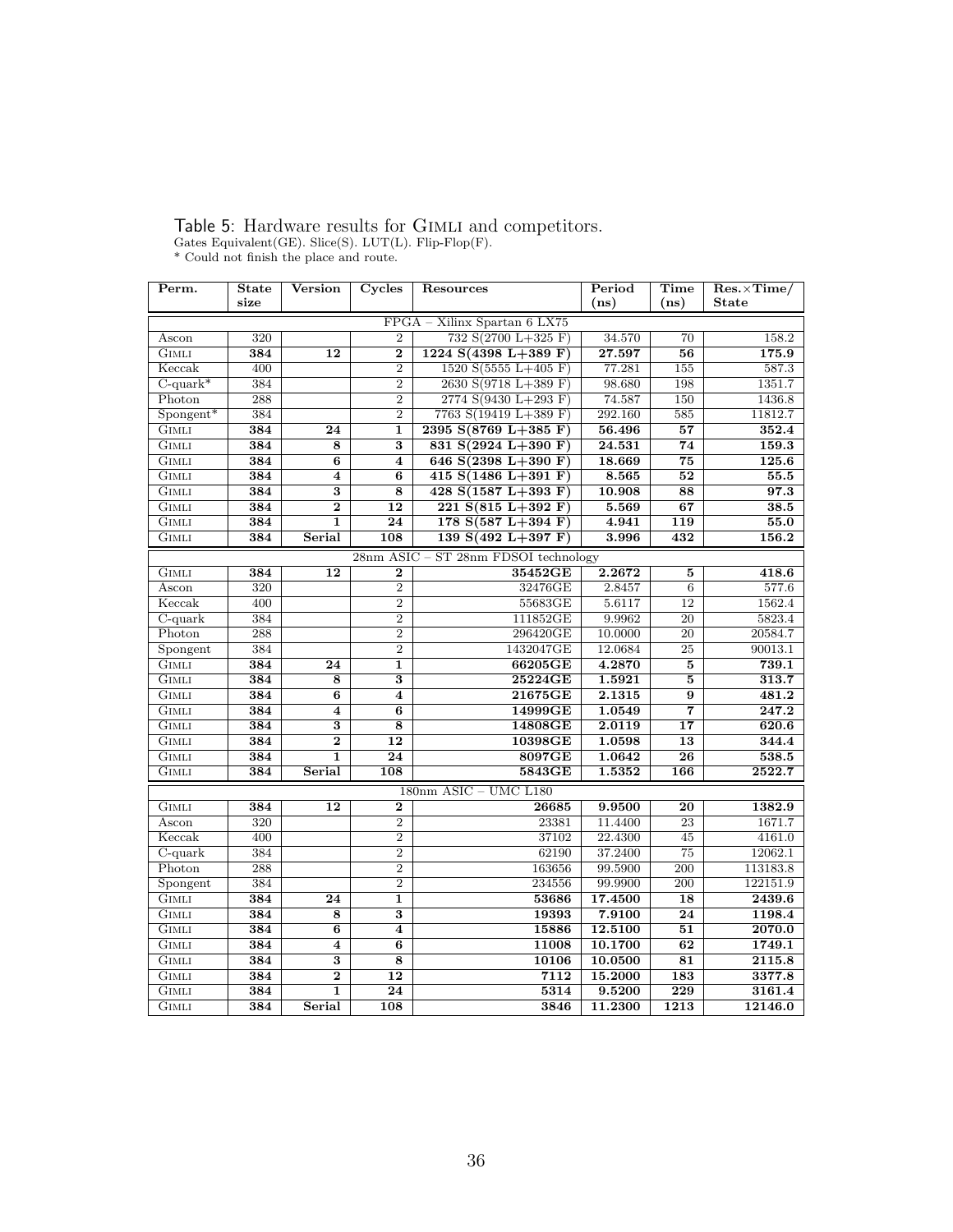18, so that the Big-Swap at the end of round 18 can feed 2 words (64 bits) from the right half-state into the left half-state. See Figure [7](#page-37-0) for the exact order of computation.

A half-state requires a total of 24 registers (6 words), leaving us with 8 registers (2 words) to use as temporaries. We can therefore use the same order of operations as in Section [8.4](#page-34-0) for each SP-box. In a stretch of 8 rounds on a half-state (16 SP-boxes) there are just a few loads and stores.

We provide two implementations of this construction. One is fully unrolled and optimized for speed: it runs in just 10 264 cycles, using 19 218 bytes of ROM. The other is optimized for size: it uses just 778 bytes of ROM and runs in 23 670 cycles. Each implementation requires about the same amount of stack, namely 45 bytes.

## <span id="page-36-0"></span>8.6 32-bit low-end embedded microcontroller: ARM Cortex-M0

ARM Cortex-M0 comes with 14 32-bit registers. However orr, eor, and-like instructions can only be used on the lower registers  $(0 \text{ to } r7)$ . This forces us to use the same computation layout as in the AVR implementation. We split the state into two halves: one in the lower registers, one in the higher ones. Then we can operate on each during multiple rounds before exchanging them.

## <span id="page-36-1"></span>8.7 32-bit high-end embedded microcontroller: ARM Cortex-M3

We focus here on the ARM Cortex-M3 microprocessor, which implements the ARMv7- M architecture. There is a higher-end microcontroller, the Cortex-M4, implementing the ARMv7E-M architecture; but our Gimli software does not make use of any of the DSP, (optional) floating-point, or additional saturated instructions added in this architecture.

The Cortex-M3 features 16 32-bit registers r0 to r15, with one register used as program counter and one as stack pointer, leaving 14 registers for free use. As the Gimli state fits into 12 registers and we need only 2 registers for temporary values, we compute the Gimli permutation without requiring any load or store instructions beyond the initial loads of the input and the final stores of the output.

One particularly interesting feature of various ARM instruction sets including the ARMv7-M instruction set are free shifts and rotates as part of arithmetic instructions. More specifically, all bit-logical operations allow one of the inputs to be shifted or rotated by an arbitrary fixed distance for free. This was used, e.g., in [\[30,](#page-43-3) Sec. 3.1] to eliminate all rotation instructions in an unrolled implementation of BLAKE. For GIMLI this feature gives us the non-cyclic shifts by 1, 2, 3 and the rotation by 9 for free. We have not found a way to eliminate the rotation by 24. Each SP-box evaluation thus uses 10 instructions: namely, 9 bit-logical operations (6 xors, 2 ands, and 1 or) and one rotation.

From these considerations we can derive a lower bound on the amount of cycles required for the Gimli permutation: Each round performs 4 SP-box evaluations (one on each of the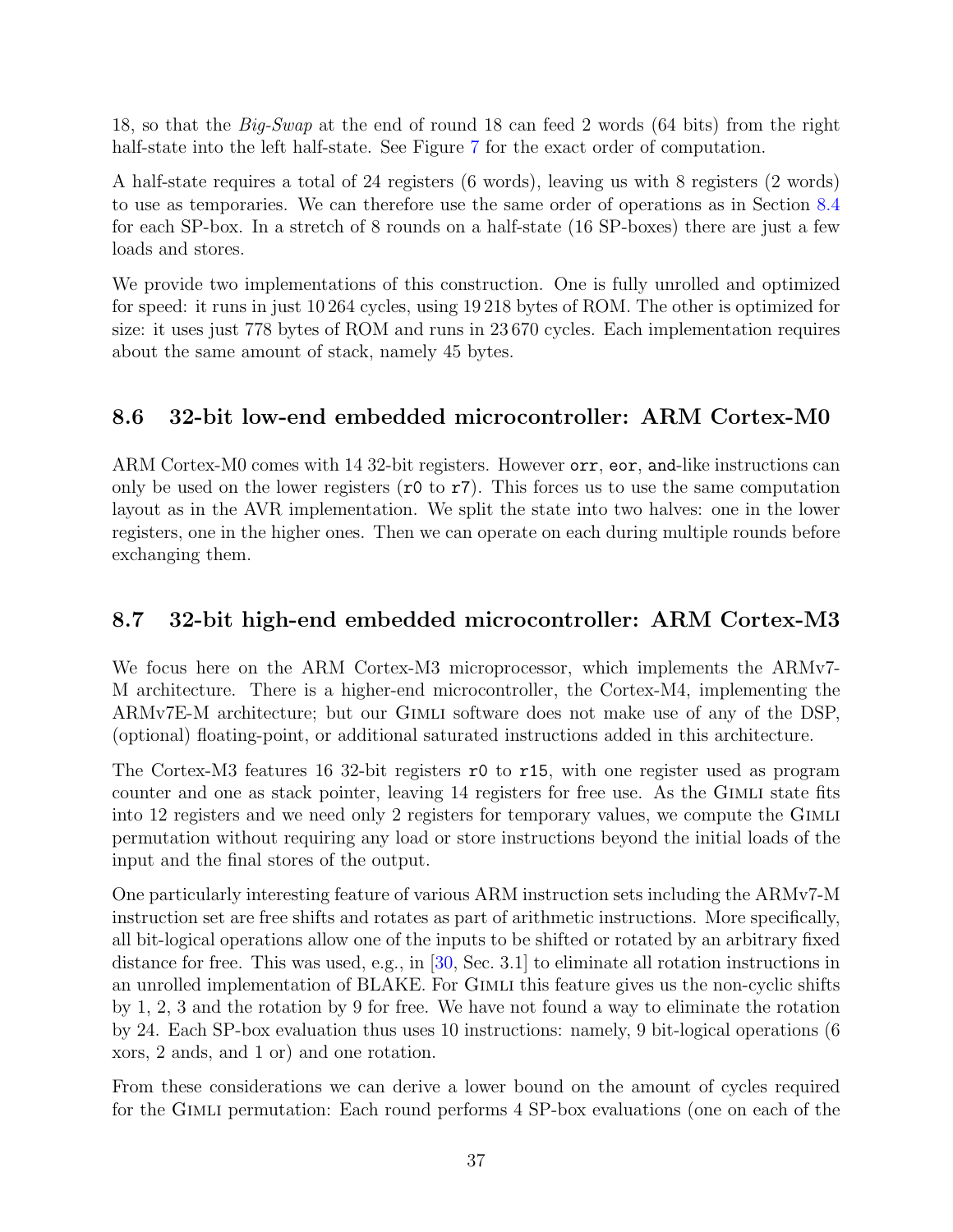

<span id="page-37-0"></span>Figure 7: computation order on AVR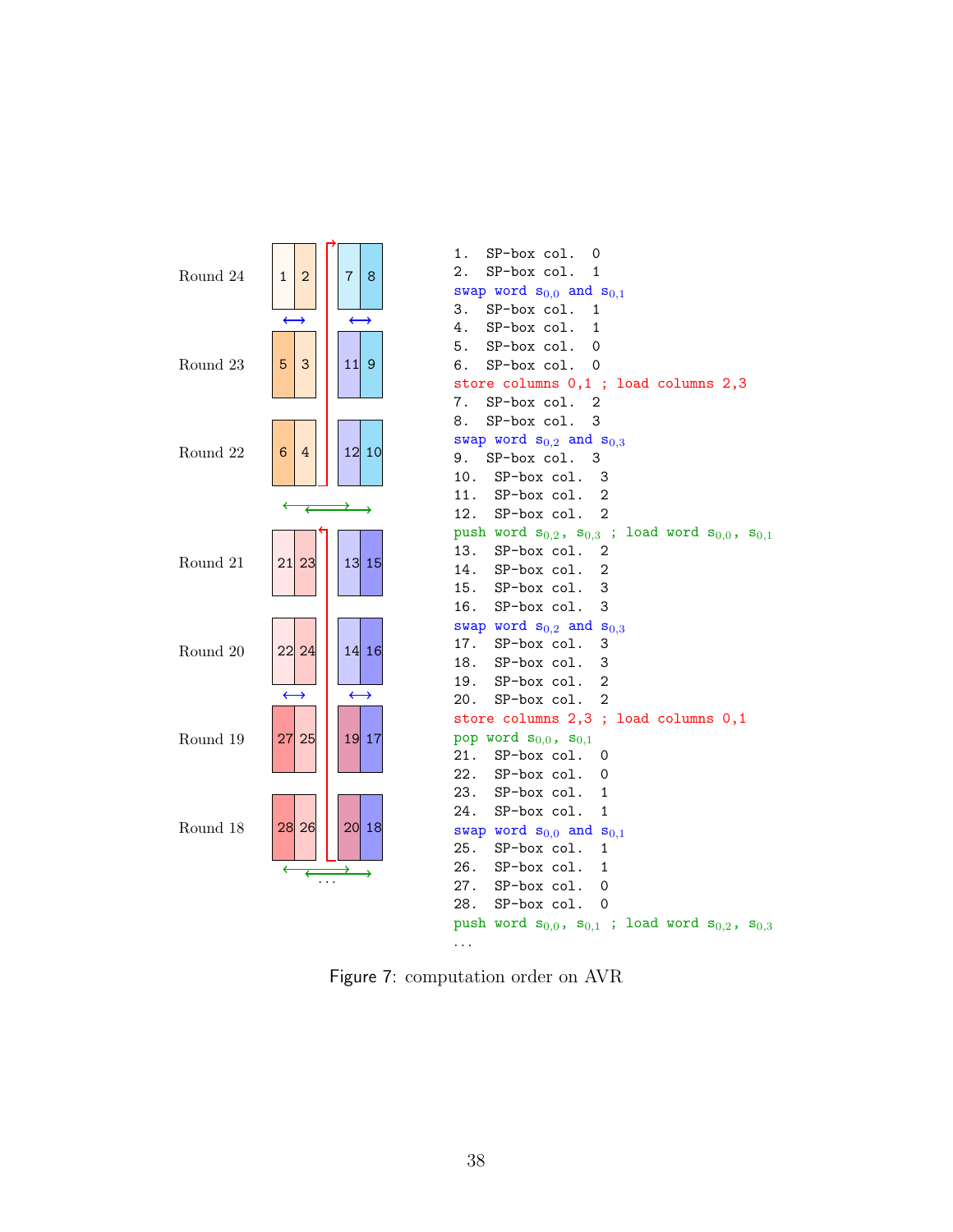columns of the state), each using 10 instructions, for a total of 40 instructions. In 24 rounds we thus end up with  $24.40 = 960$  instructions from the SP-boxes, plus 6 xors for the addition of round constants. This gives us a lower bound of 966 cycles for the Gimli permutation, assuming an unrolled implementation in which all *Big-Swap* and *Small-Swap* operations are handled through (free) renaming of registers. Our implementation for the M3 uses such a fully unrolled approach and takes 1 047 cycles.

## <span id="page-38-0"></span>8.8 32-bit smartphone CPU: ARM Cortex-A8 with NEON

We focus on a Cortex-A8 for comparability with the highly optimized Salsa20 results of [\[8\]](#page-41-7). As a future optimization target we suggest a newer Cortex-A7 CPU core, which according to ARM has appeared in more than a billion chips. Since our GIMLI software uses almost purely vector instructions (unlike  $[8]$ , which mixes integer instructions with vector instructions), we expect it to perform similarly on the Cortex-A7 and the Cortex-A8.

The Gimli state fits naturally into three 128-bit NEON vector registers, one row per vector. The T-function inside the Gimli SP-box is an obvious match for the NEON vector instructions: two ANDs, one OR, four shifts, and six XORs. The rotation by 9 uses three vector instructions. The rotation by 24 uses two 64-bit vector instructions, namely permutations of byte positions (vtbl) using a precomputed 8-byte permutation. The four SP-boxes in a round use 18 vector instructions overall.

A straightforward 4-round-unrolled assembly implementation uses just 77 instructions for the main loop: 72 for the SP-boxes, 1 (vrev64.i32) for  $Small\text{-}Swap$ , 1 to load the round constant from a precomputed 96-byte table, 1 to xor the round constant, and 2 for loop control (which would be reduced by further unrolling). We handle  $Big-Swap$  implicitly through the choice of registers in two vtbl instructions, rather than using an extra vswp instruction. Outside the main loop we use just 9 instructions, plus 3 instructions to collect timing information and 20 bytes of alignment, for 480 bytes of code overall.

The lower bound for arithmetic is  $65 \cdot 6 = 390$  cycles: 16 arithmetic cycles for each of the 24 rounds, and 6 extra for the round constants. The Cortex-A8 can overlap permutations with arithmetic. With moderate instruction-scheduling effort we achieved 419 cycles, just 8.73 cycles/byte. For comparison, [\[8\]](#page-41-7) says that a "straightforward NEON implementation" of the inner loop of Salsa20 "cannot do better than 11.25 cycles/byte" (720 cycles for 64 bytes), plus approximately 1 cycle/byte overhead. [\[8\]](#page-41-7) does better than this only by handling multiple blocks in parallel: 880 cycles for 192 bytes, plus the same overhead.

## <span id="page-38-1"></span>8.9 64-bit server CPU: Intel Haswell

Intel's server/desktop/laptop CPUs have had 128-bit vectorized integer instructions ("SSE2") starting with the Pentium 4 in 2001, and 256-bit vectorized integer instructions ("AVX2") starting with the Haswell in 2013. In each case the vector registers appeared in CPUs a few years earlier supporting vectorized floating-point instructions ("SSE" and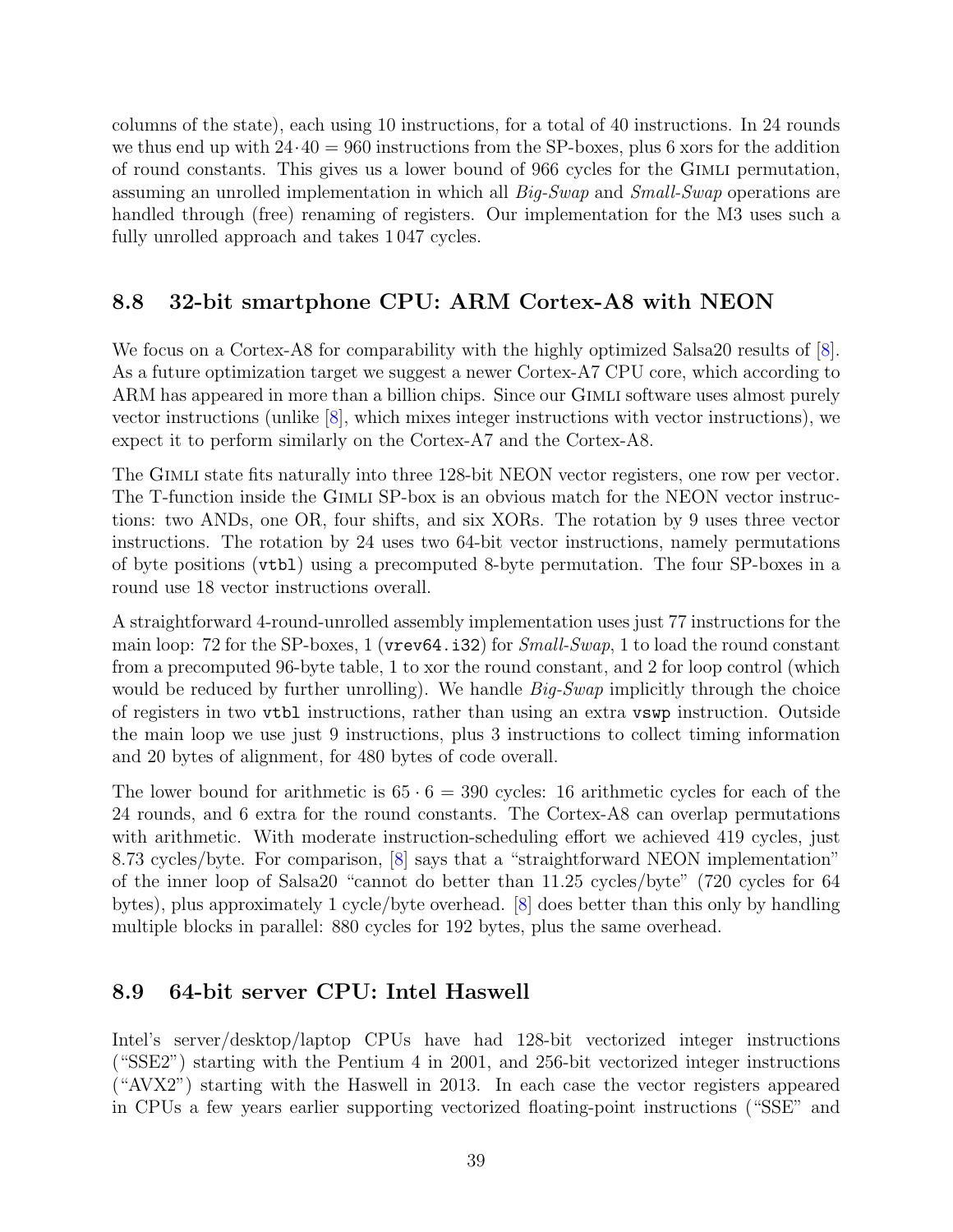"AVX"), including full-width bitwise logic operations, but not including shifts. The vectorized integer instructions include shifts but not rotations. Intel has experimented with 512-bit vector instructions in coprocessors such as Knights Corner and Knights Landing, and has announced a 512-bit instruction set that includes vectorized rotations and three-input logical operations, but we focus here on CPUs that are commonly available from Intel and AMD today.

Our implementation strategy for these CPUs is similar to our implementation strategy for NEON: again the state fits naturally into three 128-bit vector registers, with Gimli instructions easily translating into the CPU's vector instructions. The cycle counts on Haswell are better than the cycle counts for the Cortex-A8 since each Haswell core has multiple vector units. We save another factor of almost 2 for 2-way-parallel modes, since 2 parallel copies of the state fit naturally into three 256-bit vector registers. As with the Cortex-A8, we outperform Salsa20 and ChaCha20 for short messages.

# References

- <span id="page-39-4"></span>[1] Elena Andreeva, Joan Daemen, Bart Mennink, and Gilles Van Assche. Security of keyed sponge constructions using a modular proof approach. In Gregor Leander, editor, Fast Software Encryption - 22nd International Workshop, FSE 2015, Istanbul, Turkey, March 8-11, 2015, Revised Selected Papers, volume 9054 of Lecture Notes in Computer Science, pages 364–384. Springer, 2015.
- <span id="page-39-3"></span>[2] Jean-Philippe Aumasson, Philipp Jovanovic, and Samuel Neves. Analysis of NORX: investigating differential and rotational properties. In Diego F. Aranha and Alfred Menezes, editors, *Progress in Cryptology – LATINCRYPT 2014*, volume 8895 of *LNCS*, pages 306–324. Springer, 2014. <https://eprint.iacr.org/2014/317.pdf>.
- <span id="page-39-0"></span>[3] Jean-Philippe Aumasson, Philipp Jovanovic, and Samuel Neves. NORX: parallel and scalable AEAD. In Miroslaw Kutylowski and Jaideep Vaidya, editors, Computer Security - ESORICS 2014 - 19th European Symposium on Research in Computer Security, Wroclaw, Poland, September 7-11, 2014. Proceedings, Part II, volume 8713 of Lecture Notes in Computer Science, pages 19–36. Springer, 2014.
- <span id="page-39-1"></span>[4] Jean-Philippe Aumasson, Simon Knellwolf, and Willi Meier. Heavy Quark for secure AEAD. In DIAC 2012: Directions in Authenticated Ciphers, 2012. [https://131002.](https://131002.net/data/papers/AKM12.pdf) [net/data/papers/AKM12.pdf](https://131002.net/data/papers/AKM12.pdf).
- <span id="page-39-2"></span>[5] Jean-Philippe Aumasson, Willi Meier, Raphael C.-W. Phan, and Luca Henzen. The Hash Function BLAKE. Information Security and Cryptography. Springer, 2014.
- <span id="page-39-5"></span>[6] Josep Balasch, Baris Ege, Thomas Eisenbarth, Benoit G´erard, Zheng Gong, Tim Güneysu, Stefan Heyse, Stéphanie Kerckhof, François Koeune, Thomas Plos, Thomas Pöppelmann, Francesco Regazzoni, François-Xavier Standaert, Gilles Van Assche, Ronny Van Keer, Loïc van Oldeneel tot Oldenzeel, and Ingo von Maurich. Compact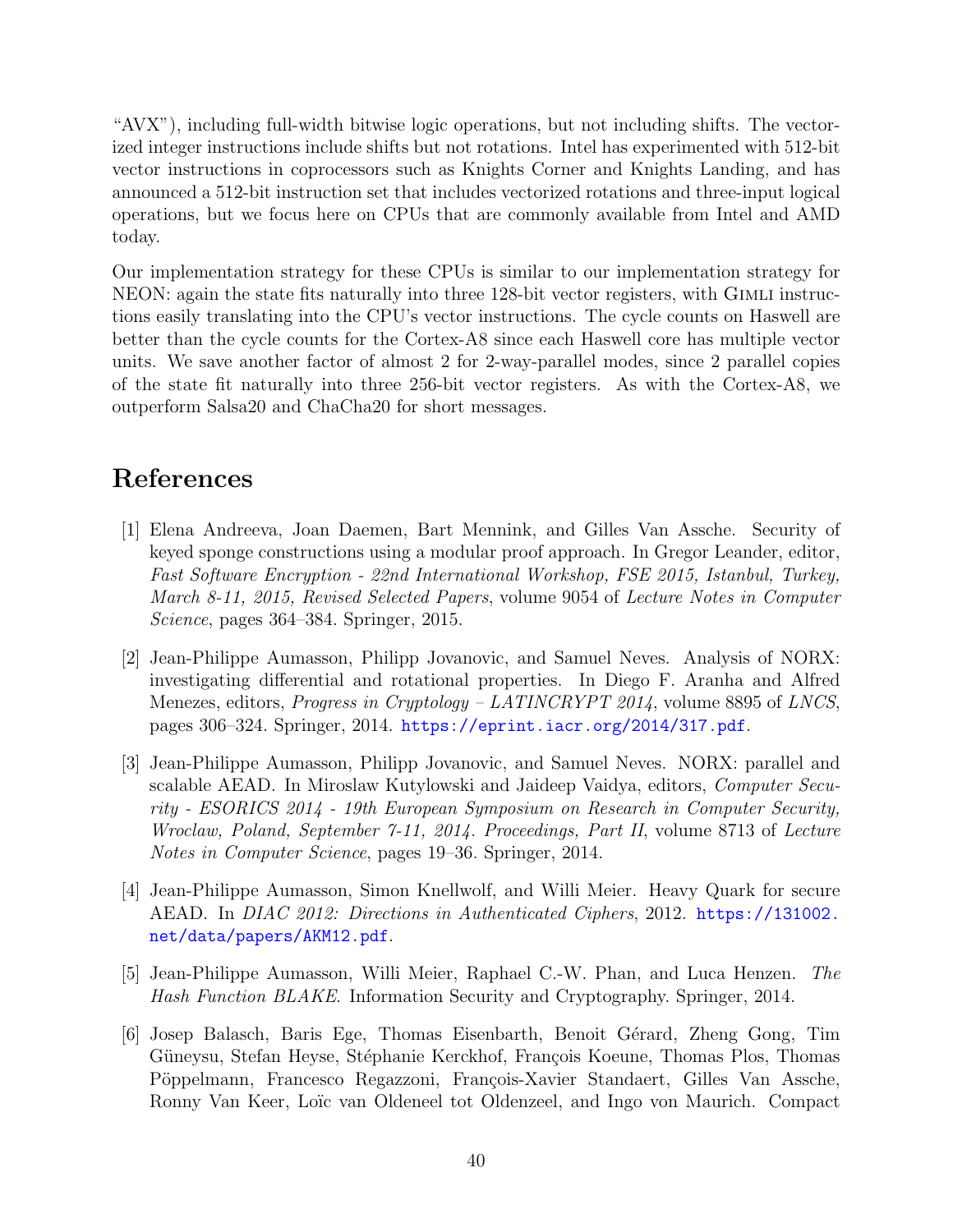<span id="page-40-0"></span>Table 6: Cross-platform software performance comparison of various permutations. "Hashing 500 bytes": AVR cycles for comparability with [\[6\]](#page-39-5). "Permutation": Cycles/byte for permutation on all platforms. AEAD timings from [\[7\]](#page-41-8) are scaled to estimate permutaton timings.

| Hashing 500 bytes                                 |               | Cycles   ROM Bytes   RAM Bytes |     |  |  |  |
|---------------------------------------------------|---------------|--------------------------------|-----|--|--|--|
| <b>AVR</b> ATmega                                 |               |                                |     |  |  |  |
| Spongent [6]                                      | 25 464 000    | 364                            | 101 |  |  |  |
| $Keccak-f[400]$ [6]                               | 1 3 1 3 0 0 0 | 608                            | 96  |  |  |  |
| $GIMLI-HASH$ <sup>h</sup> (this submission) small | 805 110       | 778                            | 44  |  |  |  |
| $GIMLI-HASH$ <sup>h</sup> (this submission) fast  | 362712        | 19218                          | 45  |  |  |  |

| Permutation                                             | $\overline{\text{Cycles}/\text{B}}$ | <b>ROM Bytes   RAM Bytes</b>                       |                                                              |  |  |  |  |
|---------------------------------------------------------|-------------------------------------|----------------------------------------------------|--------------------------------------------------------------|--|--|--|--|
| <b>AVR</b> ATmega                                       |                                     |                                                    |                                                              |  |  |  |  |
| <b>GIMLI</b> (this submission) small                    | $\overline{413}$                    | 778                                                | 44                                                           |  |  |  |  |
| ChaCha <sub>20</sub> [34]                               | 238                                 | $\boxed{b}$                                        | 132                                                          |  |  |  |  |
| $Salsa20$ [21]                                          | $\overline{216}$                    | 1750                                               | <b>266</b>                                                   |  |  |  |  |
| GIMLI (this submission) fast                            | 213                                 | 19218                                              | $\overline{45}$                                              |  |  |  |  |
| $\overline{\text{AES-128}}$ [26] small                  | 171                                 | 1570                                               | $\boxed{b}$                                                  |  |  |  |  |
| AES-128 [26] fast                                       | 155                                 | 3098                                               | $\boxed{b}$                                                  |  |  |  |  |
|                                                         | <b>ARM Cortex-M0</b>                |                                                    |                                                              |  |  |  |  |
| GIMLI (this submission)                                 | 49                                  | 4730                                               | 64                                                           |  |  |  |  |
| $ChaCha20$ [27]                                         | 40                                  | $\boxed{b}$                                        | $\overline{\phantom{a}b}$                                    |  |  |  |  |
| Chaskey <sup>[25]</sup>                                 | 17                                  | 414                                                | $\overline{\phantom{a}}^{\phantom{a}}\!\!\!\!\!\!b$          |  |  |  |  |
|                                                         | ARM Cortex-M3/M4                    |                                                    |                                                              |  |  |  |  |
| Spongent $[13, 28]$ (c-ref, our measurement)            | 129486                              | 1 1 8 0                                            | $\overline{b}$                                               |  |  |  |  |
| $\overline{\text{Ascon} [17]}$ (opt32, our measurement) | 196                                 | $=$ $b$                                            | $\boxed{b}$                                                  |  |  |  |  |
| Keccak- $f[400]$ [33]                                   | 106                                 | 540                                                | $\sqrt{b}$                                                   |  |  |  |  |
| AES-128 <sup>[29]</sup>                                 | $\overline{34}$                     | 3216                                               | $\overline{72}$                                              |  |  |  |  |
| <b>GIMLI</b> (this submission)                          | $\overline{21}$                     | 3972                                               | 44                                                           |  |  |  |  |
| $ChaCha20$ <sup>[20]</sup>                              | $\overline{13}$                     | 2868                                               | $\overline{8}$                                               |  |  |  |  |
| Chaskey $[25]$                                          | $\overline{7}$                      | 908                                                | $\boldsymbol{b}$                                             |  |  |  |  |
|                                                         | <b>ARM Cortex-A8</b>                |                                                    |                                                              |  |  |  |  |
| $\text{Keccak-}f[400]$ (KetjeSR)<br>$\lceil 7 \rceil$   | 37.52                               | $\equiv b$                                         | $\overline{\phantom{a}}$                                     |  |  |  |  |
| $\overline{\text{Ascon} [7]}$                           | 25.54                               | $\boxed{b}$                                        | $\overline{b}$                                               |  |  |  |  |
| AES-128 [7] many blocks                                 | 19.25                               | $\boxed{b}$                                        | $\overline{b}$                                               |  |  |  |  |
| GIMLI (this submission) single block                    | 8.73                                | 480                                                | $\overline{\phantom{a}}^b$                                   |  |  |  |  |
| ChaCha <sub>20</sub> [7] multiple blocks                | 6.25                                | $\boxed{b}$                                        | $\overline{b}$                                               |  |  |  |  |
| Salsa20 <sup>[7]</sup> multiple blocks                  | 5.48                                | $\boxed{b}$                                        | $\overline{\phantom{a}}^{\phantom{a}}\, b$                   |  |  |  |  |
| <b>Intel Haswell</b>                                    |                                     |                                                    |                                                              |  |  |  |  |
| GIMLI (this submission) single block                    | 4.46                                | 252                                                | $-\overline{b}$                                              |  |  |  |  |
| $NORX-32-4-1$ [7] single block                          | 2.84                                | $=$ $b$                                            | $\boldsymbol{b}$<br>$\equiv$                                 |  |  |  |  |
| GIMLI (this submission) two blocks                      | 2.33                                | 724                                                | $=$ $b$                                                      |  |  |  |  |
| GIMLI (this submission) four blocks                     | 1.77                                | 1227                                               | $\boldsymbol{b}$                                             |  |  |  |  |
| Salsa $20$ $\boxed{7}$ eight blocks                     | 1.38                                | $\boxed{b}$                                        | $\overline{\phantom{a}b}$                                    |  |  |  |  |
| $\overline{\text{ChaCha20}}$ [7] eight blocks           | 1.20                                | $\overline{\phantom{a}}^{\phantom{a}\overline{b}}$ | $\overline{\phantom{a}}^{\phantom{a}\phantom{b}\phantom{b}}$ |  |  |  |  |
| AES-128 [7] many blocks                                 | 0.85                                | $\boxed{b}$                                        | $\overline{\phantom{a}}^{\phantom{a}\overline{b}}$           |  |  |  |  |

 $\frac{b}{\text{no data}}$ 

 $^h$  Sponge construction[\[10\]](#page-41-2) with  $c=256$  bits,  $r=128$  bits and 256 bits of output.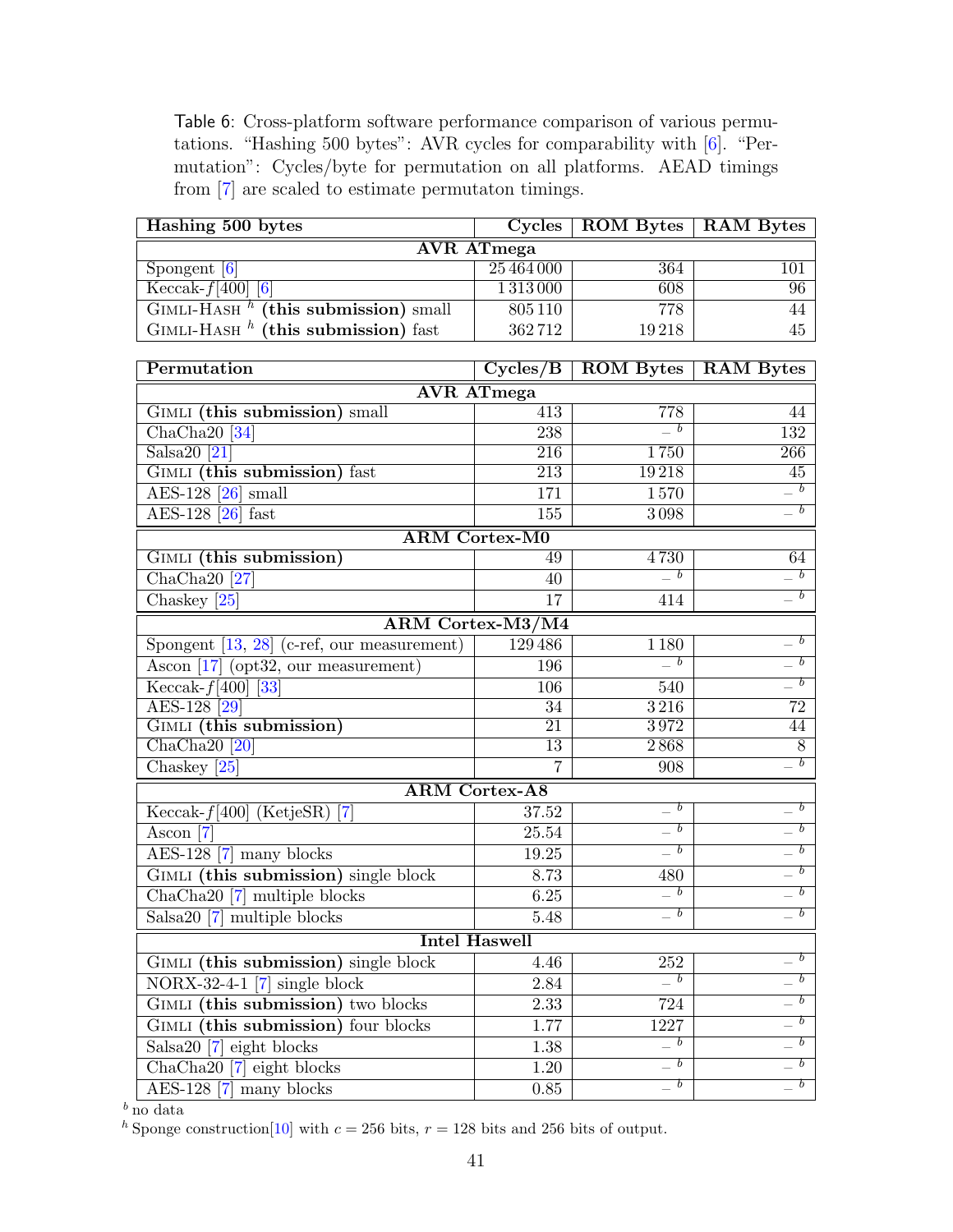implementation and performance evaluation of hash functions in ATtiny devices. Cryptology ePrint Archive: Report 2012/507, 2012. <https://eprint.iacr.org/2012/507/>.

- <span id="page-41-8"></span>[7] Daniel J. Bernstein and Tanja Lange. eBACS: ECRYPT benchmarking of cryptographic systems. <https://bench.cr.yp.to> (accessed 2017-06-25).
- <span id="page-41-7"></span>[8] Daniel J. Bernstein and Peter Schwabe. NEON crypto. In Emmanuel Prouff and Patrick Schaumont, editors, *Cryptographic Hardware and Embedded Systems – CHES*  $2012$ , volume 7428 of *LNCS*, pages 320–339. Springer, 2012. [https://cryptojedi.](https://cryptojedi.org/papers/#neoncrypto) [org/papers/#neoncrypto](https://cryptojedi.org/papers/#neoncrypto).
- <span id="page-41-3"></span>[9] Guido Bertoni, Joan Daemen, Michaël Peeters, and Gilles Van Assche. On the indifferentiability of the sponge construction. In Nigel P. Smart, editor, Advances in Cryptology - EUROCRYPT 2008, 27th Annual International Conference on the Theory and Applications of Cryptographic Techniques, Istanbul, Turkey, April 13-17, 2008. Proceedings, volume 4965 of Lecture Notes in Computer Science, pages 181–197. Springer, 2008.
- <span id="page-41-2"></span>[10] Guido Bertoni, Joan Daemen, Micha¨el Peeters, and Gilles Van Assche. Cryptographic sponge functions, January 2011. <http://sponge.noekeon.org/CSF-0.1.pdf>.
- <span id="page-41-4"></span>[11] Guido Bertoni, Joan Daemen, Michaël Peeters, and Gilles Van Assche. Duplexing the sponge: Single-pass authenticated encryption and other applications. In Ali Miri and Serge Vaudenay, editors, Selected Areas in Cryptography - 18th International Workshop, SAC 2011, Toronto, ON, Canada, August 11-12, 2011, Revised Selected Papers, volume 7118 of Lecture Notes in Computer Science, pages 320–337. Springer, 2011.
- <span id="page-41-0"></span>[12] Karthikeyan Bhargavan, Franziskus Kiefer, and Pierre-Yves Strub. hacspec: Towards verifiable crypto standards. In Cas Cremers and Anja Lehmann, editors, Security Standardisation Research - 4th International Conference, SSR 2018, Darmstadt, Germany, November 26-27, 2018, Proceedings, volume 11322 of Lecture Notes in Computer Science, pages 1–20. Springer, 2018. [https://github.com/HACS-workshop/hacspec/](https://github.com/HACS-workshop/hacspec/blob/master/doc/hacspec-ssr18-paper.pdf) [blob/master/doc/hacspec-ssr18-paper.pdf](https://github.com/HACS-workshop/hacspec/blob/master/doc/hacspec-ssr18-paper.pdf).
- <span id="page-41-1"></span>[13] Andrey Bogdanov, Miroslav Knezevic, Gregor Leander, Deniz Toz, Kerem Varici, and Ingrid Verbauwhede. SPONGENT: The design space of lightweight cryptographic hashing, 2011. <https://eprint.iacr.org/2011/697>.
- <span id="page-41-5"></span>[14] Avik Chakraborti, Nilanjan Datta, Mridul Nandi, and Kan Yasuda. Beetle family of lightweight and secure authenticated encryption ciphers. IACR Trans. Cryptogr. Hardw. Embed. Syst., 2018(2):218–241, 2018.
- <span id="page-41-6"></span>[15] Joan Daemen, Bart Mennink, and Gilles Van Assche. Full-state keyed duplex with built-in multi-user support. In Tsuyoshi Takagi and Thomas Peyrin, editors, Advances in Cryptology - ASIACRYPT 2017 - 23rd International Conference on the Theory and Applications of Cryptology and Information Security, Hong Kong, China, December 3-7, 2017, Proceedings, Part II, volume 10625 of Lecture Notes in Computer Science, pages 606–637. Springer, 2017.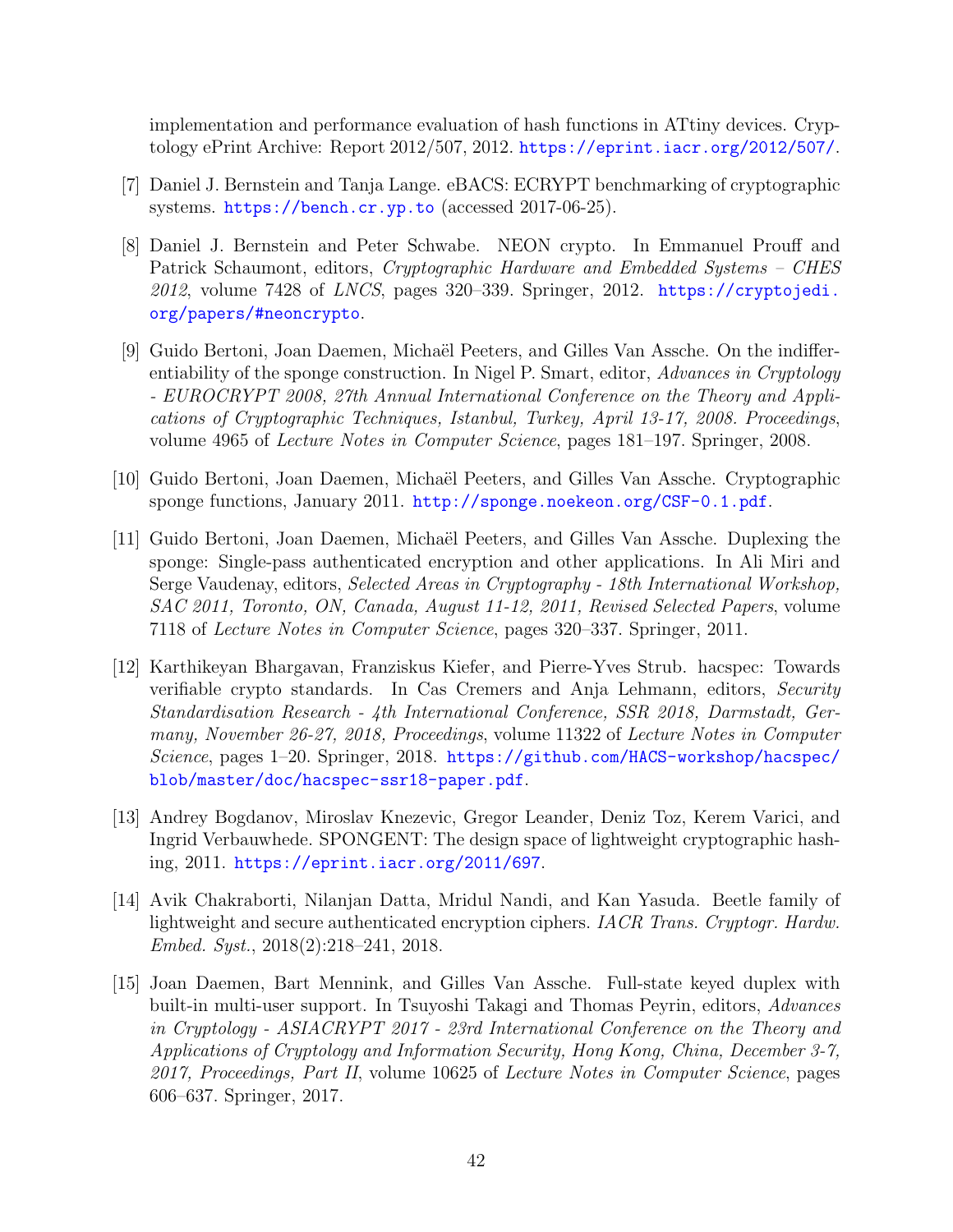- <span id="page-42-3"></span>[16] Daniel Dinu, Léo Perrin, Aleksei Udovenko, Vesselin Velichkov, Johann Großschädl, and Alex Biryukov. Design strategies for ARX with provable bounds: SPARX and LAX. In Jung Hee Cheon and Tsuyoshi Takagi, editors, Advances in Cryptology –  $ASIACRYPT$  2016, volume 10031 of LNCS, pages 484–513. Springer, 2016. [https:](https://eprint.iacr.org/2016/984.pdf) [//eprint.iacr.org/2016/984.pdf](https://eprint.iacr.org/2016/984.pdf).
- <span id="page-42-0"></span>[17] Christoph Dobraunig, Maria Eichlseder, Florian Mendel, and Martin Schläffer. Ascon v1.2. Submission to the CAESAR competition: [https://competitions.cr.yp.to/](https://competitions.cr.yp.to/round3/asconv12.pdf) [round3/asconv12.pdf](https://competitions.cr.yp.to/round3/asconv12.pdf), 2016.
- <span id="page-42-1"></span>[18] Pierre-Alain Fouque, Antoine Joux, and Chrysanthi Mavromati. Multi-user collisions: Applications to discrete logarithm, Even-Mansour and PRINCE. In Palash Sarkar and Tetsu Iwata, editors, Advances in Cryptology – ASIACRYPT 2014, volume 8873 of LNCS, pages 420-438. Springer, 2014. <https://eprint.iacr.org/2013/761.pdf>.
- <span id="page-42-2"></span>[19] Jian Guo, Thomas Peyrin, and Axel Poschmann. The PHOTON family of lightweight hash functions. In Phillip Rogaway, editor, Advances in Cryptology - CRYPTO 2011 -31st Annual Cryptology Conference, Santa Barbara, CA, USA, August 14-18, 2011. Proceedings, volume 6841 of Lecture Notes in Computer Science, pages 222–239. Springer, 2011.
- <span id="page-42-8"></span>[20] Andreas H¨ulsing, Joost Rijneveld, and Peter Schwabe. ARMed SPHINCS – computing a 41KB signature in 16KB of RAM. In Giuseppe Persiano and Bo-Yin Yang, editors, Public Key Cryptography – PKC 2016, volume 9614 of LNCS, pages 446–470. Springer, 2016. Document ID: c7ea17f606835ab4368235a464e1f9f6, [https://cryptojedi.org/](https://cryptojedi.org/papers/#armedsphincs) [papers/#armedsphincs](https://cryptojedi.org/papers/#armedsphincs).
- <span id="page-42-7"></span>[21] Michael Hutter and Peter Schwabe. NaCl on 8-bit AVR microcontrollers. In Amr Youssef and Abderrahmane Nitaj, editors, *Progress in Cryptology – AFRICACRYPT*  $2013$ , volume 7918 of *LNCS*, pages 156–172. Springer, 2013. [https://cryptojedi.](https://cryptojedi.org/papers/#avrnacl) [org/papers/#avrnacl](https://cryptojedi.org/papers/#avrnacl).
- <span id="page-42-5"></span>[22] Philipp Jovanovic, Atul Luykx, and Bart Mennink. Beyond 2 c/2 security in spongebased authenticated encryption modes. In Palash Sarkar and Tetsu Iwata, editors, Advances in Cryptology - ASIACRYPT 2014 - 20th International Conference on the Theory and Application of Cryptology and Information Security, Kaoshiung, Taiwan, R.O.C., December 7-11, 2014. Proceedings, Part I, volume 8873 of Lecture Notes in Computer Science, pages 85–104. Springer, 2014.
- <span id="page-42-4"></span>[23] Stefan Kölbl, Gregor Leander, and Tyge Tiessen. Observations on the SIMON block cipher family. In Rosario Gennaro and Matthew Robshaw, editors, Advances in  $Cryptology - CRYPTO 2015$ , volume 9215 of  $LNCS$ , pages 161–185. Springer, 2015. <https://eprint.iacr.org/2015/145.pdf>.
- <span id="page-42-6"></span>[24] Fukang Liu, Takanori Isobe, and Willi Meier. Preimages and collisions for up to 5 round Gimli-Hash using divide-and-conquer methods, 2019. [https://eprint.iacr.](https://eprint.iacr.org/2019/1080) [org/2019/1080](https://eprint.iacr.org/2019/1080).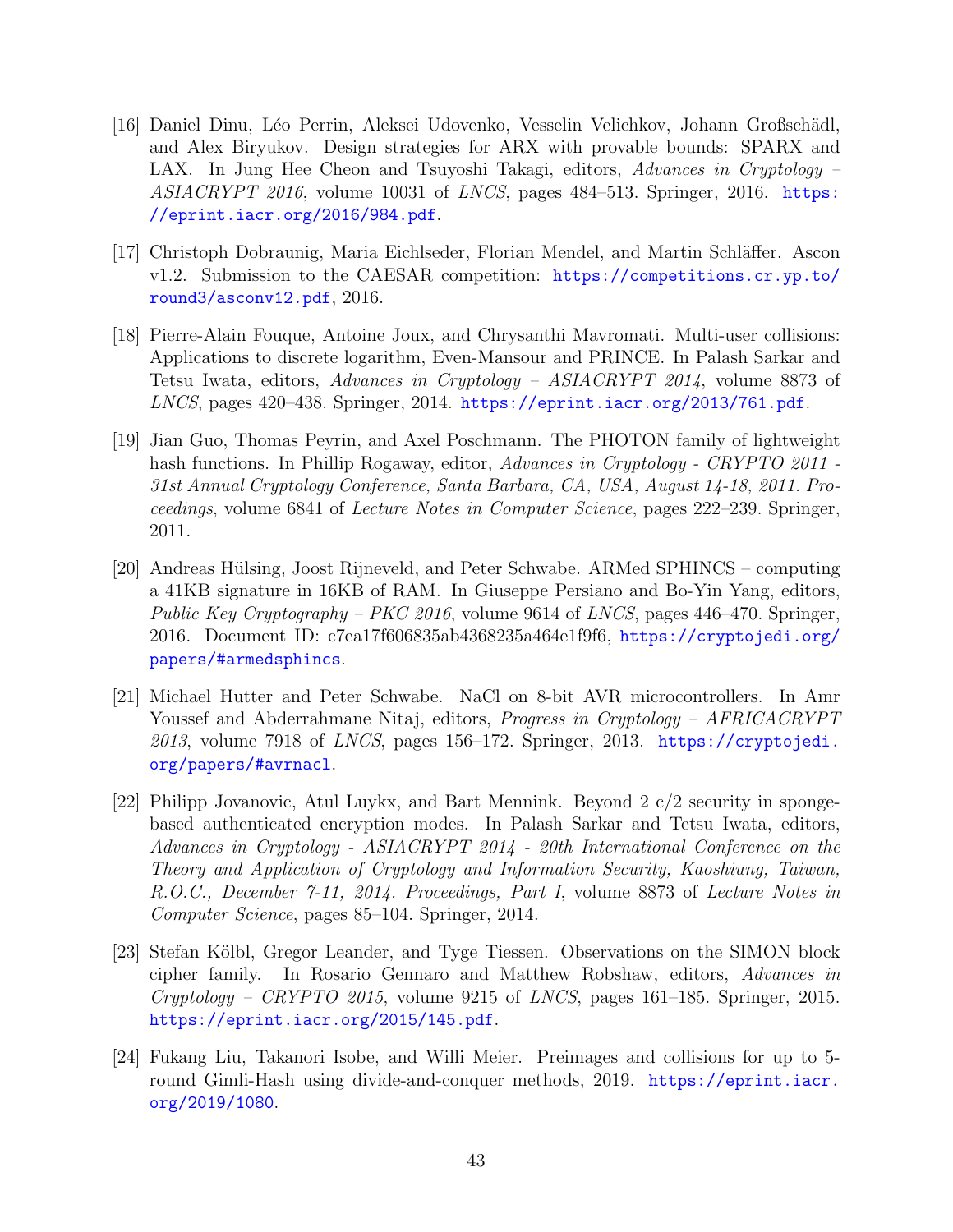- <span id="page-43-7"></span>[25] Nicky Mouha, Bart Mennink, Anthony Van Herrewege, Dai Watanabe, Bart Preneel, and Ingrid Verbauwhede. Chaskey: An efficient MAC algorithm for 32-bit microcontrollers. volume 8781 of LNCS, pages 306–323. Springer, 2014.
- <span id="page-43-5"></span>[26] B. Poettering. AVRAES: The AES block cipher on AVR controllers, 2003. [http:](http://point-at-infinity.org/avraes/) [//point-at-infinity.org/avraes/](http://point-at-infinity.org/avraes/).
- <span id="page-43-6"></span>[27] Niels Samwel and Moritz Neikes. arm-chacha20, 2016. [https://gitlab.science.ru.](https://gitlab.science.ru.nl/mneikes/arm-chacha20/tree/master) [nl/mneikes/arm-chacha20/tree/master](https://gitlab.science.ru.nl/mneikes/arm-chacha20/tree/master).
- <span id="page-43-8"></span>[28] Erik Schneider and Wouter de Groot. spongent-avr, 2015. [https://github.com/](https://github.com/weedegee/spongent-avr) [weedegee/spongent-avr](https://github.com/weedegee/spongent-avr).
- <span id="page-43-10"></span>[29] Peter Schwabe and Ko Stoffelen. All the AES you need on Cortex-M3 and M4. In Roberto Avanzi and Howard Heys, editors, Selected Areas in Cryptology – SAC 2016, LNCS. Springer, to appear. Document ID: 9fc0b970660e40c264e50ca389dacd49, [https:](https://cryptojedi.org/papers/#aesarm) [//cryptojedi.org/papers/#aesarm](https://cryptojedi.org/papers/#aesarm).
- <span id="page-43-3"></span>[30] Peter Schwabe, Bo-Yin Yang, and Shang-Yi Yang. SHA-3 on ARM11 processors. In Aikaterini Mitrokotsa and Serge Vaudenay, editors, Progress in Cryptol $oqy - AFRICACRYPT 2012$ , volume 7374 of *LNCS*, pages 324–341. Springer, 2012. <https://cryptojedi.org/papers/#sha3arm>.
- <span id="page-43-0"></span>[31] Yosuke Todo. Structural evaluation by generalized integral property. In Elisabeth Oswald and Marc Fischlin, editors, Advances in Cryptology –  $EUROCRYPT 2015$ , volume 9056 of LNCS, pages 287–314. Springer, 2015. [https://eprint.iacr.org/2015/090.](https://eprint.iacr.org/2015/090.pdf) [pdf](https://eprint.iacr.org/2015/090.pdf).
- <span id="page-43-1"></span>[32] Yosuke Todo and Masakatu Morii. Bit-based division property and application to Simon family. In Thomas Peyrin, editor, Fast Software Encryption - 23rd International Conference, FSE 2016, volume 9783 of LNCS, pages 357–377. Springer, 2016. <https://eprint.iacr.org/2016/285.pdf>.
- <span id="page-43-9"></span>[33] Gilles Van Assche and Ronny Van Keer. Structuring and optimizing Keccak software. 2016. <http://ccccspeed.win.tue.nl/papers/KeccakSoftware.pdf>.
- <span id="page-43-4"></span>[34] Rhys Weatherley. Arduinolibs, 2016. [https://rweather.github.io/arduinolibs/](https://rweather.github.io/arduinolibs/crypto.html) [crypto.html](https://rweather.github.io/arduinolibs/crypto.html).
- <span id="page-43-2"></span>[35] Zejun Xiang, Wentao Zhang, Zhenzhen Bao, and Dongdai Lin. Applying MILP method to searching integral distinguishers based on division property for 6 lightweight block ciphers. In Jung Hee Cheon and Tsuyoshi Takagi, editors, Advances in Cryptology – ASIACRYPT 2016, volume 10031 of LNCS, pages 648–678. Springer, 2016. [https:](https://eprint.iacr.org/2016/857) [//eprint.iacr.org/2016/857](https://eprint.iacr.org/2016/857).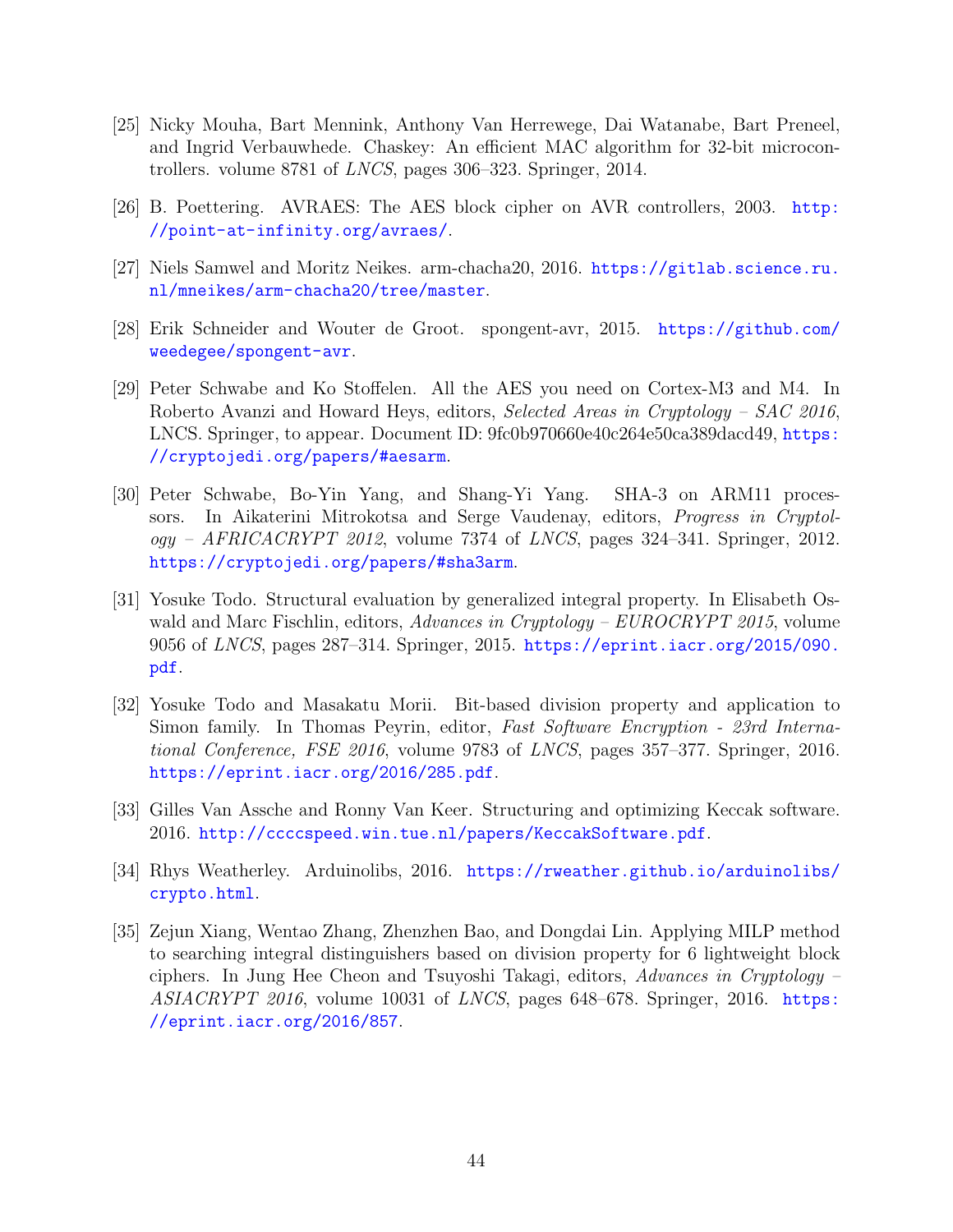# <span id="page-44-0"></span>A Statements

"Due to the specific requirements of the intellectual property statements as specified in Section 2.4, e-mail submissions shall not be accepted for these statements. The statements specified in Section 2.4 must be mailed to Dr. Kerry McKay, Information Technology Laboratory, Attention: Lightweight Cryptographic Algorithm Submissions, 100 Bureau Drive – Stop 8930, National Institute of Standards and Technology, Gaithersburg, MD 20899-8930."

First blank in submitter statement: full name. Second blank: full postal address. Third, fourth, and fifth blanks: name of cryptosystem. Sixth and seventh blanks: describe and enumerate or state "none" if applicable.

First blank in patent statement: full name. Second blank: full postal address. Third blank: enumerate. Fourth blank: name of cryptosystem.

First blank in implementor statement: full name. Second blank: full postal address. Third blank: full name of the owner.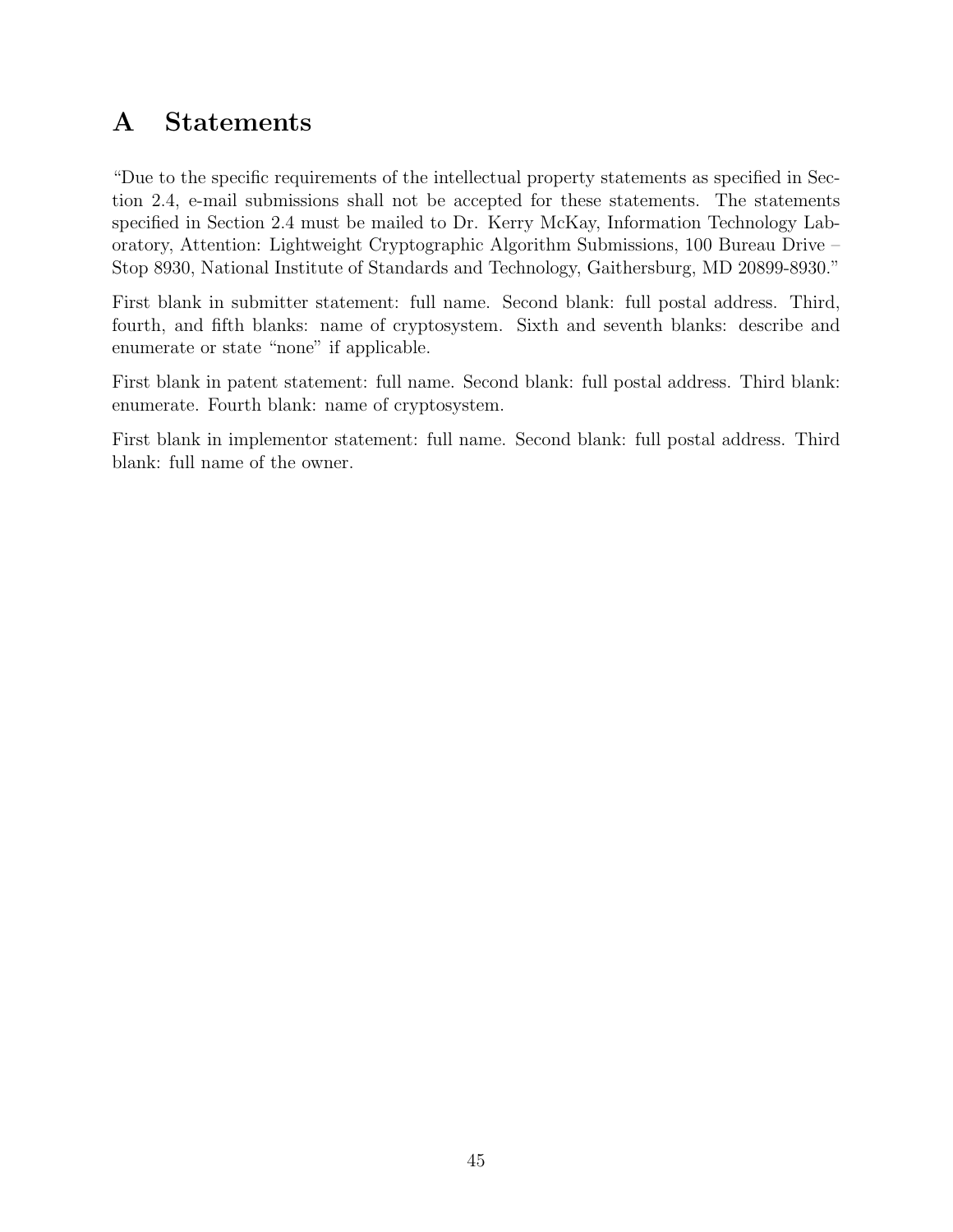### <span id="page-45-0"></span>A.1 Statement by Each Submitter

|                          |                                                                    | $d\sigma$                                                                                             |
|--------------------------|--------------------------------------------------------------------|-------------------------------------------------------------------------------------------------------|
|                          |                                                                    | hereby declare that the cryptosystem, reference implementation, or optimized implementations that $I$ |
| have submitted, known as |                                                                    | <i>is my own original work, or if submitted,</i>                                                      |
|                          | jointly with others, is the original work of the joint submitters. |                                                                                                       |

I further declare that (check at least one of the following):

- $\Box$  I do not hold and do not intend to hold any patent or patent application with a claim which may cover the cryptosystem, reference implementation, or optimized implementations that I  $have \; submitted, \; known \; as \; \_$
- $\Box$  to the best of my knowledge, the practice of the cryptosystem, reference implementation, or optimized implementations that I have submitted, known as , may be covered by the following U.S. and/or foreign patents:
- $\Box$  I do hereby declare that, to the best of my knowledge, the following pending U.S. and/or foreign patent applications may cover the practice of my submitted cryptosystem, reference implementation or optimized implementations:

I do hereby acknowledge and agree that my submitted cryptosystem will be provided to the public for review and will be evaluated by NIST, and that it might not be selected for standardization by NIST. I further acknowledge that I will not receive financial or other compensation from the U.S. Government for my submission. I certify that, to the best of my knowledge, I have fully disclosed all patents and patent applications which may cover my cryptosystem, reference implementation or optimized implementations. I also acknowledge and agree that the U.S. Government may, during the public review and the evaluation process, and, if my submitted cryptosystem is selected for standardization, during the lifetime of the standard, modify my submitted cryptosystem's specifications (e.g., to protect against a newly discovered vulnerability).

I acknowledge that NIST will announce any selected cryptosystem(s) and proceed to publish the draft standards for public comment. I do hereby agree to provide the statements required by Sections 2.4.2 and 2.4.3, below, for any patent or patent application identified to cover the practice of my cryptosystem, reference implementation or optimized implementations and the right to use such implementations for the purposes of the public review and evaluation process.

I acknowledge that, during the lightweight crypto evaluation process, NIST may remove my cryptosystem from consideration for standardization. If my cryptosystem (or the derived cryptosystem) is removed from consideration for standardization or withdrawn from consideration by all submit $ter(s)$  and owner(s), I understand that rights granted and assurances made under Sections 2.4.1, 2.4.2 and 2.4.3, including use rights of the reference and optimized implementations, may be withdrawn by the submitter(s) and owner(s), as appropriate.

Signed:

Title:

Date:

Place: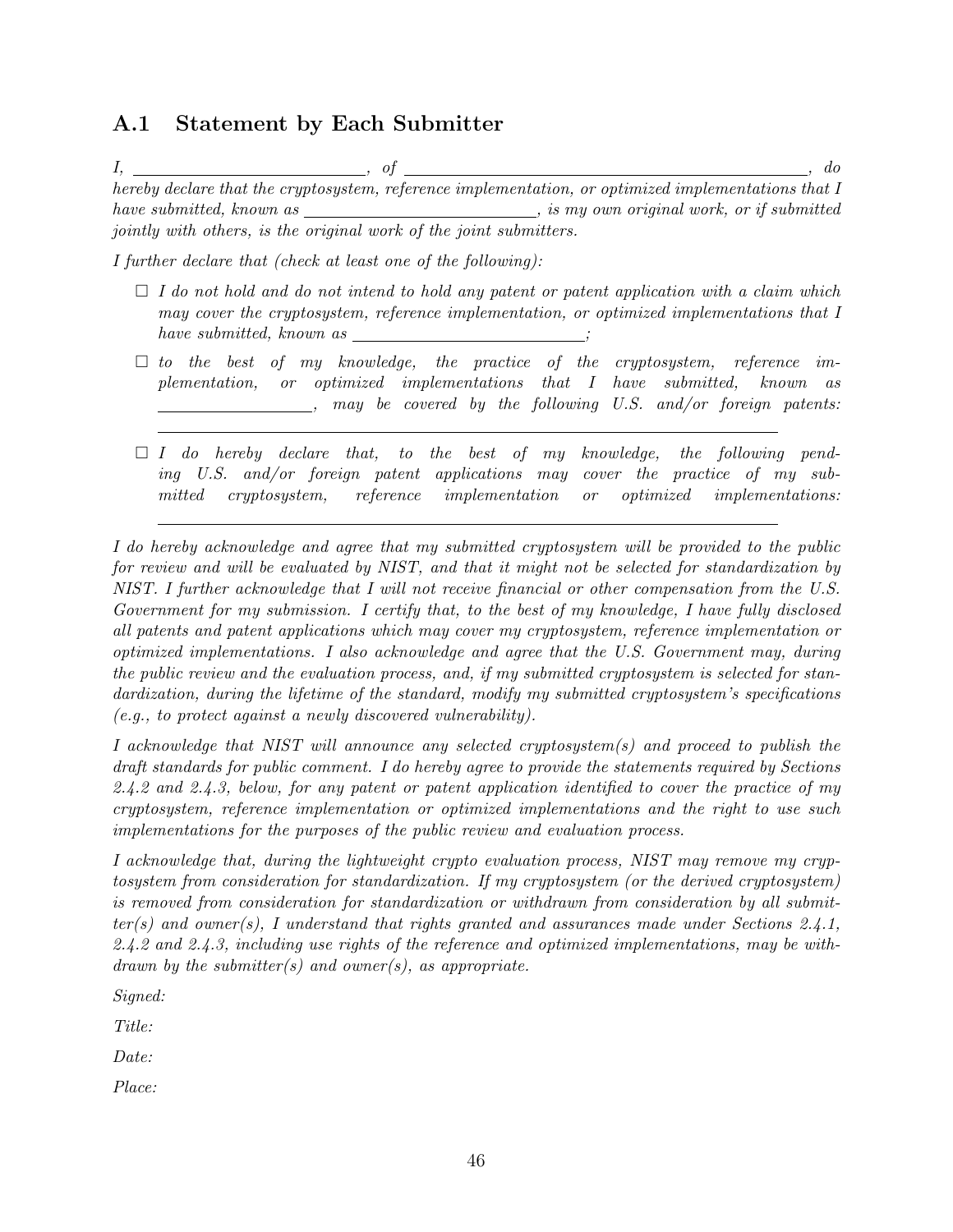## <span id="page-46-0"></span>A.2 Statement by Patent (and Patent Application) Owner(s)

If there are any patents (or patent applications) identified by the submitter, including those held by the submitter, the following statement must be signed by each and every owner, or each owner's authorized representative, of each patent and patent application identified.

| am     | the | $\it{owner}$ | $\overline{or}$ |                    | $\it authorized$ representative        | of | the | $\it{owner}$ | $(\text{print})$        |
|--------|-----|--------------|-----------------|--------------------|----------------------------------------|----|-----|--------------|-------------------------|
| full   |     |              |                 |                    | name, if different than the signer) of |    |     |              | the following patent(s) |
| and/or |     | pattern      |                 | $application(s)$ : |                                        |    |     |              |                         |

and do hereby commit and agree to grant to any interested party on a worldwide basis, if the cryptosystem known as is selected for standardization, in consideration of its evaluation and selection by NIST, a non-exclusive license for the purpose of implementing the standard (check one):

- $\Box$  without compensation and under reasonable terms and conditions that are demonstrably free of any unfair discrimination, OR
- $\Box$  under reasonable terms and conditions that are demonstrably free of any unfair discrimination.

I further do hereby commit and agree to license such party on the same basis with respect to any other patent application or patent hereafter granted to me, or owned or controlled by me, that is or may be necessary for the purpose of implementing the standard.

I further do hereby commit and agree that I will include, in any documents transferring ownership of each patent and patent application, provisions to ensure that the commitments and assurances made by me are binding on the transferee and any future transferee.

I further do hereby commit and agree that these commitments and assurances are intended by me to be binding on successors-in-interest of each patent and patent application, regardless of whether such provisions are included in the relevant transfer documents.

I further do hereby grant to the U.S. Government, during the public review and the evaluation process, and during the lifetime of the standard, a nonexclusive, nontransferrable, irrevocable, paid-up worldwide license solely for the purpose of modifying my submitted cryptosystem's specifications (e.g., to protect against a newly discovered vulnerability) for incorporation into the standard.

Signed:

Title:

Date:

Place: